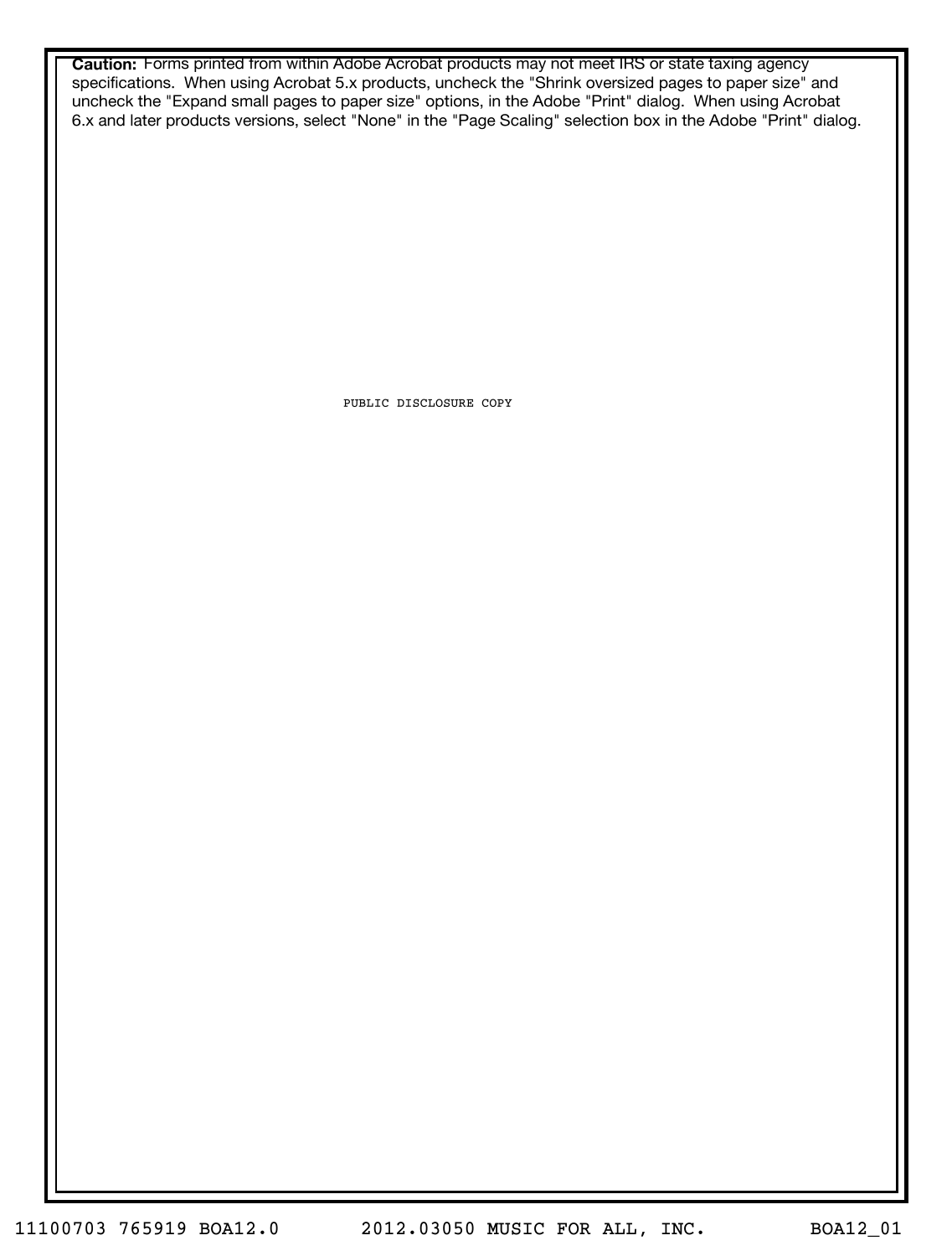Department of the Treasury Form

**I**

# **Return of Organization Exempt From Income Tax**

**Under section 501(c), 527, or 4947(a)(1) of the Internal Revenue Code (except black lung**



true, correct, and complete. Declaration of preparer (other than officer) is based on all information of which preparer has any knowledge.

| Sign<br>Here    | Signature of officer<br>ERIC MARTIN, PRESIDENT AND CEO<br>Type or print name and title |                      |                        | Date                                        |  |  |
|-----------------|----------------------------------------------------------------------------------------|----------------------|------------------------|---------------------------------------------|--|--|
| Paid            | Print/Type preparer's name<br>AMANDA MEKO, CPA                                         | Preparer's signature | l Date                 | PTIN<br>Check<br>P01062615<br>self-emploved |  |  |
| Preparer        | Firm's name GREENWALT CPAS, INC.                                                       |                      |                        | 35-1489521<br>Firm's $EIN$                  |  |  |
| Use Only        | Firm's address 5342 WEST VERMONT STREET                                                |                      |                        |                                             |  |  |
|                 | INDIANAPOLIS, IN 46224                                                                 |                      | Phone no. 317-241-2999 |                                             |  |  |
|                 | May the IRS discuss this return with the preparer shown above? (see instructions)      |                      |                        | х<br><b>No</b><br>Yes                       |  |  |
| 232001 12-10-12 | LHA For Paperwork Reduction Act Notice, see the separate instructions.                 |                      |                        | Form 990 (2012)                             |  |  |

SEE SCHEDULE O FOR ORGANIZATION MISSION STATEMENT CONTINUATION

OMB No. 1545-0047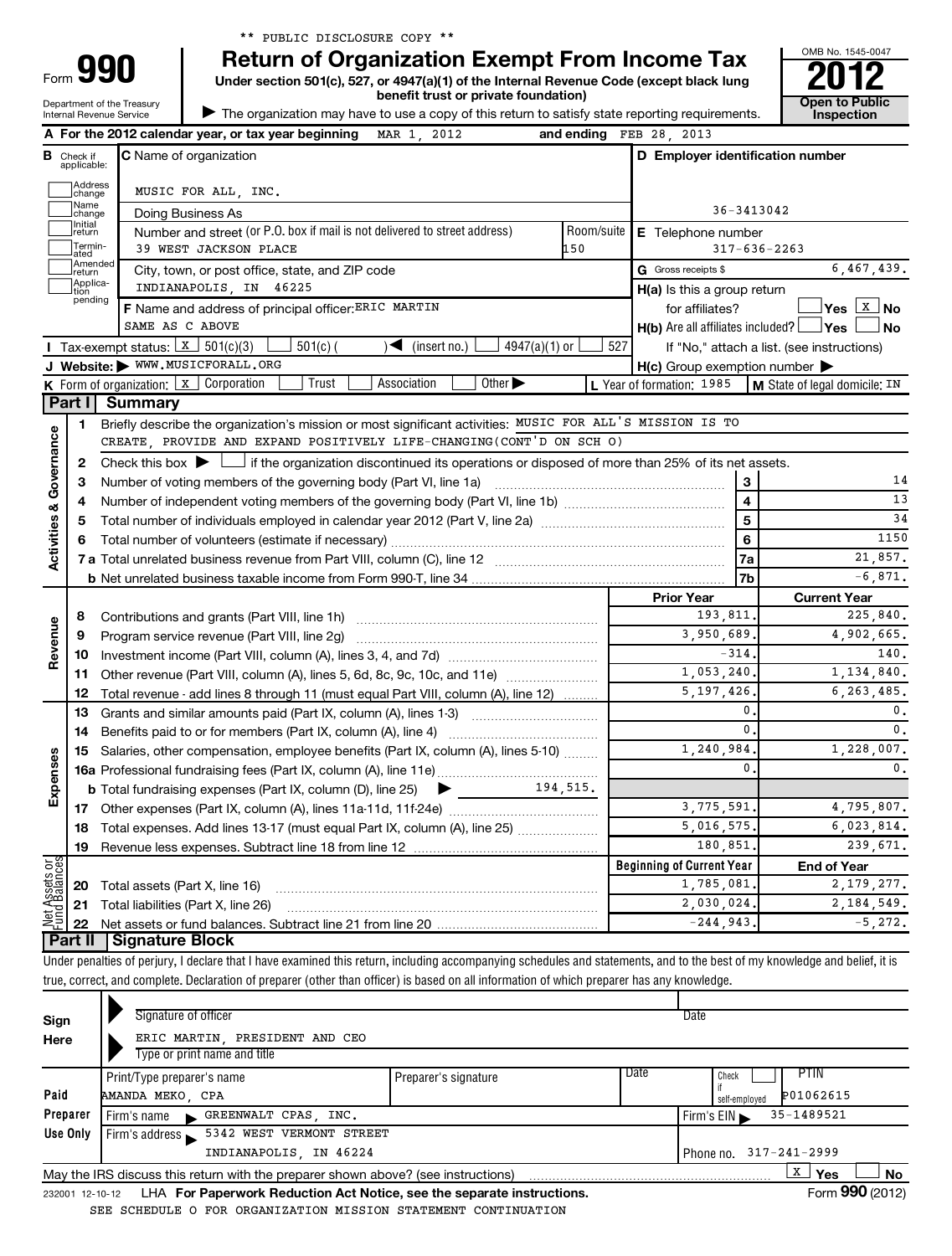|    | MUSIC FOR ALL, INC.<br>Form 990 (2012)<br>Part III   Statement of Program Service Accomplishments                                            | 36-3413042  | Page 2                              |
|----|----------------------------------------------------------------------------------------------------------------------------------------------|-------------|-------------------------------------|
|    |                                                                                                                                              |             |                                     |
| 1. | Briefly describe the organization's mission:                                                                                                 |             |                                     |
|    | THE MISSION OF MUSIC FOR ALL IS TO CREATE, PROVIDE AND EXPAND                                                                                |             |                                     |
|    | POSITIVELY LIFE-CHANGING EXPERIENCES THROUGH MUSIC FOR ALL.                                                                                  |             |                                     |
|    |                                                                                                                                              |             |                                     |
|    | CONTINUED ON SCHEDULE O                                                                                                                      |             |                                     |
| 2  | Did the organization undertake any significant program services during the year which were not listed on                                     |             |                                     |
|    | the prior Form 990 or 990-EZ?                                                                                                                |             | $\exists$ Yes $\boxed{\text{x}}$ No |
|    | If "Yes," describe these new services on Schedule O.                                                                                         |             |                                     |
| 3  | Did the organization cease conducting, or make significant changes in how it conducts, any program services?                                 |             | $Yes$ $X$ No                        |
|    | If "Yes," describe these changes on Schedule O.                                                                                              |             |                                     |
| 4  | Describe the organization's program service accomplishments for each of its three largest program services, as measured by expenses.         |             |                                     |
|    | Section 501(c)(3) and 501(c)(4) organizations are required to report the amount of grants and allocations to others, the total expenses, and |             |                                     |
|    | revenue, if any, for each program service reported.                                                                                          |             |                                     |
| 4a | 2,424,715. including grants of \$<br>(Code:<br>(Expenses \$<br>) (Revenue \$                                                                 |             | 3,380,897.                          |
|    | BANDS OF AMERICA GRAND NATIONAL CHAMPIONSHIPS, INDIANAPOLIS, INDIANA,                                                                        |             |                                     |
|    | LUCAS OIL STADIUM. NATIONAL CHAMPIONSHIP FOR HIGH SCHOOL MARCHING                                                                            |             |                                     |
|    | BANDS, INDIANAPOLIS PUBLIC SCHOOLS MARCHING BAND TOURNAMENT, FUTURE                                                                          |             |                                     |
|    | MUSIC EDUCATOR WORKSHOP, SCHOOL ADMINISTRATOR WORKSHOP, JUDGING                                                                              |             |                                     |
|    | CLINICS, AND STUDENT LEADERSHIP WORKSHOP. PARTICIPANTS SERVED: 13,988                                                                        |             |                                     |
|    | STUDENTS FROM 102 SCHOOLS.                                                                                                                   |             |                                     |
|    |                                                                                                                                              |             |                                     |
|    | BANDS OF AMERICA SUPER REGIONAL AND REGIONAL CHAMPIONSHIPS HELD IN:                                                                          |             |                                     |
|    | INDIANAPOLIS IN, LOUISVILLE KY, ST. LOUIS MO, AKRON OH, KETTERING OH,                                                                        |             |                                     |
|    | PONTIAC MI, MONROEVILLE PA, TOWSON MD, ST. GEORGE UT, ATLANTA GA,                                                                            |             |                                     |
|    | JACKSONVILLE AL, SAN ANTONIO TX, ARLINGTON TX, GLENDORA CA, AND CONROE                                                                       |             |                                     |
|    | TX. PARTICIPANTS SERVED: 65,430 STUDENTS FROM 432 SCHOOLS.                                                                                   |             |                                     |
| 4b | 1,068,337. including grants of \$<br>(Code:<br>(Expenses \$                                                                                  | (Revenue \$ | 1,028,235.                          |
|    | MUSIC FOR ALL NATIONAL FESTIVAL, INDIANAPOLIS, INDIANA. FESTIVAL FOR                                                                         |             |                                     |
|    | MIDDLE AND HIGH SCHOOL CONCERT BANDS, ORCHESTRAS AND PERCUSSION                                                                              |             |                                     |
|    | ENSEMBLES AND 3 NATIONAL HONOR ENSEMBLES (HONOR BAND OF AMERICA, HONOR<br>ORCHESTRA OF AMERICA, JAZZ BAND OF AMERICA). PARTICIPANTS SERVED:  |             |                                     |
|    | 1,526 STUDENTS AND 42 TEACHERS.                                                                                                              |             |                                     |
|    |                                                                                                                                              |             |                                     |
|    |                                                                                                                                              |             |                                     |
|    |                                                                                                                                              |             |                                     |
|    |                                                                                                                                              |             |                                     |
|    |                                                                                                                                              |             |                                     |
|    |                                                                                                                                              |             |                                     |
|    |                                                                                                                                              |             |                                     |
|    |                                                                                                                                              |             |                                     |
|    |                                                                                                                                              |             |                                     |
|    | $874, 173$ including grants of \$<br>$\frac{1}{2}$ (Expenses \$<br>(Code:<br>) (Revenue \$                                                   |             |                                     |
|    | MUSIC FOR ALL SUMMER SYMPOSIUM, MUNCIE, INDIANA, BALL STATE UNIVERSITY.                                                                      |             |                                     |
|    | NATIONAL MUSIC CAMP FOR STUDENTS AND TEACHERS. CURRICULUM OPTIONS                                                                            |             |                                     |
|    | INCLUDE TEACHER ACADEMIES FOR HIGH SCHOOL DIRECTORS, PERCUSSION                                                                              |             |                                     |
|    | INSTRUCTORS, COLOR GUARD INSTRUCTORS, MIDDLE SCHOOL/YOUNG TEACHER                                                                            |             |                                     |
|    | TRAINING, MARCHING BAND, JAZZ BAND, CONCERT BAND, DRUM MAJOR ACADEMY,                                                                        |             |                                     |
|    | COLOR GUARD, PERCUSSION, ORCHESTRA, AND LEADERSHIP TRAINING.                                                                                 |             |                                     |
|    | PARTICIPANTS SERVED: 884 STUDENTS, 100 TEACHERS.                                                                                             |             |                                     |
|    |                                                                                                                                              |             |                                     |
|    |                                                                                                                                              |             |                                     |
|    |                                                                                                                                              |             |                                     |
| 4с |                                                                                                                                              |             |                                     |
|    |                                                                                                                                              |             |                                     |
|    | 4d Other program services (Describe in Schedule O.)                                                                                          |             |                                     |
|    | $1, 145, 117$ including grants of \$<br>(Expenses \$<br>(Revenue \$                                                                          | 992, 811.   |                                     |
| 4е | 5, 512, 342.<br>Total program service expenses                                                                                               |             | 779,429.)<br>Form 990 (2012)        |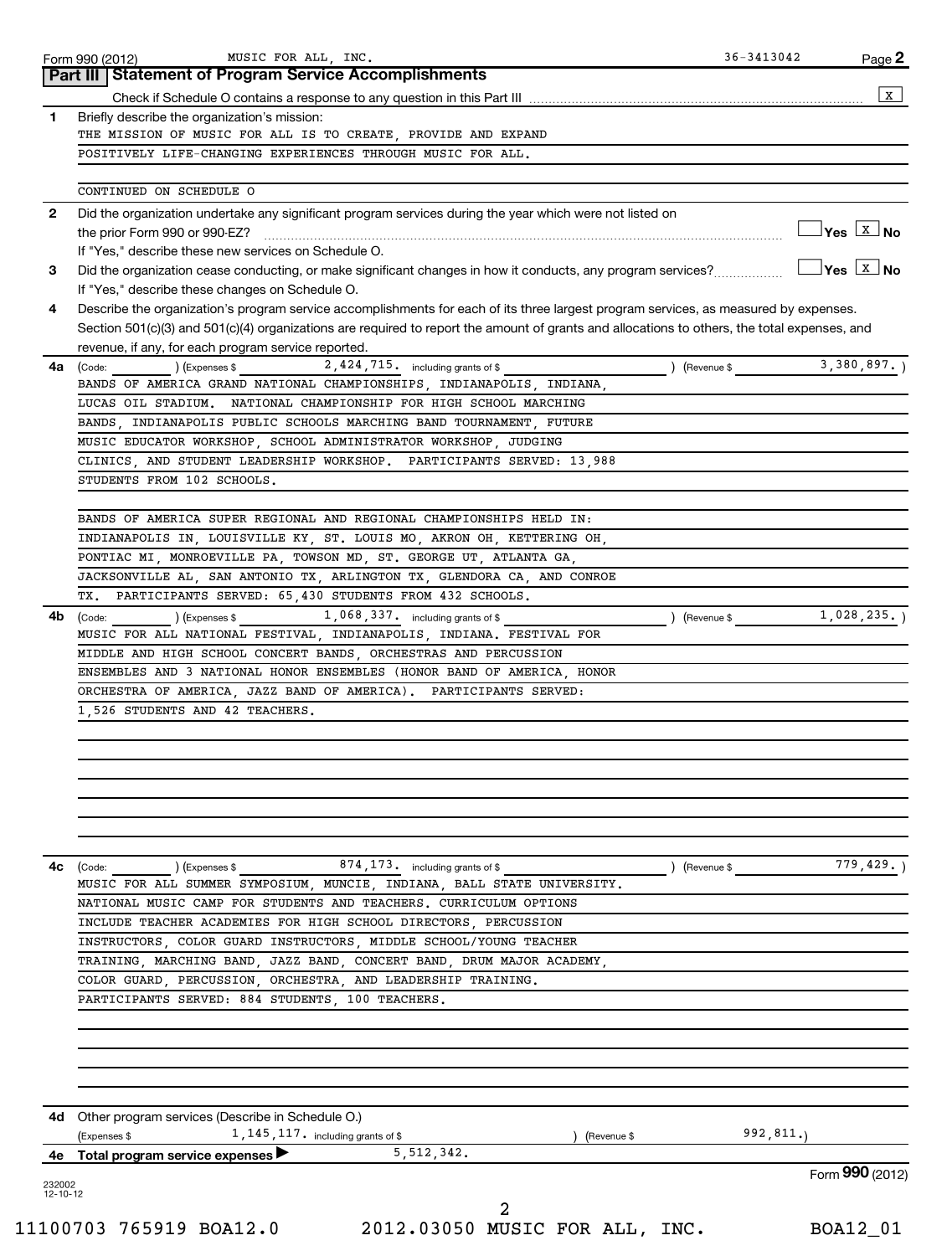| Form 990 (2012) |                                                  | MUSIC FOR ALL, INC |  |  |
|-----------------|--------------------------------------------------|--------------------|--|--|
|                 | <b>Part IV   Checklist of Required Schedules</b> |                    |  |  |

Form 990 (2012) **MUSIC FOR ALL, INC.** The contract of the contract of the contract of the contract of the contract of the contract of the contract of the contract of the contract of the contract of the contract of the cont

|    |                                                                                                                                                                                                                                                           |                 | Yes | No |
|----|-----------------------------------------------------------------------------------------------------------------------------------------------------------------------------------------------------------------------------------------------------------|-----------------|-----|----|
| 1. | Is the organization described in section $501(c)(3)$ or $4947(a)(1)$ (other than a private foundation)?                                                                                                                                                   |                 |     |    |
|    | If "Yes," complete Schedule A                                                                                                                                                                                                                             | 1               | х   |    |
| 2  |                                                                                                                                                                                                                                                           | $\mathbf{2}$    | х   |    |
| 3  | Did the organization engage in direct or indirect political campaign activities on behalf of or in opposition to candidates for                                                                                                                           | 3               |     | х  |
| 4  | Section 501(c)(3) organizations. Did the organization engage in lobbying activities, or have a section 501(h) election in effect                                                                                                                          |                 |     |    |
|    |                                                                                                                                                                                                                                                           | 4               |     | х  |
| 5  | Is the organization a section 501(c)(4), 501(c)(5), or 501(c)(6) organization that receives membership dues, assessments, or                                                                                                                              |                 |     |    |
|    |                                                                                                                                                                                                                                                           | 5               |     | х  |
| 6  | Did the organization maintain any donor advised funds or any similar funds or accounts for which donors have the right to<br>provide advice on the distribution or investment of amounts in such funds or accounts? If "Yes," complete Schedule D, Part I | 6               |     | х  |
| 7  | Did the organization receive or hold a conservation easement, including easements to preserve open space,                                                                                                                                                 |                 |     |    |
|    | the environment, historic land areas, or historic structures? If "Yes," complete Schedule D, Part II                                                                                                                                                      | $\overline{7}$  |     | х  |
| 8  | Did the organization maintain collections of works of art, historical treasures, or other similar assets? If "Yes," complete                                                                                                                              |                 |     |    |
|    |                                                                                                                                                                                                                                                           | 8               |     | x  |
| 9  | Did the organization report an amount in Part X, line 21, for escrow or custodial account liability; serve as a custodian for                                                                                                                             |                 |     |    |
|    | amounts not listed in Part X; or provide credit counseling, debt management, credit repair, or debt negotiation services?                                                                                                                                 |                 |     |    |
|    | If "Yes," complete Schedule D, Part IV                                                                                                                                                                                                                    | 9               |     | х  |
| 10 | Did the organization, directly or through a related organization, hold assets in temporarily restricted endowments, permanent                                                                                                                             |                 |     | х  |
| 11 | If the organization's answer to any of the following questions is "Yes," then complete Schedule D, Parts VI, VII, VIII, IX, or X                                                                                                                          | 10              |     |    |
|    | as applicable.                                                                                                                                                                                                                                            |                 |     |    |
|    | a Did the organization report an amount for land, buildings, and equipment in Part X, line 10? If "Yes," complete Schedule D,                                                                                                                             |                 |     |    |
|    | Part VI                                                                                                                                                                                                                                                   | 11a             | х   |    |
|    | <b>b</b> Did the organization report an amount for investments - other securities in Part X, line 12 that is 5% or more of its total                                                                                                                      |                 |     |    |
|    | assets reported in Part X, line 16? If "Yes," complete Schedule D, Part VII [[[[[[[[[[[[[[[[[[[[[[[[[[[[[[[[[                                                                                                                                             | 11 <sub>b</sub> |     | х  |
|    | c Did the organization report an amount for investments - program related in Part X, line 13 that is 5% or more of its total                                                                                                                              |                 |     |    |
|    |                                                                                                                                                                                                                                                           | 11c             |     | х  |
|    | d Did the organization report an amount for other assets in Part X, line 15 that is 5% or more of its total assets reported in                                                                                                                            |                 |     | х  |
|    | e Did the organization report an amount for other liabilities in Part X, line 25? If "Yes," complete Schedule D, Part X                                                                                                                                   | 11d<br>11e      | X   |    |
|    | f Did the organization's separate or consolidated financial statements for the tax year include a footnote that addresses                                                                                                                                 |                 |     |    |
|    | the organization's liability for uncertain tax positions under FIN 48 (ASC 740)? If "Yes," complete Schedule D, Part X                                                                                                                                    | 11f             | х   |    |
|    | 12a Did the organization obtain separate, independent audited financial statements for the tax year? If "Yes," complete                                                                                                                                   |                 |     |    |
|    | Schedule D, Parts XI and XII                                                                                                                                                                                                                              | 12a             |     | х  |
|    | <b>b</b> Was the organization included in consolidated, independent audited financial statements for the tax year?                                                                                                                                        |                 |     |    |
|    | If "Yes," and if the organization answered "No" to line 12a, then completing Schedule D, Parts XI and XII is optional                                                                                                                                     | 12b             | x   |    |
| 13 | Is the organization a school described in section $170(b)(1)(A)(ii)?$ If "Yes," complete Schedule E                                                                                                                                                       | 13              |     | х  |
|    | 14a Did the organization maintain an office, employees, or agents outside of the United States?<br><b>b</b> Did the organization have aggregate revenues or expenses of more than \$10,000 from grantmaking, fundraising, business,                       | 14a             |     | х  |
|    | investment, and program service activities outside the United States, or aggregate foreign investments valued at \$100,000                                                                                                                                |                 |     |    |
|    | or more? If "Yes," complete Schedule F, Parts I and IV                                                                                                                                                                                                    | 14b             |     | х  |
| 15 | Did the organization report on Part IX, column (A), line 3, more than \$5,000 of grants or assistance to any organization                                                                                                                                 |                 |     |    |
|    |                                                                                                                                                                                                                                                           | 15              |     | х  |
| 16 | Did the organization report on Part IX, column (A), line 3, more than \$5,000 of aggregate grants or assistance to individuals                                                                                                                            |                 |     |    |
|    |                                                                                                                                                                                                                                                           | 16              |     | х  |
| 17 | Did the organization report a total of more than \$15,000 of expenses for professional fundraising services on Part IX,                                                                                                                                   |                 |     |    |
|    |                                                                                                                                                                                                                                                           | 17              |     | х  |
| 18 | Did the organization report more than \$15,000 total of fundraising event gross income and contributions on Part VIII, lines                                                                                                                              | 18              |     | х  |
| 19 | Did the organization report more than \$15,000 of gross income from gaming activities on Part VIII, line 9a? If "Yes,"                                                                                                                                    |                 |     |    |
|    | complete Schedule G, Part III                                                                                                                                                                                                                             | 19              |     | х  |
|    |                                                                                                                                                                                                                                                           | 20a             |     | х  |
|    |                                                                                                                                                                                                                                                           | 20 <sub>b</sub> |     |    |

Form (2012) **990**

232003 12-10-12

11100703 765919 BOA12.0 2012.03050 MUSIC FOR ALL, INC. BOA12\_01 3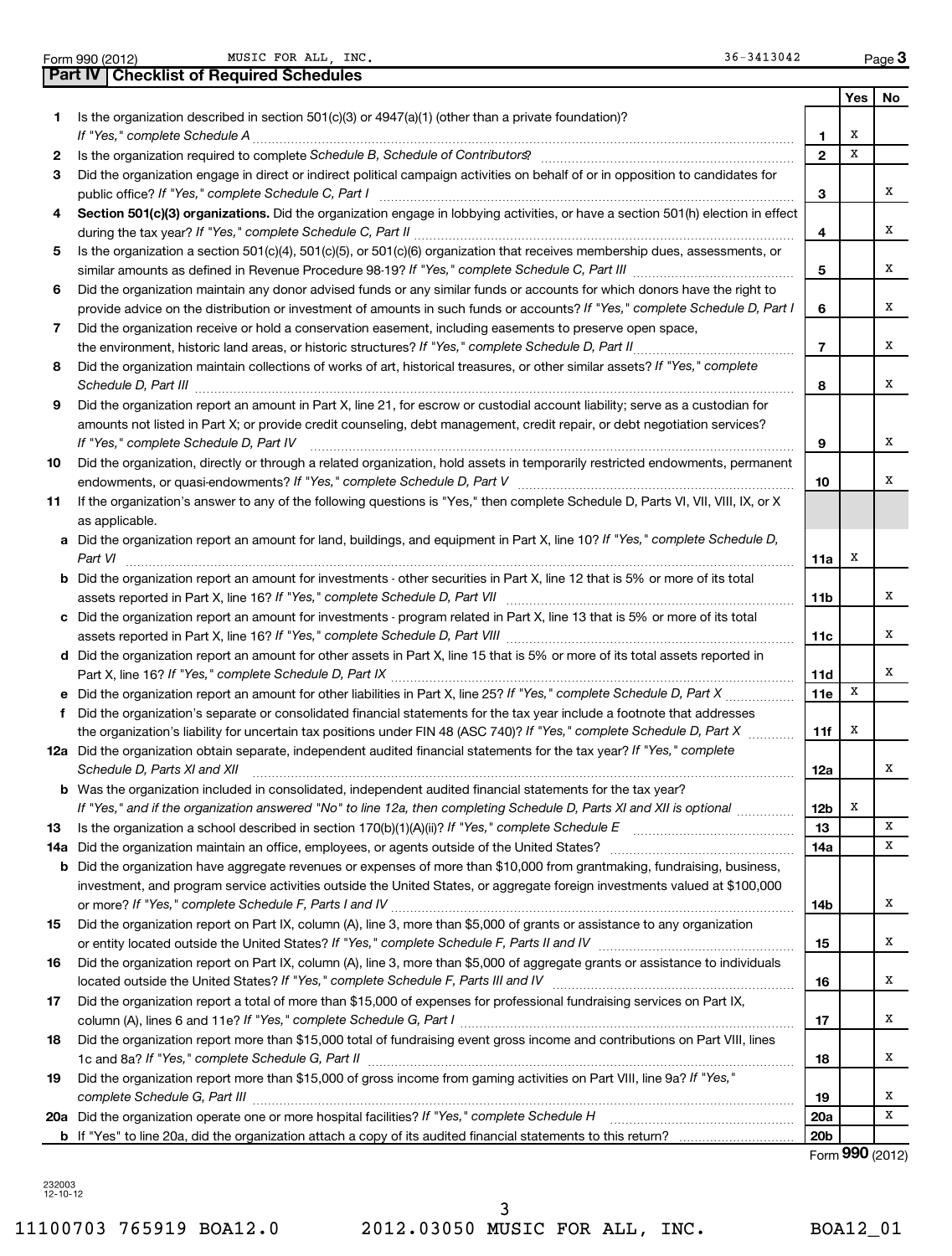|  | Form 990 (2012) |
|--|-----------------|
|  |                 |

Form 990 (2012) MUSIC FOR ALL, INC. The contract of the contract of the contract of the Page

|    | <b>Part IV   Checklist of Required Schedules (continued)</b>                                                                    |            |     |    |
|----|---------------------------------------------------------------------------------------------------------------------------------|------------|-----|----|
|    |                                                                                                                                 |            | Yes | No |
| 21 | Did the organization report more than \$5,000 of grants and other assistance to any government or organization in the           |            |     |    |
|    |                                                                                                                                 | 21         |     | х  |
| 22 | Did the organization report more than \$5,000 of grants and other assistance to individuals in the United States on Part IX,    |            |     |    |
|    | column (A), line 2? If "Yes," complete Schedule I, Parts I and III                                                              | 22         |     | х  |
| 23 | Did the organization answer "Yes" to Part VII, Section A, line 3, 4, or 5 about compensation of the organization's current      |            |     |    |
|    | and former officers, directors, trustees, key employees, and highest compensated employees? If "Yes," complete                  |            |     |    |
|    | Schedule J                                                                                                                      | 23         | X   |    |
|    | 24a Did the organization have a tax-exempt bond issue with an outstanding principal amount of more than \$100,000 as of the     |            |     |    |
|    | last day of the year, that was issued after December 31, 2002? If "Yes," answer lines 24b through 24d and complete              |            |     |    |
|    | Schedule K. If "No", go to line 25                                                                                              | 24a        |     | х  |
| b  |                                                                                                                                 | 24b        |     |    |
|    | Did the organization maintain an escrow account other than a refunding escrow at any time during the year to defease            |            |     |    |
|    |                                                                                                                                 | 24c        |     |    |
|    |                                                                                                                                 | 24d        |     |    |
|    | 25a Section 501(c)(3) and 501(c)(4) organizations. Did the organization engage in an excess benefit transaction with a          |            |     |    |
|    | disqualified person during the year? If "Yes," complete Schedule L, Part I                                                      | 25a        |     | x  |
| b  | Is the organization aware that it engaged in an excess benefit transaction with a disqualified person in a prior year, and      |            |     |    |
|    | that the transaction has not been reported on any of the organization's prior Forms 990 or 990-EZ? If "Yes," complete           |            |     |    |
|    | Schedule L, Part I                                                                                                              | 25b        |     | х  |
| 26 | Was a loan to or by a current or former officer, director, trustee, key employee, highest compensated employee, or disqualified |            |     |    |
|    |                                                                                                                                 | 26         |     | x  |
| 27 | Did the organization provide a grant or other assistance to an officer, director, trustee, key employee, substantial            |            |     |    |
|    | contributor or employee thereof, a grant selection committee member, or to a 35% controlled entity or family member             |            |     |    |
|    |                                                                                                                                 | 27         |     | x  |
| 28 | Was the organization a party to a business transaction with one of the following parties (see Schedule L, Part IV               |            |     |    |
|    | instructions for applicable filing thresholds, conditions, and exceptions):                                                     |            |     |    |
| а  | A current or former officer, director, trustee, or key employee? If "Yes," complete Schedule L, Part IV                         | 28a        | Χ   |    |
| b  | A family member of a current or former officer, director, trustee, or key employee? If "Yes," complete Schedule L, Part IV      | 28b        |     | x  |
| с  | An entity of which a current or former officer, director, trustee, or key employee (or a family member thereof) was an officer, |            |     |    |
|    | director, trustee, or direct or indirect owner? If "Yes," complete Schedule L, Part IV                                          | 28c        | Χ   |    |
| 29 |                                                                                                                                 | 29         |     | x  |
| 30 | Did the organization receive contributions of art, historical treasures, or other similar assets, or qualified conservation     |            |     |    |
|    |                                                                                                                                 | 30         |     | х  |
| 31 | Did the organization liquidate, terminate, or dissolve and cease operations?                                                    |            |     |    |
|    |                                                                                                                                 | 31         |     | х  |
| 32 | Did the organization sell, exchange, dispose of, or transfer more than 25% of its net assets? If "Yes," complete                |            |     |    |
|    | Schedule N, Part II                                                                                                             | 32         |     | X  |
| 33 | Did the organization own 100% of an entity disregarded as separate from the organization under Regulations                      |            |     |    |
|    |                                                                                                                                 | 33         |     | х  |
| 34 | Was the organization related to any tax-exempt or taxable entity? If "Yes," complete Schedule R, Part II, III, or IV, and       |            |     |    |
|    | Part V, line 1                                                                                                                  | 34         | Χ   |    |
|    |                                                                                                                                 | <b>35a</b> | X   |    |
|    | b If "Yes" to line 35a, did the organization receive any payment from or engage in any transaction with a controlled entity     |            |     |    |
|    |                                                                                                                                 | 35b        | X   |    |
| 36 | Section 501(c)(3) organizations. Did the organization make any transfers to an exempt non-charitable related organization?      |            |     |    |
|    |                                                                                                                                 | 36         |     | x  |
| 37 | Did the organization conduct more than 5% of its activities through an entity that is not a related organization                |            |     |    |
|    |                                                                                                                                 | 37         |     | х  |
| 38 | Did the organization complete Schedule O and provide explanations in Schedule O for Part VI, lines 11b and 19?                  |            |     |    |
|    |                                                                                                                                 | 38         | X   |    |

Form (2012) **990**

232004 12-10-12

11100703 765919 BOA12.0 2012.03050 MUSIC FOR ALL, INC. BOA12\_01 4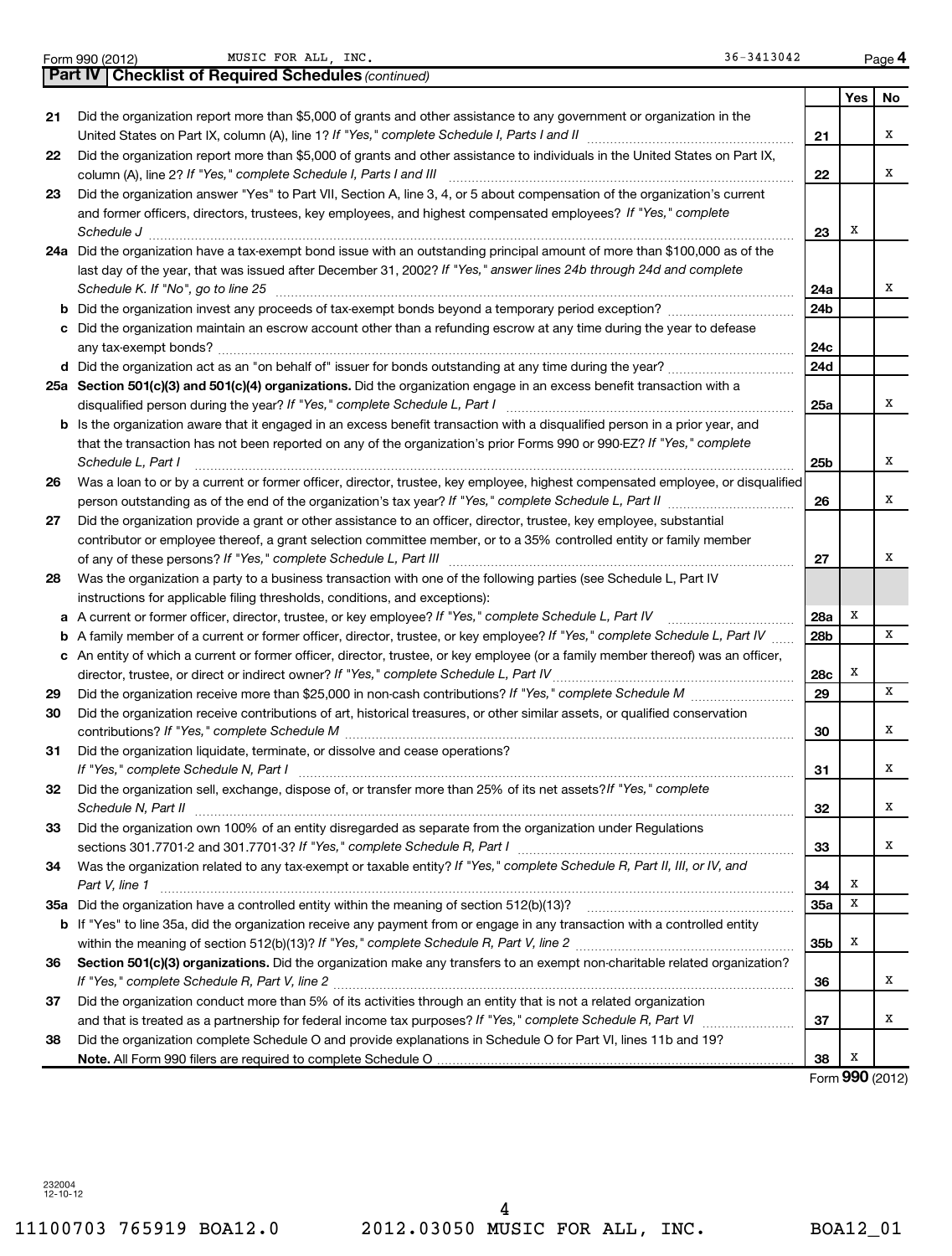|        | 36-3413042<br>MUSIC FOR ALL, INC.<br>Form 990 (2012)                                                                                            |                |                 | $Page$ 5  |
|--------|-------------------------------------------------------------------------------------------------------------------------------------------------|----------------|-----------------|-----------|
| Part V | <b>Statements Regarding Other IRS Filings and Tax Compliance</b>                                                                                |                |                 |           |
|        | Check if Schedule O contains a response to any question in this Part V                                                                          |                |                 |           |
|        |                                                                                                                                                 |                | Yes             | <b>No</b> |
|        | 191<br>1a                                                                                                                                       |                |                 |           |
| b      | 1 <sub>b</sub><br>Enter the number of Forms W-2G included in line 1a. Enter -0- if not applicable                                               |                |                 |           |
| c      | Did the organization comply with backup withholding rules for reportable payments to vendors and reportable gaming                              |                |                 |           |
|        |                                                                                                                                                 | 1c             | х               |           |
|        | 2a Enter the number of employees reported on Form W-3, Transmittal of Wage and Tax Statements,                                                  |                |                 |           |
|        | 34<br>filed for the calendar year ending with or within the year covered by this return<br>2a                                                   |                |                 |           |
|        |                                                                                                                                                 | 2 <sub>b</sub> | х               |           |
|        | Note. If the sum of lines 1a and 2a is greater than 250, you may be required to e-file (see instructions)                                       |                |                 |           |
|        |                                                                                                                                                 | Зa             | х               |           |
|        | <b>b</b> If "Yes," has it filed a Form 990-T for this year? If "No," provide an explanation in Schedule O                                       | 3b             | х               |           |
|        | 4a At any time during the calendar year, did the organization have an interest in, or a signature or other authority over, a                    |                |                 |           |
|        | financial account in a foreign country (such as a bank account, securities account, or other financial account)?                                | 4a             |                 | х         |
|        | <b>b</b> If "Yes," enter the name of the foreign country:                                                                                       |                |                 |           |
|        | See instructions for filing requirements for Form TD F 90-22.1, Report of Foreign Bank and Financial Accounts.                                  |                |                 |           |
|        |                                                                                                                                                 | 5a             |                 | х         |
|        |                                                                                                                                                 | 5b             |                 | х         |
|        |                                                                                                                                                 | 5c             |                 |           |
|        | 6a Does the organization have annual gross receipts that are normally greater than \$100,000, and did the organization solicit                  |                |                 |           |
|        |                                                                                                                                                 | 6a             |                 | х         |
|        | b If "Yes," did the organization include with every solicitation an express statement that such contributions or gifts                          |                |                 |           |
|        | were not tax deductible?                                                                                                                        | 6b             |                 |           |
| 7      | Organizations that may receive deductible contributions under section 170(c).                                                                   |                |                 |           |
| a      | Did the organization receive a payment in excess of \$75 made partly as a contribution and partly for goods and services provided to the payor? | 7a             |                 | х         |
|        |                                                                                                                                                 | 7b             |                 |           |
|        | c Did the organization sell, exchange, or otherwise dispose of tangible personal property for which it was required<br>to file Form 8282?       | 7c             |                 | х         |
|        | 7d<br>d If "Yes," indicate the number of Forms 8282 filed during the year manufactured intervent manufactured in the                            |                |                 |           |
|        |                                                                                                                                                 | 7е             |                 | х         |
| t      |                                                                                                                                                 | 7f             |                 | х         |
| g      | If the organization received a contribution of qualified intellectual property, did the organization file Form 8899 as required?                | 7g             | N/A             |           |
|        | h If the organization received a contribution of cars, boats, airplanes, or other vehicles, did the organization file a Form 1098-C?            | 7h             | N/A             |           |
| 8      | Sponsoring organizations maintaining donor advised funds and section 509(a)(3) supporting organizations. Did the supporting $N/A$               |                |                 |           |
|        | organization, or a donor advised fund maintained by a sponsoring organization, have excess business holdings at any time during the year?       | 8              |                 |           |
| 9      | Sponsoring organizations maintaining donor advised funds.                                                                                       |                |                 |           |
| a      | N/A                                                                                                                                             | 9а             |                 |           |
| b      | N/A                                                                                                                                             | 9b             |                 |           |
| 10     | Section 501(c)(7) organizations. Enter:                                                                                                         |                |                 |           |
| а      | 10a                                                                                                                                             |                |                 |           |
| b      | Gross receipts, included on Form 990, Part VIII, line 12, for public use of club facilities<br>10b                                              |                |                 |           |
| 11     | Section 501(c)(12) organizations. Enter:                                                                                                        |                |                 |           |
|        | N/A<br>11a                                                                                                                                      |                |                 |           |
|        | b Gross income from other sources (Do not net amounts due or paid to other sources against                                                      |                |                 |           |
|        | amounts due or received from them.)<br>11b                                                                                                      |                |                 |           |
|        | 12a Section 4947(a)(1) non-exempt charitable trusts. Is the organization filing Form 990 in lieu of Form 1041?                                  | 12a            |                 |           |
|        | 12b                                                                                                                                             |                |                 |           |
| 13     | Section 501(c)(29) qualified nonprofit health insurance issuers.                                                                                |                |                 |           |
|        | N/A                                                                                                                                             | 1За            |                 |           |
|        | Note. See the instructions for additional information the organization must report on Schedule O.                                               |                |                 |           |
|        | <b>b</b> Enter the amount of reserves the organization is required to maintain by the states in which the                                       |                |                 |           |
|        | 13b                                                                                                                                             |                |                 |           |
|        | 13c                                                                                                                                             |                |                 | х         |
|        | 14a Did the organization receive any payments for indoor tanning services during the tax year?                                                  | 14a            |                 |           |
|        | <b>b</b> If "Yes," has it filed a Form 720 to report these payments? If "No," provide an explanation in Schedule O                              | 14b            | Form 990 (2012) |           |
|        |                                                                                                                                                 |                |                 |           |

232005 12-10-12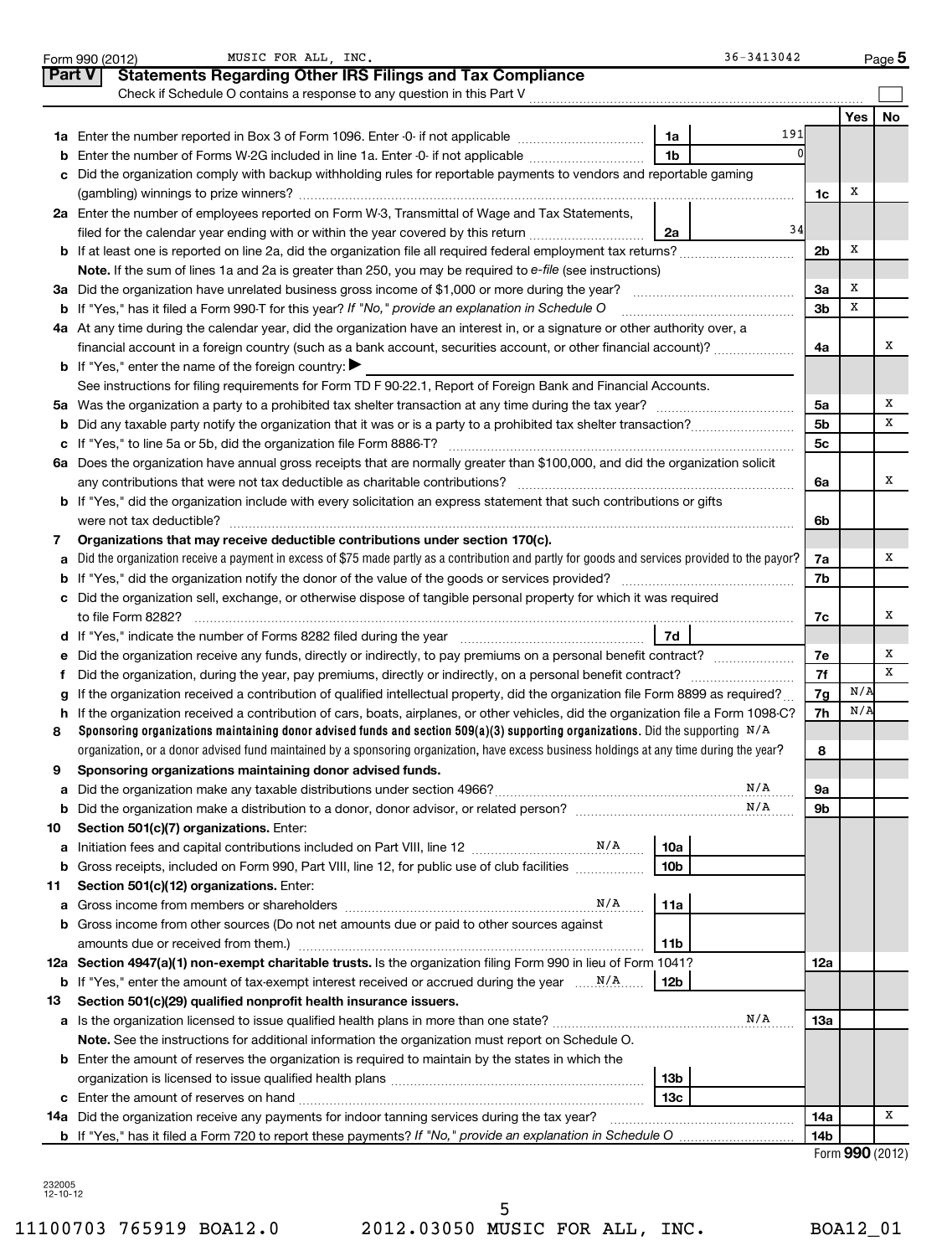| Part VI   Governance, Management, and Disclosure For each "Yes" response to lines 2 through 7b below, and for a "No" response<br>to line 8a, 8b, or 10b below, describe the circumstances, processes, or changes in Schedule O. See instructions.<br><b>Section A. Governing Body and Management</b><br>1a<br>14<br>1a Enter the number of voting members of the governing body at the end of the tax year <i>manumum</i><br>If there are material differences in voting rights among members of the governing body, or if the governing<br>body delegated broad authority to an executive committee or similar committee, explain in Schedule O.<br>13<br><b>b</b> Enter the number of voting members included in line 1a, above, who are independent <i>manumum</i><br>1b<br>Did any officer, director, trustee, or key employee have a family relationship or a business relationship with any other<br>officer, director, trustee, or key employee?<br>$\mathbf{2}$<br>Did the organization delegate control over management duties customarily performed by or under the direct supervision<br>3<br>4<br>Did the organization make any significant changes to its governing documents since the prior Form 990 was filed?<br>$\overline{\mathbf{5}}$<br>6<br>Did the organization have members, stockholders, or other persons who had the power to elect or appoint one or<br>7a<br>b Are any governance decisions of the organization reserved to (or subject to approval by) members, stockholders, or<br>persons other than the governing body?<br>7b<br>Did the organization contemporaneously document the meetings held or written actions undertaken during the year by the following:<br>х<br>8а<br>а<br>х<br>8b<br>b<br>Is there any officer, director, trustee, or key employee listed in Part VII, Section A, who cannot be reached at the<br>organization's mailing address? If "Yes," provide the names and addresses in Schedule O<br>9<br>Section B. Policies (This Section B requests information about policies not required by the Internal Revenue Code.)<br>10a<br>b If "Yes," did the organization have written policies and procedures governing the activities of such chapters, affiliates,<br>10 <sub>b</sub><br>Х<br>11a Has the organization provided a complete copy of this Form 990 to all members of its governing body before filing the form?<br>11a<br><b>b</b> Describe in Schedule O the process, if any, used by the organization to review this Form 990.<br>х<br>Did the organization have a written conflict of interest policy? If "No," go to line 13<br>12a<br>х<br>Were officers, directors, or trustees, and key employees required to disclose annually interests that could give rise to conflicts?<br><b>12b</b><br>b<br>Did the organization regularly and consistently monitor and enforce compliance with the policy? If "Yes," describe<br>с<br>in Schedule O how this was done<br>х<br>12c<br>X<br>Did the organization have a written whistleblower policy?<br>13<br>х<br>14<br>Did the process for determining compensation of the following persons include a review and approval by independent<br>persons, comparability data, and contemporaneous substantiation of the deliberation and decision?<br>Х<br>a The organization's CEO, Executive Director, or top management official manufactured content of the organization's CEO, Executive Director, or top management official manufactured content of the state of the state of the<br><b>15a</b><br>X<br>15b<br>If "Yes" to line 15a or 15b, describe the process in Schedule O (see instructions).<br>16a Did the organization invest in, contribute assets to, or participate in a joint venture or similar arrangement with a<br>taxable entity during the year?<br>16a<br>b If "Yes," did the organization follow a written policy or procedure requiring the organization to evaluate its participation<br>in joint venture arrangements under applicable federal tax law, and take steps to safeguard the organization's<br>exempt status with respect to such arrangements?<br>16b<br><b>Section C. Disclosure</b><br>List the states with which a copy of this Form 990 is required to be filed In, IL<br>17<br>Section 6104 requires an organization to make its Forms 1023 (or 1024 if applicable), 990, and 990-T (Section 501(c)(3)s only) available<br>18<br>for public inspection. Indicate how you made these available. Check all that apply.<br>$\lfloor x \rfloor$ Own website<br>$\boxed{\text{X}}$ Upon request<br>Another's website<br>Other (explain in Schedule O)<br>Describe in Schedule O whether (and if so, how), the organization made its governing documents, conflict of interest policy, and financial<br>statements available to the public during the tax year.<br>State the name, physical address, and telephone number of the person who possesses the books and records of the organization:<br>NANCY CARLSON - 317-636-2263<br>39 WEST JACKSON PLACE ST. #150, INDIANAPOLIS, IN<br>46225<br>Form 990 (2012)<br>$12 - 10 - 12$<br>6 |        | MUSIC FOR ALL, INC.<br>Form 990 (2012)                    |  | $36 - 3413042$ |  |            | Page 6       |  |  |  |  |
|---------------------------------------------------------------------------------------------------------------------------------------------------------------------------------------------------------------------------------------------------------------------------------------------------------------------------------------------------------------------------------------------------------------------------------------------------------------------------------------------------------------------------------------------------------------------------------------------------------------------------------------------------------------------------------------------------------------------------------------------------------------------------------------------------------------------------------------------------------------------------------------------------------------------------------------------------------------------------------------------------------------------------------------------------------------------------------------------------------------------------------------------------------------------------------------------------------------------------------------------------------------------------------------------------------------------------------------------------------------------------------------------------------------------------------------------------------------------------------------------------------------------------------------------------------------------------------------------------------------------------------------------------------------------------------------------------------------------------------------------------------------------------------------------------------------------------------------------------------------------------------------------------------------------------------------------------------------------------------------------------------------------------------------------------------------------------------------------------------------------------------------------------------------------------------------------------------------------------------------------------------------------------------------------------------------------------------------------------------------------------------------------------------------------------------------------------------------------------------------------------------------------------------------------------------------------------------------------------------------------------------------------------------------------------------------------------------------------------------------------------------------------------------------------------------------------------------------------------------------------------------------------------------------------------------------------------------------------------------------------------------------------------------------------------------------------------------------------------------------------------------------------------------------------------------------------------------------------------------------------------------------------------------------------------------------------------------------------------------------------------------------------------------------------------------------------------------------------------------------------------------------------------------------------------------------------------------------------------------------------------------------------------------------------------------------------------------------------------------------------------------------------------------------------------------------------------------------------------------------------------------------------------------------------------------------------------------------------------------------------------------------------------------------------------------------------------------------------------------------------------------------------------------------------------------------------------------------------------------------------------------------------------------------------------------------------------------------------------------------------------------------------------------------------------------------------------------------------------------------------------------------------------------------------------------------------------------------------------------------------------------------------------------------------------------------------------------------------------------------------------------------------------------------------------------------------------------------------------------------------------------------------------------------------------------------------------------------------------------------------------------------------------------------------------------------------------------------------------|--------|-----------------------------------------------------------|--|----------------|--|------------|--------------|--|--|--|--|
|                                                                                                                                                                                                                                                                                                                                                                                                                                                                                                                                                                                                                                                                                                                                                                                                                                                                                                                                                                                                                                                                                                                                                                                                                                                                                                                                                                                                                                                                                                                                                                                                                                                                                                                                                                                                                                                                                                                                                                                                                                                                                                                                                                                                                                                                                                                                                                                                                                                                                                                                                                                                                                                                                                                                                                                                                                                                                                                                                                                                                                                                                                                                                                                                                                                                                                                                                                                                                                                                                                                                                                                                                                                                                                                                                                                                                                                                                                                                                                                                                                                                                                                                                                                                                                                                                                                                                                                                                                                                                                                                                                                                                                                                                                                                                                                                                                                                                                                                                                                                                                                                                                   |        |                                                           |  |                |  |            |              |  |  |  |  |
|                                                                                                                                                                                                                                                                                                                                                                                                                                                                                                                                                                                                                                                                                                                                                                                                                                                                                                                                                                                                                                                                                                                                                                                                                                                                                                                                                                                                                                                                                                                                                                                                                                                                                                                                                                                                                                                                                                                                                                                                                                                                                                                                                                                                                                                                                                                                                                                                                                                                                                                                                                                                                                                                                                                                                                                                                                                                                                                                                                                                                                                                                                                                                                                                                                                                                                                                                                                                                                                                                                                                                                                                                                                                                                                                                                                                                                                                                                                                                                                                                                                                                                                                                                                                                                                                                                                                                                                                                                                                                                                                                                                                                                                                                                                                                                                                                                                                                                                                                                                                                                                                                                   |        |                                                           |  |                |  |            | $\mathbf{x}$ |  |  |  |  |
|                                                                                                                                                                                                                                                                                                                                                                                                                                                                                                                                                                                                                                                                                                                                                                                                                                                                                                                                                                                                                                                                                                                                                                                                                                                                                                                                                                                                                                                                                                                                                                                                                                                                                                                                                                                                                                                                                                                                                                                                                                                                                                                                                                                                                                                                                                                                                                                                                                                                                                                                                                                                                                                                                                                                                                                                                                                                                                                                                                                                                                                                                                                                                                                                                                                                                                                                                                                                                                                                                                                                                                                                                                                                                                                                                                                                                                                                                                                                                                                                                                                                                                                                                                                                                                                                                                                                                                                                                                                                                                                                                                                                                                                                                                                                                                                                                                                                                                                                                                                                                                                                                                   |        |                                                           |  |                |  |            |              |  |  |  |  |
|                                                                                                                                                                                                                                                                                                                                                                                                                                                                                                                                                                                                                                                                                                                                                                                                                                                                                                                                                                                                                                                                                                                                                                                                                                                                                                                                                                                                                                                                                                                                                                                                                                                                                                                                                                                                                                                                                                                                                                                                                                                                                                                                                                                                                                                                                                                                                                                                                                                                                                                                                                                                                                                                                                                                                                                                                                                                                                                                                                                                                                                                                                                                                                                                                                                                                                                                                                                                                                                                                                                                                                                                                                                                                                                                                                                                                                                                                                                                                                                                                                                                                                                                                                                                                                                                                                                                                                                                                                                                                                                                                                                                                                                                                                                                                                                                                                                                                                                                                                                                                                                                                                   |        |                                                           |  |                |  | <b>Yes</b> | No           |  |  |  |  |
|                                                                                                                                                                                                                                                                                                                                                                                                                                                                                                                                                                                                                                                                                                                                                                                                                                                                                                                                                                                                                                                                                                                                                                                                                                                                                                                                                                                                                                                                                                                                                                                                                                                                                                                                                                                                                                                                                                                                                                                                                                                                                                                                                                                                                                                                                                                                                                                                                                                                                                                                                                                                                                                                                                                                                                                                                                                                                                                                                                                                                                                                                                                                                                                                                                                                                                                                                                                                                                                                                                                                                                                                                                                                                                                                                                                                                                                                                                                                                                                                                                                                                                                                                                                                                                                                                                                                                                                                                                                                                                                                                                                                                                                                                                                                                                                                                                                                                                                                                                                                                                                                                                   |        |                                                           |  |                |  |            |              |  |  |  |  |
|                                                                                                                                                                                                                                                                                                                                                                                                                                                                                                                                                                                                                                                                                                                                                                                                                                                                                                                                                                                                                                                                                                                                                                                                                                                                                                                                                                                                                                                                                                                                                                                                                                                                                                                                                                                                                                                                                                                                                                                                                                                                                                                                                                                                                                                                                                                                                                                                                                                                                                                                                                                                                                                                                                                                                                                                                                                                                                                                                                                                                                                                                                                                                                                                                                                                                                                                                                                                                                                                                                                                                                                                                                                                                                                                                                                                                                                                                                                                                                                                                                                                                                                                                                                                                                                                                                                                                                                                                                                                                                                                                                                                                                                                                                                                                                                                                                                                                                                                                                                                                                                                                                   |        |                                                           |  |                |  |            |              |  |  |  |  |
|                                                                                                                                                                                                                                                                                                                                                                                                                                                                                                                                                                                                                                                                                                                                                                                                                                                                                                                                                                                                                                                                                                                                                                                                                                                                                                                                                                                                                                                                                                                                                                                                                                                                                                                                                                                                                                                                                                                                                                                                                                                                                                                                                                                                                                                                                                                                                                                                                                                                                                                                                                                                                                                                                                                                                                                                                                                                                                                                                                                                                                                                                                                                                                                                                                                                                                                                                                                                                                                                                                                                                                                                                                                                                                                                                                                                                                                                                                                                                                                                                                                                                                                                                                                                                                                                                                                                                                                                                                                                                                                                                                                                                                                                                                                                                                                                                                                                                                                                                                                                                                                                                                   |        |                                                           |  |                |  |            |              |  |  |  |  |
|                                                                                                                                                                                                                                                                                                                                                                                                                                                                                                                                                                                                                                                                                                                                                                                                                                                                                                                                                                                                                                                                                                                                                                                                                                                                                                                                                                                                                                                                                                                                                                                                                                                                                                                                                                                                                                                                                                                                                                                                                                                                                                                                                                                                                                                                                                                                                                                                                                                                                                                                                                                                                                                                                                                                                                                                                                                                                                                                                                                                                                                                                                                                                                                                                                                                                                                                                                                                                                                                                                                                                                                                                                                                                                                                                                                                                                                                                                                                                                                                                                                                                                                                                                                                                                                                                                                                                                                                                                                                                                                                                                                                                                                                                                                                                                                                                                                                                                                                                                                                                                                                                                   |        |                                                           |  |                |  |            |              |  |  |  |  |
|                                                                                                                                                                                                                                                                                                                                                                                                                                                                                                                                                                                                                                                                                                                                                                                                                                                                                                                                                                                                                                                                                                                                                                                                                                                                                                                                                                                                                                                                                                                                                                                                                                                                                                                                                                                                                                                                                                                                                                                                                                                                                                                                                                                                                                                                                                                                                                                                                                                                                                                                                                                                                                                                                                                                                                                                                                                                                                                                                                                                                                                                                                                                                                                                                                                                                                                                                                                                                                                                                                                                                                                                                                                                                                                                                                                                                                                                                                                                                                                                                                                                                                                                                                                                                                                                                                                                                                                                                                                                                                                                                                                                                                                                                                                                                                                                                                                                                                                                                                                                                                                                                                   | 2      |                                                           |  |                |  |            |              |  |  |  |  |
|                                                                                                                                                                                                                                                                                                                                                                                                                                                                                                                                                                                                                                                                                                                                                                                                                                                                                                                                                                                                                                                                                                                                                                                                                                                                                                                                                                                                                                                                                                                                                                                                                                                                                                                                                                                                                                                                                                                                                                                                                                                                                                                                                                                                                                                                                                                                                                                                                                                                                                                                                                                                                                                                                                                                                                                                                                                                                                                                                                                                                                                                                                                                                                                                                                                                                                                                                                                                                                                                                                                                                                                                                                                                                                                                                                                                                                                                                                                                                                                                                                                                                                                                                                                                                                                                                                                                                                                                                                                                                                                                                                                                                                                                                                                                                                                                                                                                                                                                                                                                                                                                                                   |        |                                                           |  |                |  |            | х            |  |  |  |  |
|                                                                                                                                                                                                                                                                                                                                                                                                                                                                                                                                                                                                                                                                                                                                                                                                                                                                                                                                                                                                                                                                                                                                                                                                                                                                                                                                                                                                                                                                                                                                                                                                                                                                                                                                                                                                                                                                                                                                                                                                                                                                                                                                                                                                                                                                                                                                                                                                                                                                                                                                                                                                                                                                                                                                                                                                                                                                                                                                                                                                                                                                                                                                                                                                                                                                                                                                                                                                                                                                                                                                                                                                                                                                                                                                                                                                                                                                                                                                                                                                                                                                                                                                                                                                                                                                                                                                                                                                                                                                                                                                                                                                                                                                                                                                                                                                                                                                                                                                                                                                                                                                                                   | 3      |                                                           |  |                |  |            |              |  |  |  |  |
|                                                                                                                                                                                                                                                                                                                                                                                                                                                                                                                                                                                                                                                                                                                                                                                                                                                                                                                                                                                                                                                                                                                                                                                                                                                                                                                                                                                                                                                                                                                                                                                                                                                                                                                                                                                                                                                                                                                                                                                                                                                                                                                                                                                                                                                                                                                                                                                                                                                                                                                                                                                                                                                                                                                                                                                                                                                                                                                                                                                                                                                                                                                                                                                                                                                                                                                                                                                                                                                                                                                                                                                                                                                                                                                                                                                                                                                                                                                                                                                                                                                                                                                                                                                                                                                                                                                                                                                                                                                                                                                                                                                                                                                                                                                                                                                                                                                                                                                                                                                                                                                                                                   |        |                                                           |  |                |  |            | х            |  |  |  |  |
|                                                                                                                                                                                                                                                                                                                                                                                                                                                                                                                                                                                                                                                                                                                                                                                                                                                                                                                                                                                                                                                                                                                                                                                                                                                                                                                                                                                                                                                                                                                                                                                                                                                                                                                                                                                                                                                                                                                                                                                                                                                                                                                                                                                                                                                                                                                                                                                                                                                                                                                                                                                                                                                                                                                                                                                                                                                                                                                                                                                                                                                                                                                                                                                                                                                                                                                                                                                                                                                                                                                                                                                                                                                                                                                                                                                                                                                                                                                                                                                                                                                                                                                                                                                                                                                                                                                                                                                                                                                                                                                                                                                                                                                                                                                                                                                                                                                                                                                                                                                                                                                                                                   | 4      |                                                           |  |                |  |            | X            |  |  |  |  |
|                                                                                                                                                                                                                                                                                                                                                                                                                                                                                                                                                                                                                                                                                                                                                                                                                                                                                                                                                                                                                                                                                                                                                                                                                                                                                                                                                                                                                                                                                                                                                                                                                                                                                                                                                                                                                                                                                                                                                                                                                                                                                                                                                                                                                                                                                                                                                                                                                                                                                                                                                                                                                                                                                                                                                                                                                                                                                                                                                                                                                                                                                                                                                                                                                                                                                                                                                                                                                                                                                                                                                                                                                                                                                                                                                                                                                                                                                                                                                                                                                                                                                                                                                                                                                                                                                                                                                                                                                                                                                                                                                                                                                                                                                                                                                                                                                                                                                                                                                                                                                                                                                                   | 5      |                                                           |  |                |  |            | x            |  |  |  |  |
|                                                                                                                                                                                                                                                                                                                                                                                                                                                                                                                                                                                                                                                                                                                                                                                                                                                                                                                                                                                                                                                                                                                                                                                                                                                                                                                                                                                                                                                                                                                                                                                                                                                                                                                                                                                                                                                                                                                                                                                                                                                                                                                                                                                                                                                                                                                                                                                                                                                                                                                                                                                                                                                                                                                                                                                                                                                                                                                                                                                                                                                                                                                                                                                                                                                                                                                                                                                                                                                                                                                                                                                                                                                                                                                                                                                                                                                                                                                                                                                                                                                                                                                                                                                                                                                                                                                                                                                                                                                                                                                                                                                                                                                                                                                                                                                                                                                                                                                                                                                                                                                                                                   | 6      |                                                           |  |                |  |            | x            |  |  |  |  |
|                                                                                                                                                                                                                                                                                                                                                                                                                                                                                                                                                                                                                                                                                                                                                                                                                                                                                                                                                                                                                                                                                                                                                                                                                                                                                                                                                                                                                                                                                                                                                                                                                                                                                                                                                                                                                                                                                                                                                                                                                                                                                                                                                                                                                                                                                                                                                                                                                                                                                                                                                                                                                                                                                                                                                                                                                                                                                                                                                                                                                                                                                                                                                                                                                                                                                                                                                                                                                                                                                                                                                                                                                                                                                                                                                                                                                                                                                                                                                                                                                                                                                                                                                                                                                                                                                                                                                                                                                                                                                                                                                                                                                                                                                                                                                                                                                                                                                                                                                                                                                                                                                                   | 7а     |                                                           |  |                |  |            |              |  |  |  |  |
|                                                                                                                                                                                                                                                                                                                                                                                                                                                                                                                                                                                                                                                                                                                                                                                                                                                                                                                                                                                                                                                                                                                                                                                                                                                                                                                                                                                                                                                                                                                                                                                                                                                                                                                                                                                                                                                                                                                                                                                                                                                                                                                                                                                                                                                                                                                                                                                                                                                                                                                                                                                                                                                                                                                                                                                                                                                                                                                                                                                                                                                                                                                                                                                                                                                                                                                                                                                                                                                                                                                                                                                                                                                                                                                                                                                                                                                                                                                                                                                                                                                                                                                                                                                                                                                                                                                                                                                                                                                                                                                                                                                                                                                                                                                                                                                                                                                                                                                                                                                                                                                                                                   |        |                                                           |  |                |  |            | x            |  |  |  |  |
|                                                                                                                                                                                                                                                                                                                                                                                                                                                                                                                                                                                                                                                                                                                                                                                                                                                                                                                                                                                                                                                                                                                                                                                                                                                                                                                                                                                                                                                                                                                                                                                                                                                                                                                                                                                                                                                                                                                                                                                                                                                                                                                                                                                                                                                                                                                                                                                                                                                                                                                                                                                                                                                                                                                                                                                                                                                                                                                                                                                                                                                                                                                                                                                                                                                                                                                                                                                                                                                                                                                                                                                                                                                                                                                                                                                                                                                                                                                                                                                                                                                                                                                                                                                                                                                                                                                                                                                                                                                                                                                                                                                                                                                                                                                                                                                                                                                                                                                                                                                                                                                                                                   |        |                                                           |  |                |  |            |              |  |  |  |  |
|                                                                                                                                                                                                                                                                                                                                                                                                                                                                                                                                                                                                                                                                                                                                                                                                                                                                                                                                                                                                                                                                                                                                                                                                                                                                                                                                                                                                                                                                                                                                                                                                                                                                                                                                                                                                                                                                                                                                                                                                                                                                                                                                                                                                                                                                                                                                                                                                                                                                                                                                                                                                                                                                                                                                                                                                                                                                                                                                                                                                                                                                                                                                                                                                                                                                                                                                                                                                                                                                                                                                                                                                                                                                                                                                                                                                                                                                                                                                                                                                                                                                                                                                                                                                                                                                                                                                                                                                                                                                                                                                                                                                                                                                                                                                                                                                                                                                                                                                                                                                                                                                                                   |        |                                                           |  |                |  |            | х            |  |  |  |  |
|                                                                                                                                                                                                                                                                                                                                                                                                                                                                                                                                                                                                                                                                                                                                                                                                                                                                                                                                                                                                                                                                                                                                                                                                                                                                                                                                                                                                                                                                                                                                                                                                                                                                                                                                                                                                                                                                                                                                                                                                                                                                                                                                                                                                                                                                                                                                                                                                                                                                                                                                                                                                                                                                                                                                                                                                                                                                                                                                                                                                                                                                                                                                                                                                                                                                                                                                                                                                                                                                                                                                                                                                                                                                                                                                                                                                                                                                                                                                                                                                                                                                                                                                                                                                                                                                                                                                                                                                                                                                                                                                                                                                                                                                                                                                                                                                                                                                                                                                                                                                                                                                                                   |        |                                                           |  |                |  |            |              |  |  |  |  |
|                                                                                                                                                                                                                                                                                                                                                                                                                                                                                                                                                                                                                                                                                                                                                                                                                                                                                                                                                                                                                                                                                                                                                                                                                                                                                                                                                                                                                                                                                                                                                                                                                                                                                                                                                                                                                                                                                                                                                                                                                                                                                                                                                                                                                                                                                                                                                                                                                                                                                                                                                                                                                                                                                                                                                                                                                                                                                                                                                                                                                                                                                                                                                                                                                                                                                                                                                                                                                                                                                                                                                                                                                                                                                                                                                                                                                                                                                                                                                                                                                                                                                                                                                                                                                                                                                                                                                                                                                                                                                                                                                                                                                                                                                                                                                                                                                                                                                                                                                                                                                                                                                                   |        |                                                           |  |                |  |            |              |  |  |  |  |
|                                                                                                                                                                                                                                                                                                                                                                                                                                                                                                                                                                                                                                                                                                                                                                                                                                                                                                                                                                                                                                                                                                                                                                                                                                                                                                                                                                                                                                                                                                                                                                                                                                                                                                                                                                                                                                                                                                                                                                                                                                                                                                                                                                                                                                                                                                                                                                                                                                                                                                                                                                                                                                                                                                                                                                                                                                                                                                                                                                                                                                                                                                                                                                                                                                                                                                                                                                                                                                                                                                                                                                                                                                                                                                                                                                                                                                                                                                                                                                                                                                                                                                                                                                                                                                                                                                                                                                                                                                                                                                                                                                                                                                                                                                                                                                                                                                                                                                                                                                                                                                                                                                   |        |                                                           |  |                |  |            |              |  |  |  |  |
|                                                                                                                                                                                                                                                                                                                                                                                                                                                                                                                                                                                                                                                                                                                                                                                                                                                                                                                                                                                                                                                                                                                                                                                                                                                                                                                                                                                                                                                                                                                                                                                                                                                                                                                                                                                                                                                                                                                                                                                                                                                                                                                                                                                                                                                                                                                                                                                                                                                                                                                                                                                                                                                                                                                                                                                                                                                                                                                                                                                                                                                                                                                                                                                                                                                                                                                                                                                                                                                                                                                                                                                                                                                                                                                                                                                                                                                                                                                                                                                                                                                                                                                                                                                                                                                                                                                                                                                                                                                                                                                                                                                                                                                                                                                                                                                                                                                                                                                                                                                                                                                                                                   | 9      |                                                           |  |                |  |            |              |  |  |  |  |
|                                                                                                                                                                                                                                                                                                                                                                                                                                                                                                                                                                                                                                                                                                                                                                                                                                                                                                                                                                                                                                                                                                                                                                                                                                                                                                                                                                                                                                                                                                                                                                                                                                                                                                                                                                                                                                                                                                                                                                                                                                                                                                                                                                                                                                                                                                                                                                                                                                                                                                                                                                                                                                                                                                                                                                                                                                                                                                                                                                                                                                                                                                                                                                                                                                                                                                                                                                                                                                                                                                                                                                                                                                                                                                                                                                                                                                                                                                                                                                                                                                                                                                                                                                                                                                                                                                                                                                                                                                                                                                                                                                                                                                                                                                                                                                                                                                                                                                                                                                                                                                                                                                   |        |                                                           |  |                |  |            | x            |  |  |  |  |
|                                                                                                                                                                                                                                                                                                                                                                                                                                                                                                                                                                                                                                                                                                                                                                                                                                                                                                                                                                                                                                                                                                                                                                                                                                                                                                                                                                                                                                                                                                                                                                                                                                                                                                                                                                                                                                                                                                                                                                                                                                                                                                                                                                                                                                                                                                                                                                                                                                                                                                                                                                                                                                                                                                                                                                                                                                                                                                                                                                                                                                                                                                                                                                                                                                                                                                                                                                                                                                                                                                                                                                                                                                                                                                                                                                                                                                                                                                                                                                                                                                                                                                                                                                                                                                                                                                                                                                                                                                                                                                                                                                                                                                                                                                                                                                                                                                                                                                                                                                                                                                                                                                   |        |                                                           |  |                |  |            |              |  |  |  |  |
|                                                                                                                                                                                                                                                                                                                                                                                                                                                                                                                                                                                                                                                                                                                                                                                                                                                                                                                                                                                                                                                                                                                                                                                                                                                                                                                                                                                                                                                                                                                                                                                                                                                                                                                                                                                                                                                                                                                                                                                                                                                                                                                                                                                                                                                                                                                                                                                                                                                                                                                                                                                                                                                                                                                                                                                                                                                                                                                                                                                                                                                                                                                                                                                                                                                                                                                                                                                                                                                                                                                                                                                                                                                                                                                                                                                                                                                                                                                                                                                                                                                                                                                                                                                                                                                                                                                                                                                                                                                                                                                                                                                                                                                                                                                                                                                                                                                                                                                                                                                                                                                                                                   |        |                                                           |  |                |  | Yes        | No           |  |  |  |  |
|                                                                                                                                                                                                                                                                                                                                                                                                                                                                                                                                                                                                                                                                                                                                                                                                                                                                                                                                                                                                                                                                                                                                                                                                                                                                                                                                                                                                                                                                                                                                                                                                                                                                                                                                                                                                                                                                                                                                                                                                                                                                                                                                                                                                                                                                                                                                                                                                                                                                                                                                                                                                                                                                                                                                                                                                                                                                                                                                                                                                                                                                                                                                                                                                                                                                                                                                                                                                                                                                                                                                                                                                                                                                                                                                                                                                                                                                                                                                                                                                                                                                                                                                                                                                                                                                                                                                                                                                                                                                                                                                                                                                                                                                                                                                                                                                                                                                                                                                                                                                                                                                                                   |        |                                                           |  |                |  |            |              |  |  |  |  |
|                                                                                                                                                                                                                                                                                                                                                                                                                                                                                                                                                                                                                                                                                                                                                                                                                                                                                                                                                                                                                                                                                                                                                                                                                                                                                                                                                                                                                                                                                                                                                                                                                                                                                                                                                                                                                                                                                                                                                                                                                                                                                                                                                                                                                                                                                                                                                                                                                                                                                                                                                                                                                                                                                                                                                                                                                                                                                                                                                                                                                                                                                                                                                                                                                                                                                                                                                                                                                                                                                                                                                                                                                                                                                                                                                                                                                                                                                                                                                                                                                                                                                                                                                                                                                                                                                                                                                                                                                                                                                                                                                                                                                                                                                                                                                                                                                                                                                                                                                                                                                                                                                                   |        |                                                           |  |                |  |            |              |  |  |  |  |
|                                                                                                                                                                                                                                                                                                                                                                                                                                                                                                                                                                                                                                                                                                                                                                                                                                                                                                                                                                                                                                                                                                                                                                                                                                                                                                                                                                                                                                                                                                                                                                                                                                                                                                                                                                                                                                                                                                                                                                                                                                                                                                                                                                                                                                                                                                                                                                                                                                                                                                                                                                                                                                                                                                                                                                                                                                                                                                                                                                                                                                                                                                                                                                                                                                                                                                                                                                                                                                                                                                                                                                                                                                                                                                                                                                                                                                                                                                                                                                                                                                                                                                                                                                                                                                                                                                                                                                                                                                                                                                                                                                                                                                                                                                                                                                                                                                                                                                                                                                                                                                                                                                   |        |                                                           |  |                |  |            |              |  |  |  |  |
|                                                                                                                                                                                                                                                                                                                                                                                                                                                                                                                                                                                                                                                                                                                                                                                                                                                                                                                                                                                                                                                                                                                                                                                                                                                                                                                                                                                                                                                                                                                                                                                                                                                                                                                                                                                                                                                                                                                                                                                                                                                                                                                                                                                                                                                                                                                                                                                                                                                                                                                                                                                                                                                                                                                                                                                                                                                                                                                                                                                                                                                                                                                                                                                                                                                                                                                                                                                                                                                                                                                                                                                                                                                                                                                                                                                                                                                                                                                                                                                                                                                                                                                                                                                                                                                                                                                                                                                                                                                                                                                                                                                                                                                                                                                                                                                                                                                                                                                                                                                                                                                                                                   |        |                                                           |  |                |  |            |              |  |  |  |  |
|                                                                                                                                                                                                                                                                                                                                                                                                                                                                                                                                                                                                                                                                                                                                                                                                                                                                                                                                                                                                                                                                                                                                                                                                                                                                                                                                                                                                                                                                                                                                                                                                                                                                                                                                                                                                                                                                                                                                                                                                                                                                                                                                                                                                                                                                                                                                                                                                                                                                                                                                                                                                                                                                                                                                                                                                                                                                                                                                                                                                                                                                                                                                                                                                                                                                                                                                                                                                                                                                                                                                                                                                                                                                                                                                                                                                                                                                                                                                                                                                                                                                                                                                                                                                                                                                                                                                                                                                                                                                                                                                                                                                                                                                                                                                                                                                                                                                                                                                                                                                                                                                                                   |        |                                                           |  |                |  |            |              |  |  |  |  |
|                                                                                                                                                                                                                                                                                                                                                                                                                                                                                                                                                                                                                                                                                                                                                                                                                                                                                                                                                                                                                                                                                                                                                                                                                                                                                                                                                                                                                                                                                                                                                                                                                                                                                                                                                                                                                                                                                                                                                                                                                                                                                                                                                                                                                                                                                                                                                                                                                                                                                                                                                                                                                                                                                                                                                                                                                                                                                                                                                                                                                                                                                                                                                                                                                                                                                                                                                                                                                                                                                                                                                                                                                                                                                                                                                                                                                                                                                                                                                                                                                                                                                                                                                                                                                                                                                                                                                                                                                                                                                                                                                                                                                                                                                                                                                                                                                                                                                                                                                                                                                                                                                                   | 12a    |                                                           |  |                |  |            |              |  |  |  |  |
|                                                                                                                                                                                                                                                                                                                                                                                                                                                                                                                                                                                                                                                                                                                                                                                                                                                                                                                                                                                                                                                                                                                                                                                                                                                                                                                                                                                                                                                                                                                                                                                                                                                                                                                                                                                                                                                                                                                                                                                                                                                                                                                                                                                                                                                                                                                                                                                                                                                                                                                                                                                                                                                                                                                                                                                                                                                                                                                                                                                                                                                                                                                                                                                                                                                                                                                                                                                                                                                                                                                                                                                                                                                                                                                                                                                                                                                                                                                                                                                                                                                                                                                                                                                                                                                                                                                                                                                                                                                                                                                                                                                                                                                                                                                                                                                                                                                                                                                                                                                                                                                                                                   |        |                                                           |  |                |  |            |              |  |  |  |  |
|                                                                                                                                                                                                                                                                                                                                                                                                                                                                                                                                                                                                                                                                                                                                                                                                                                                                                                                                                                                                                                                                                                                                                                                                                                                                                                                                                                                                                                                                                                                                                                                                                                                                                                                                                                                                                                                                                                                                                                                                                                                                                                                                                                                                                                                                                                                                                                                                                                                                                                                                                                                                                                                                                                                                                                                                                                                                                                                                                                                                                                                                                                                                                                                                                                                                                                                                                                                                                                                                                                                                                                                                                                                                                                                                                                                                                                                                                                                                                                                                                                                                                                                                                                                                                                                                                                                                                                                                                                                                                                                                                                                                                                                                                                                                                                                                                                                                                                                                                                                                                                                                                                   |        |                                                           |  |                |  |            |              |  |  |  |  |
|                                                                                                                                                                                                                                                                                                                                                                                                                                                                                                                                                                                                                                                                                                                                                                                                                                                                                                                                                                                                                                                                                                                                                                                                                                                                                                                                                                                                                                                                                                                                                                                                                                                                                                                                                                                                                                                                                                                                                                                                                                                                                                                                                                                                                                                                                                                                                                                                                                                                                                                                                                                                                                                                                                                                                                                                                                                                                                                                                                                                                                                                                                                                                                                                                                                                                                                                                                                                                                                                                                                                                                                                                                                                                                                                                                                                                                                                                                                                                                                                                                                                                                                                                                                                                                                                                                                                                                                                                                                                                                                                                                                                                                                                                                                                                                                                                                                                                                                                                                                                                                                                                                   |        |                                                           |  |                |  |            |              |  |  |  |  |
|                                                                                                                                                                                                                                                                                                                                                                                                                                                                                                                                                                                                                                                                                                                                                                                                                                                                                                                                                                                                                                                                                                                                                                                                                                                                                                                                                                                                                                                                                                                                                                                                                                                                                                                                                                                                                                                                                                                                                                                                                                                                                                                                                                                                                                                                                                                                                                                                                                                                                                                                                                                                                                                                                                                                                                                                                                                                                                                                                                                                                                                                                                                                                                                                                                                                                                                                                                                                                                                                                                                                                                                                                                                                                                                                                                                                                                                                                                                                                                                                                                                                                                                                                                                                                                                                                                                                                                                                                                                                                                                                                                                                                                                                                                                                                                                                                                                                                                                                                                                                                                                                                                   | 13     |                                                           |  |                |  |            |              |  |  |  |  |
|                                                                                                                                                                                                                                                                                                                                                                                                                                                                                                                                                                                                                                                                                                                                                                                                                                                                                                                                                                                                                                                                                                                                                                                                                                                                                                                                                                                                                                                                                                                                                                                                                                                                                                                                                                                                                                                                                                                                                                                                                                                                                                                                                                                                                                                                                                                                                                                                                                                                                                                                                                                                                                                                                                                                                                                                                                                                                                                                                                                                                                                                                                                                                                                                                                                                                                                                                                                                                                                                                                                                                                                                                                                                                                                                                                                                                                                                                                                                                                                                                                                                                                                                                                                                                                                                                                                                                                                                                                                                                                                                                                                                                                                                                                                                                                                                                                                                                                                                                                                                                                                                                                   | 14     |                                                           |  |                |  |            |              |  |  |  |  |
|                                                                                                                                                                                                                                                                                                                                                                                                                                                                                                                                                                                                                                                                                                                                                                                                                                                                                                                                                                                                                                                                                                                                                                                                                                                                                                                                                                                                                                                                                                                                                                                                                                                                                                                                                                                                                                                                                                                                                                                                                                                                                                                                                                                                                                                                                                                                                                                                                                                                                                                                                                                                                                                                                                                                                                                                                                                                                                                                                                                                                                                                                                                                                                                                                                                                                                                                                                                                                                                                                                                                                                                                                                                                                                                                                                                                                                                                                                                                                                                                                                                                                                                                                                                                                                                                                                                                                                                                                                                                                                                                                                                                                                                                                                                                                                                                                                                                                                                                                                                                                                                                                                   | 15     |                                                           |  |                |  |            |              |  |  |  |  |
|                                                                                                                                                                                                                                                                                                                                                                                                                                                                                                                                                                                                                                                                                                                                                                                                                                                                                                                                                                                                                                                                                                                                                                                                                                                                                                                                                                                                                                                                                                                                                                                                                                                                                                                                                                                                                                                                                                                                                                                                                                                                                                                                                                                                                                                                                                                                                                                                                                                                                                                                                                                                                                                                                                                                                                                                                                                                                                                                                                                                                                                                                                                                                                                                                                                                                                                                                                                                                                                                                                                                                                                                                                                                                                                                                                                                                                                                                                                                                                                                                                                                                                                                                                                                                                                                                                                                                                                                                                                                                                                                                                                                                                                                                                                                                                                                                                                                                                                                                                                                                                                                                                   |        |                                                           |  |                |  |            |              |  |  |  |  |
|                                                                                                                                                                                                                                                                                                                                                                                                                                                                                                                                                                                                                                                                                                                                                                                                                                                                                                                                                                                                                                                                                                                                                                                                                                                                                                                                                                                                                                                                                                                                                                                                                                                                                                                                                                                                                                                                                                                                                                                                                                                                                                                                                                                                                                                                                                                                                                                                                                                                                                                                                                                                                                                                                                                                                                                                                                                                                                                                                                                                                                                                                                                                                                                                                                                                                                                                                                                                                                                                                                                                                                                                                                                                                                                                                                                                                                                                                                                                                                                                                                                                                                                                                                                                                                                                                                                                                                                                                                                                                                                                                                                                                                                                                                                                                                                                                                                                                                                                                                                                                                                                                                   |        |                                                           |  |                |  |            |              |  |  |  |  |
|                                                                                                                                                                                                                                                                                                                                                                                                                                                                                                                                                                                                                                                                                                                                                                                                                                                                                                                                                                                                                                                                                                                                                                                                                                                                                                                                                                                                                                                                                                                                                                                                                                                                                                                                                                                                                                                                                                                                                                                                                                                                                                                                                                                                                                                                                                                                                                                                                                                                                                                                                                                                                                                                                                                                                                                                                                                                                                                                                                                                                                                                                                                                                                                                                                                                                                                                                                                                                                                                                                                                                                                                                                                                                                                                                                                                                                                                                                                                                                                                                                                                                                                                                                                                                                                                                                                                                                                                                                                                                                                                                                                                                                                                                                                                                                                                                                                                                                                                                                                                                                                                                                   |        |                                                           |  |                |  |            |              |  |  |  |  |
|                                                                                                                                                                                                                                                                                                                                                                                                                                                                                                                                                                                                                                                                                                                                                                                                                                                                                                                                                                                                                                                                                                                                                                                                                                                                                                                                                                                                                                                                                                                                                                                                                                                                                                                                                                                                                                                                                                                                                                                                                                                                                                                                                                                                                                                                                                                                                                                                                                                                                                                                                                                                                                                                                                                                                                                                                                                                                                                                                                                                                                                                                                                                                                                                                                                                                                                                                                                                                                                                                                                                                                                                                                                                                                                                                                                                                                                                                                                                                                                                                                                                                                                                                                                                                                                                                                                                                                                                                                                                                                                                                                                                                                                                                                                                                                                                                                                                                                                                                                                                                                                                                                   |        |                                                           |  |                |  |            |              |  |  |  |  |
|                                                                                                                                                                                                                                                                                                                                                                                                                                                                                                                                                                                                                                                                                                                                                                                                                                                                                                                                                                                                                                                                                                                                                                                                                                                                                                                                                                                                                                                                                                                                                                                                                                                                                                                                                                                                                                                                                                                                                                                                                                                                                                                                                                                                                                                                                                                                                                                                                                                                                                                                                                                                                                                                                                                                                                                                                                                                                                                                                                                                                                                                                                                                                                                                                                                                                                                                                                                                                                                                                                                                                                                                                                                                                                                                                                                                                                                                                                                                                                                                                                                                                                                                                                                                                                                                                                                                                                                                                                                                                                                                                                                                                                                                                                                                                                                                                                                                                                                                                                                                                                                                                                   |        |                                                           |  |                |  |            |              |  |  |  |  |
|                                                                                                                                                                                                                                                                                                                                                                                                                                                                                                                                                                                                                                                                                                                                                                                                                                                                                                                                                                                                                                                                                                                                                                                                                                                                                                                                                                                                                                                                                                                                                                                                                                                                                                                                                                                                                                                                                                                                                                                                                                                                                                                                                                                                                                                                                                                                                                                                                                                                                                                                                                                                                                                                                                                                                                                                                                                                                                                                                                                                                                                                                                                                                                                                                                                                                                                                                                                                                                                                                                                                                                                                                                                                                                                                                                                                                                                                                                                                                                                                                                                                                                                                                                                                                                                                                                                                                                                                                                                                                                                                                                                                                                                                                                                                                                                                                                                                                                                                                                                                                                                                                                   |        |                                                           |  |                |  |            | х            |  |  |  |  |
|                                                                                                                                                                                                                                                                                                                                                                                                                                                                                                                                                                                                                                                                                                                                                                                                                                                                                                                                                                                                                                                                                                                                                                                                                                                                                                                                                                                                                                                                                                                                                                                                                                                                                                                                                                                                                                                                                                                                                                                                                                                                                                                                                                                                                                                                                                                                                                                                                                                                                                                                                                                                                                                                                                                                                                                                                                                                                                                                                                                                                                                                                                                                                                                                                                                                                                                                                                                                                                                                                                                                                                                                                                                                                                                                                                                                                                                                                                                                                                                                                                                                                                                                                                                                                                                                                                                                                                                                                                                                                                                                                                                                                                                                                                                                                                                                                                                                                                                                                                                                                                                                                                   |        |                                                           |  |                |  |            |              |  |  |  |  |
|                                                                                                                                                                                                                                                                                                                                                                                                                                                                                                                                                                                                                                                                                                                                                                                                                                                                                                                                                                                                                                                                                                                                                                                                                                                                                                                                                                                                                                                                                                                                                                                                                                                                                                                                                                                                                                                                                                                                                                                                                                                                                                                                                                                                                                                                                                                                                                                                                                                                                                                                                                                                                                                                                                                                                                                                                                                                                                                                                                                                                                                                                                                                                                                                                                                                                                                                                                                                                                                                                                                                                                                                                                                                                                                                                                                                                                                                                                                                                                                                                                                                                                                                                                                                                                                                                                                                                                                                                                                                                                                                                                                                                                                                                                                                                                                                                                                                                                                                                                                                                                                                                                   |        |                                                           |  |                |  |            |              |  |  |  |  |
|                                                                                                                                                                                                                                                                                                                                                                                                                                                                                                                                                                                                                                                                                                                                                                                                                                                                                                                                                                                                                                                                                                                                                                                                                                                                                                                                                                                                                                                                                                                                                                                                                                                                                                                                                                                                                                                                                                                                                                                                                                                                                                                                                                                                                                                                                                                                                                                                                                                                                                                                                                                                                                                                                                                                                                                                                                                                                                                                                                                                                                                                                                                                                                                                                                                                                                                                                                                                                                                                                                                                                                                                                                                                                                                                                                                                                                                                                                                                                                                                                                                                                                                                                                                                                                                                                                                                                                                                                                                                                                                                                                                                                                                                                                                                                                                                                                                                                                                                                                                                                                                                                                   |        |                                                           |  |                |  |            |              |  |  |  |  |
|                                                                                                                                                                                                                                                                                                                                                                                                                                                                                                                                                                                                                                                                                                                                                                                                                                                                                                                                                                                                                                                                                                                                                                                                                                                                                                                                                                                                                                                                                                                                                                                                                                                                                                                                                                                                                                                                                                                                                                                                                                                                                                                                                                                                                                                                                                                                                                                                                                                                                                                                                                                                                                                                                                                                                                                                                                                                                                                                                                                                                                                                                                                                                                                                                                                                                                                                                                                                                                                                                                                                                                                                                                                                                                                                                                                                                                                                                                                                                                                                                                                                                                                                                                                                                                                                                                                                                                                                                                                                                                                                                                                                                                                                                                                                                                                                                                                                                                                                                                                                                                                                                                   |        |                                                           |  |                |  |            |              |  |  |  |  |
|                                                                                                                                                                                                                                                                                                                                                                                                                                                                                                                                                                                                                                                                                                                                                                                                                                                                                                                                                                                                                                                                                                                                                                                                                                                                                                                                                                                                                                                                                                                                                                                                                                                                                                                                                                                                                                                                                                                                                                                                                                                                                                                                                                                                                                                                                                                                                                                                                                                                                                                                                                                                                                                                                                                                                                                                                                                                                                                                                                                                                                                                                                                                                                                                                                                                                                                                                                                                                                                                                                                                                                                                                                                                                                                                                                                                                                                                                                                                                                                                                                                                                                                                                                                                                                                                                                                                                                                                                                                                                                                                                                                                                                                                                                                                                                                                                                                                                                                                                                                                                                                                                                   |        |                                                           |  |                |  |            |              |  |  |  |  |
|                                                                                                                                                                                                                                                                                                                                                                                                                                                                                                                                                                                                                                                                                                                                                                                                                                                                                                                                                                                                                                                                                                                                                                                                                                                                                                                                                                                                                                                                                                                                                                                                                                                                                                                                                                                                                                                                                                                                                                                                                                                                                                                                                                                                                                                                                                                                                                                                                                                                                                                                                                                                                                                                                                                                                                                                                                                                                                                                                                                                                                                                                                                                                                                                                                                                                                                                                                                                                                                                                                                                                                                                                                                                                                                                                                                                                                                                                                                                                                                                                                                                                                                                                                                                                                                                                                                                                                                                                                                                                                                                                                                                                                                                                                                                                                                                                                                                                                                                                                                                                                                                                                   |        |                                                           |  |                |  |            |              |  |  |  |  |
|                                                                                                                                                                                                                                                                                                                                                                                                                                                                                                                                                                                                                                                                                                                                                                                                                                                                                                                                                                                                                                                                                                                                                                                                                                                                                                                                                                                                                                                                                                                                                                                                                                                                                                                                                                                                                                                                                                                                                                                                                                                                                                                                                                                                                                                                                                                                                                                                                                                                                                                                                                                                                                                                                                                                                                                                                                                                                                                                                                                                                                                                                                                                                                                                                                                                                                                                                                                                                                                                                                                                                                                                                                                                                                                                                                                                                                                                                                                                                                                                                                                                                                                                                                                                                                                                                                                                                                                                                                                                                                                                                                                                                                                                                                                                                                                                                                                                                                                                                                                                                                                                                                   |        |                                                           |  |                |  |            |              |  |  |  |  |
|                                                                                                                                                                                                                                                                                                                                                                                                                                                                                                                                                                                                                                                                                                                                                                                                                                                                                                                                                                                                                                                                                                                                                                                                                                                                                                                                                                                                                                                                                                                                                                                                                                                                                                                                                                                                                                                                                                                                                                                                                                                                                                                                                                                                                                                                                                                                                                                                                                                                                                                                                                                                                                                                                                                                                                                                                                                                                                                                                                                                                                                                                                                                                                                                                                                                                                                                                                                                                                                                                                                                                                                                                                                                                                                                                                                                                                                                                                                                                                                                                                                                                                                                                                                                                                                                                                                                                                                                                                                                                                                                                                                                                                                                                                                                                                                                                                                                                                                                                                                                                                                                                                   |        |                                                           |  |                |  |            |              |  |  |  |  |
|                                                                                                                                                                                                                                                                                                                                                                                                                                                                                                                                                                                                                                                                                                                                                                                                                                                                                                                                                                                                                                                                                                                                                                                                                                                                                                                                                                                                                                                                                                                                                                                                                                                                                                                                                                                                                                                                                                                                                                                                                                                                                                                                                                                                                                                                                                                                                                                                                                                                                                                                                                                                                                                                                                                                                                                                                                                                                                                                                                                                                                                                                                                                                                                                                                                                                                                                                                                                                                                                                                                                                                                                                                                                                                                                                                                                                                                                                                                                                                                                                                                                                                                                                                                                                                                                                                                                                                                                                                                                                                                                                                                                                                                                                                                                                                                                                                                                                                                                                                                                                                                                                                   |        |                                                           |  |                |  |            |              |  |  |  |  |
|                                                                                                                                                                                                                                                                                                                                                                                                                                                                                                                                                                                                                                                                                                                                                                                                                                                                                                                                                                                                                                                                                                                                                                                                                                                                                                                                                                                                                                                                                                                                                                                                                                                                                                                                                                                                                                                                                                                                                                                                                                                                                                                                                                                                                                                                                                                                                                                                                                                                                                                                                                                                                                                                                                                                                                                                                                                                                                                                                                                                                                                                                                                                                                                                                                                                                                                                                                                                                                                                                                                                                                                                                                                                                                                                                                                                                                                                                                                                                                                                                                                                                                                                                                                                                                                                                                                                                                                                                                                                                                                                                                                                                                                                                                                                                                                                                                                                                                                                                                                                                                                                                                   | 19     |                                                           |  |                |  |            |              |  |  |  |  |
|                                                                                                                                                                                                                                                                                                                                                                                                                                                                                                                                                                                                                                                                                                                                                                                                                                                                                                                                                                                                                                                                                                                                                                                                                                                                                                                                                                                                                                                                                                                                                                                                                                                                                                                                                                                                                                                                                                                                                                                                                                                                                                                                                                                                                                                                                                                                                                                                                                                                                                                                                                                                                                                                                                                                                                                                                                                                                                                                                                                                                                                                                                                                                                                                                                                                                                                                                                                                                                                                                                                                                                                                                                                                                                                                                                                                                                                                                                                                                                                                                                                                                                                                                                                                                                                                                                                                                                                                                                                                                                                                                                                                                                                                                                                                                                                                                                                                                                                                                                                                                                                                                                   |        |                                                           |  |                |  |            |              |  |  |  |  |
|                                                                                                                                                                                                                                                                                                                                                                                                                                                                                                                                                                                                                                                                                                                                                                                                                                                                                                                                                                                                                                                                                                                                                                                                                                                                                                                                                                                                                                                                                                                                                                                                                                                                                                                                                                                                                                                                                                                                                                                                                                                                                                                                                                                                                                                                                                                                                                                                                                                                                                                                                                                                                                                                                                                                                                                                                                                                                                                                                                                                                                                                                                                                                                                                                                                                                                                                                                                                                                                                                                                                                                                                                                                                                                                                                                                                                                                                                                                                                                                                                                                                                                                                                                                                                                                                                                                                                                                                                                                                                                                                                                                                                                                                                                                                                                                                                                                                                                                                                                                                                                                                                                   | 20     |                                                           |  |                |  |            |              |  |  |  |  |
|                                                                                                                                                                                                                                                                                                                                                                                                                                                                                                                                                                                                                                                                                                                                                                                                                                                                                                                                                                                                                                                                                                                                                                                                                                                                                                                                                                                                                                                                                                                                                                                                                                                                                                                                                                                                                                                                                                                                                                                                                                                                                                                                                                                                                                                                                                                                                                                                                                                                                                                                                                                                                                                                                                                                                                                                                                                                                                                                                                                                                                                                                                                                                                                                                                                                                                                                                                                                                                                                                                                                                                                                                                                                                                                                                                                                                                                                                                                                                                                                                                                                                                                                                                                                                                                                                                                                                                                                                                                                                                                                                                                                                                                                                                                                                                                                                                                                                                                                                                                                                                                                                                   |        |                                                           |  |                |  |            |              |  |  |  |  |
|                                                                                                                                                                                                                                                                                                                                                                                                                                                                                                                                                                                                                                                                                                                                                                                                                                                                                                                                                                                                                                                                                                                                                                                                                                                                                                                                                                                                                                                                                                                                                                                                                                                                                                                                                                                                                                                                                                                                                                                                                                                                                                                                                                                                                                                                                                                                                                                                                                                                                                                                                                                                                                                                                                                                                                                                                                                                                                                                                                                                                                                                                                                                                                                                                                                                                                                                                                                                                                                                                                                                                                                                                                                                                                                                                                                                                                                                                                                                                                                                                                                                                                                                                                                                                                                                                                                                                                                                                                                                                                                                                                                                                                                                                                                                                                                                                                                                                                                                                                                                                                                                                                   | 232006 |                                                           |  |                |  |            |              |  |  |  |  |
|                                                                                                                                                                                                                                                                                                                                                                                                                                                                                                                                                                                                                                                                                                                                                                                                                                                                                                                                                                                                                                                                                                                                                                                                                                                                                                                                                                                                                                                                                                                                                                                                                                                                                                                                                                                                                                                                                                                                                                                                                                                                                                                                                                                                                                                                                                                                                                                                                                                                                                                                                                                                                                                                                                                                                                                                                                                                                                                                                                                                                                                                                                                                                                                                                                                                                                                                                                                                                                                                                                                                                                                                                                                                                                                                                                                                                                                                                                                                                                                                                                                                                                                                                                                                                                                                                                                                                                                                                                                                                                                                                                                                                                                                                                                                                                                                                                                                                                                                                                                                                                                                                                   |        |                                                           |  |                |  |            |              |  |  |  |  |
|                                                                                                                                                                                                                                                                                                                                                                                                                                                                                                                                                                                                                                                                                                                                                                                                                                                                                                                                                                                                                                                                                                                                                                                                                                                                                                                                                                                                                                                                                                                                                                                                                                                                                                                                                                                                                                                                                                                                                                                                                                                                                                                                                                                                                                                                                                                                                                                                                                                                                                                                                                                                                                                                                                                                                                                                                                                                                                                                                                                                                                                                                                                                                                                                                                                                                                                                                                                                                                                                                                                                                                                                                                                                                                                                                                                                                                                                                                                                                                                                                                                                                                                                                                                                                                                                                                                                                                                                                                                                                                                                                                                                                                                                                                                                                                                                                                                                                                                                                                                                                                                                                                   |        | 11100703 765919 BOA12.0<br>2012.03050 MUSIC FOR ALL, INC. |  |                |  | BOA12_01   |              |  |  |  |  |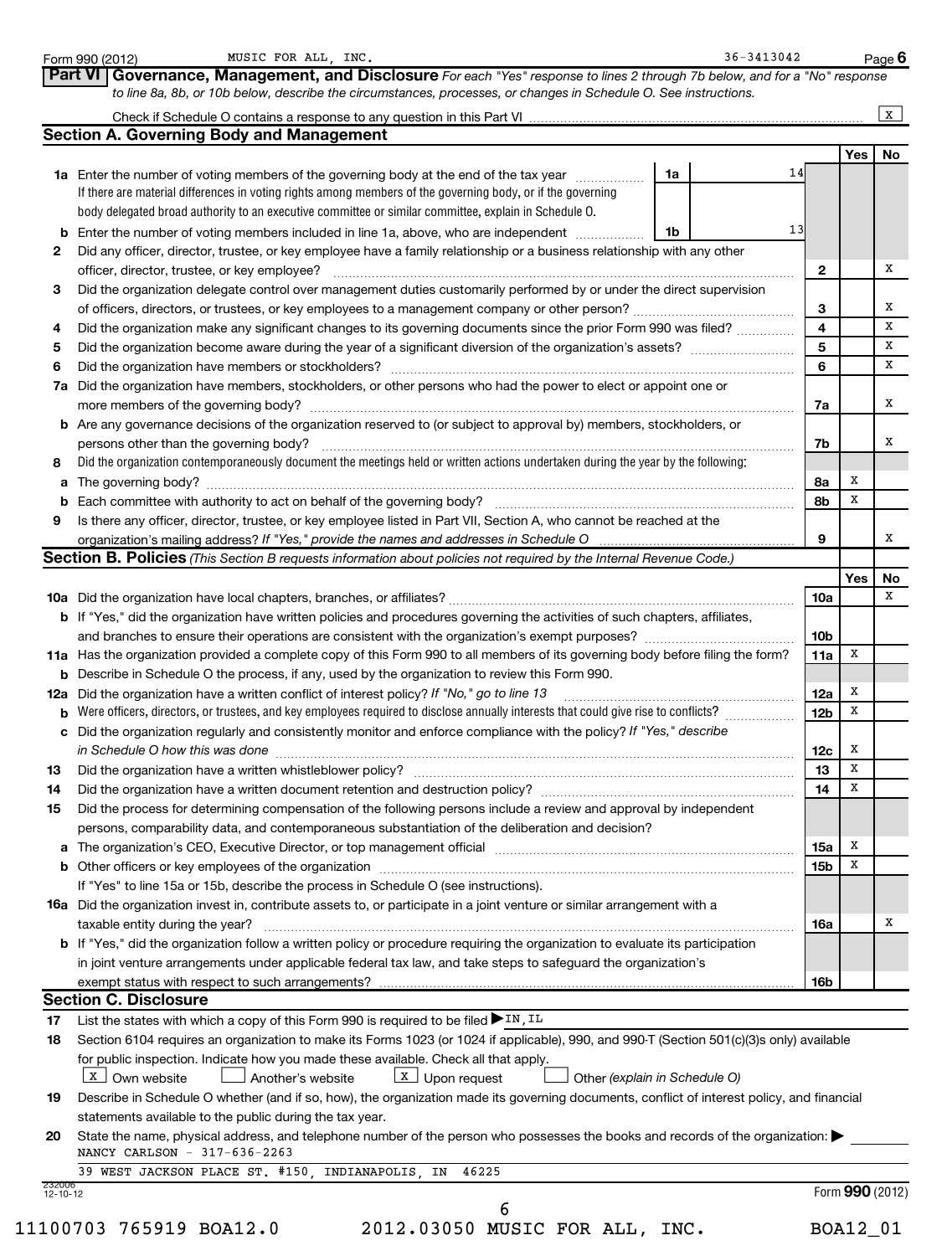| Form 990 (2012)                                                                            | MUSIC FOR ALL INC.                                                                                                                                                                                                          | $36 - 3413042$ | Page |  |  |  |  |  |  |
|--------------------------------------------------------------------------------------------|-----------------------------------------------------------------------------------------------------------------------------------------------------------------------------------------------------------------------------|----------------|------|--|--|--|--|--|--|
| Part VII Compensation of Officers, Directors, Trustees, Key Employees, Highest Compensated |                                                                                                                                                                                                                             |                |      |  |  |  |  |  |  |
|                                                                                            | <b>Employees, and Independent Contractors</b>                                                                                                                                                                               |                |      |  |  |  |  |  |  |
|                                                                                            | Check if Schedule O contains a response to any question in this Part VII                                                                                                                                                    |                |      |  |  |  |  |  |  |
|                                                                                            | Section A. Officers, Directors, Trustees, Key Employees, and Highest Compensated Employees                                                                                                                                  |                |      |  |  |  |  |  |  |
|                                                                                            | 1a Complete this table for all persons required to be listed. Report compensation for the calendar year ending with or within the organization's tax year.                                                                  |                |      |  |  |  |  |  |  |
|                                                                                            | • List all of the organization's current officers, directors, trustees (whether individuals or organizations), regardless of amount of compensation.<br>Enter -0- in columns (D), (E), and (F) if no compensation was paid. |                |      |  |  |  |  |  |  |

**•** List all of the organization's **current** key employees, if any. See instructions for definition of "key employee."

 $\bullet$  List the organization's five  $\tt current$  highest compensated employees (other than an officer, director, trustee, or key employee) who received reportable compensation (Box 5 of Form W-2 and/or Box 7 of Form 1099-MISC) of more than \$100,000 from the organization and any related organizations .

 $\bullet$  List all of the organization's former officers, key employees, and highest compensated employees who received more than \$100,000 of reportable compensation from the organization and any related organizations.

**•** List all of the organization's former directors or trustees that received, in the capacity as a former director or trustee of the organization, more than \$10,000 of reportable compensation from the organization and any related organizations.

List persons in the following order: individual trustees or directors; institutional trustees; officers; key employees; highest compensated employees; and former such persons.

Check this box if neither the organization nor any related organization compensated any current officer, director, or trustee.  $\left\vert \cdot\right\vert$ 

| Position<br>Reportable<br>Reportable<br>Name and Title<br>Average<br>Estimated<br>(do not check more than one<br>hours per<br>box, unless person is both an<br>compensation<br>compensation<br>amount of<br>officer and a director/trustee)<br>week<br>from<br>from related<br>other<br>Individual trustee or director<br>the<br>(list any<br>organizations<br>compensation<br>hours for<br>organization<br>(W-2/1099-MISC)<br>from the<br>Highest compensated<br>employee<br>Institutional trustee<br>related<br>(W-2/1099-MISC)<br>organization<br>Key employee<br>organizations<br>and related<br>below<br>organizations<br>Former<br>Officer<br>line)<br>7.00<br>(1)<br>GAYL DOSTER<br>$\mathbf x$<br>CHAIRMAN<br>0<br>0<br>(2)<br>DOUG PILERI<br>4,00<br>X<br>VICE CHAIRMAN<br>0<br>0<br>JAMES BICKEL<br>(3)<br>1,00<br><b>DIRECTOR</b><br>X<br>0<br>0<br>KATHY BLACK<br>1.00<br>(4)<br><b>DIRECTOR</b><br>X<br>0<br>0<br>PATRICK BURLEY<br>2.50<br>(5)<br>X<br>0<br>0<br><b>DIRECTOR</b><br>(6)<br>KEN BREWER<br>1.00<br>X<br>0<br>0<br><b>DIRECTOR</b><br>SAMUEL HODSON<br>1.50<br>(7)<br><b>DIRECTOR</b><br>X<br>0<br>0<br>1.00<br>(8)<br>SANDRA KILPATRICK JORDAN<br><b>DIRECTOR</b><br>X<br>0<br>0<br>SAM LAURIN<br>1.00<br>(9)<br><b>DIRECTOR</b><br>X<br>0<br>0<br>(10) ANMOL MEHRA<br>1.00<br><b>DIRECTOR</b><br>X<br>0<br>0<br>(11) MARLENE MILLER<br>1.00<br><b>DIRECTOR</b><br>X<br>0<br>0<br>(12) GARRETT SCHARTON<br>1.00<br>$\mathbf x$<br><b>DIRECTOR</b><br>0<br>0<br>2.50<br>(13) JAY SCHREIBER<br><b>DIRECTOR</b><br>X<br>$\mathbf{0}$ .<br>0<br>(14) CHUCK SPRINGER<br>1,50<br><b>DIRECTOR</b><br>X<br>$\mathbf{0}$ .<br>$\mathbf{0}$ .<br>(15) ERIC L. MARTIN<br>50.00<br>PRESIDENT/CEO<br>X<br>150,027.<br>$\mathbf{0}$ .<br>(16) NANCY H. CARLSON<br>50.00<br>VICE PRESIDENT/CFO<br>X<br>83, 113.<br>0. | (A) | (B) | (C) |  |  |  |  |  | (D) | (E) | (F)           |  |  |
|------------------------------------------------------------------------------------------------------------------------------------------------------------------------------------------------------------------------------------------------------------------------------------------------------------------------------------------------------------------------------------------------------------------------------------------------------------------------------------------------------------------------------------------------------------------------------------------------------------------------------------------------------------------------------------------------------------------------------------------------------------------------------------------------------------------------------------------------------------------------------------------------------------------------------------------------------------------------------------------------------------------------------------------------------------------------------------------------------------------------------------------------------------------------------------------------------------------------------------------------------------------------------------------------------------------------------------------------------------------------------------------------------------------------------------------------------------------------------------------------------------------------------------------------------------------------------------------------------------------------------------------------------------------------------------------------------------------------------------------------------------------------------------------------------------------------------------|-----|-----|-----|--|--|--|--|--|-----|-----|---------------|--|--|
|                                                                                                                                                                                                                                                                                                                                                                                                                                                                                                                                                                                                                                                                                                                                                                                                                                                                                                                                                                                                                                                                                                                                                                                                                                                                                                                                                                                                                                                                                                                                                                                                                                                                                                                                                                                                                                    |     |     |     |  |  |  |  |  |     |     |               |  |  |
|                                                                                                                                                                                                                                                                                                                                                                                                                                                                                                                                                                                                                                                                                                                                                                                                                                                                                                                                                                                                                                                                                                                                                                                                                                                                                                                                                                                                                                                                                                                                                                                                                                                                                                                                                                                                                                    |     |     |     |  |  |  |  |  |     |     |               |  |  |
|                                                                                                                                                                                                                                                                                                                                                                                                                                                                                                                                                                                                                                                                                                                                                                                                                                                                                                                                                                                                                                                                                                                                                                                                                                                                                                                                                                                                                                                                                                                                                                                                                                                                                                                                                                                                                                    |     |     |     |  |  |  |  |  |     |     |               |  |  |
|                                                                                                                                                                                                                                                                                                                                                                                                                                                                                                                                                                                                                                                                                                                                                                                                                                                                                                                                                                                                                                                                                                                                                                                                                                                                                                                                                                                                                                                                                                                                                                                                                                                                                                                                                                                                                                    |     |     |     |  |  |  |  |  |     |     |               |  |  |
|                                                                                                                                                                                                                                                                                                                                                                                                                                                                                                                                                                                                                                                                                                                                                                                                                                                                                                                                                                                                                                                                                                                                                                                                                                                                                                                                                                                                                                                                                                                                                                                                                                                                                                                                                                                                                                    |     |     |     |  |  |  |  |  |     |     |               |  |  |
|                                                                                                                                                                                                                                                                                                                                                                                                                                                                                                                                                                                                                                                                                                                                                                                                                                                                                                                                                                                                                                                                                                                                                                                                                                                                                                                                                                                                                                                                                                                                                                                                                                                                                                                                                                                                                                    |     |     |     |  |  |  |  |  |     |     |               |  |  |
|                                                                                                                                                                                                                                                                                                                                                                                                                                                                                                                                                                                                                                                                                                                                                                                                                                                                                                                                                                                                                                                                                                                                                                                                                                                                                                                                                                                                                                                                                                                                                                                                                                                                                                                                                                                                                                    |     |     |     |  |  |  |  |  |     |     |               |  |  |
|                                                                                                                                                                                                                                                                                                                                                                                                                                                                                                                                                                                                                                                                                                                                                                                                                                                                                                                                                                                                                                                                                                                                                                                                                                                                                                                                                                                                                                                                                                                                                                                                                                                                                                                                                                                                                                    |     |     |     |  |  |  |  |  |     |     |               |  |  |
|                                                                                                                                                                                                                                                                                                                                                                                                                                                                                                                                                                                                                                                                                                                                                                                                                                                                                                                                                                                                                                                                                                                                                                                                                                                                                                                                                                                                                                                                                                                                                                                                                                                                                                                                                                                                                                    |     |     |     |  |  |  |  |  |     |     |               |  |  |
|                                                                                                                                                                                                                                                                                                                                                                                                                                                                                                                                                                                                                                                                                                                                                                                                                                                                                                                                                                                                                                                                                                                                                                                                                                                                                                                                                                                                                                                                                                                                                                                                                                                                                                                                                                                                                                    |     |     |     |  |  |  |  |  |     |     | 0.            |  |  |
|                                                                                                                                                                                                                                                                                                                                                                                                                                                                                                                                                                                                                                                                                                                                                                                                                                                                                                                                                                                                                                                                                                                                                                                                                                                                                                                                                                                                                                                                                                                                                                                                                                                                                                                                                                                                                                    |     |     |     |  |  |  |  |  |     |     |               |  |  |
|                                                                                                                                                                                                                                                                                                                                                                                                                                                                                                                                                                                                                                                                                                                                                                                                                                                                                                                                                                                                                                                                                                                                                                                                                                                                                                                                                                                                                                                                                                                                                                                                                                                                                                                                                                                                                                    |     |     |     |  |  |  |  |  |     |     | 0.            |  |  |
|                                                                                                                                                                                                                                                                                                                                                                                                                                                                                                                                                                                                                                                                                                                                                                                                                                                                                                                                                                                                                                                                                                                                                                                                                                                                                                                                                                                                                                                                                                                                                                                                                                                                                                                                                                                                                                    |     |     |     |  |  |  |  |  |     |     |               |  |  |
|                                                                                                                                                                                                                                                                                                                                                                                                                                                                                                                                                                                                                                                                                                                                                                                                                                                                                                                                                                                                                                                                                                                                                                                                                                                                                                                                                                                                                                                                                                                                                                                                                                                                                                                                                                                                                                    |     |     |     |  |  |  |  |  |     |     | 0.            |  |  |
|                                                                                                                                                                                                                                                                                                                                                                                                                                                                                                                                                                                                                                                                                                                                                                                                                                                                                                                                                                                                                                                                                                                                                                                                                                                                                                                                                                                                                                                                                                                                                                                                                                                                                                                                                                                                                                    |     |     |     |  |  |  |  |  |     |     |               |  |  |
|                                                                                                                                                                                                                                                                                                                                                                                                                                                                                                                                                                                                                                                                                                                                                                                                                                                                                                                                                                                                                                                                                                                                                                                                                                                                                                                                                                                                                                                                                                                                                                                                                                                                                                                                                                                                                                    |     |     |     |  |  |  |  |  |     |     | $\mathbf 0$ . |  |  |
|                                                                                                                                                                                                                                                                                                                                                                                                                                                                                                                                                                                                                                                                                                                                                                                                                                                                                                                                                                                                                                                                                                                                                                                                                                                                                                                                                                                                                                                                                                                                                                                                                                                                                                                                                                                                                                    |     |     |     |  |  |  |  |  |     |     |               |  |  |
|                                                                                                                                                                                                                                                                                                                                                                                                                                                                                                                                                                                                                                                                                                                                                                                                                                                                                                                                                                                                                                                                                                                                                                                                                                                                                                                                                                                                                                                                                                                                                                                                                                                                                                                                                                                                                                    |     |     |     |  |  |  |  |  |     |     | 0.            |  |  |
|                                                                                                                                                                                                                                                                                                                                                                                                                                                                                                                                                                                                                                                                                                                                                                                                                                                                                                                                                                                                                                                                                                                                                                                                                                                                                                                                                                                                                                                                                                                                                                                                                                                                                                                                                                                                                                    |     |     |     |  |  |  |  |  |     |     |               |  |  |
|                                                                                                                                                                                                                                                                                                                                                                                                                                                                                                                                                                                                                                                                                                                                                                                                                                                                                                                                                                                                                                                                                                                                                                                                                                                                                                                                                                                                                                                                                                                                                                                                                                                                                                                                                                                                                                    |     |     |     |  |  |  |  |  |     |     | $\mathbf 0$ . |  |  |
|                                                                                                                                                                                                                                                                                                                                                                                                                                                                                                                                                                                                                                                                                                                                                                                                                                                                                                                                                                                                                                                                                                                                                                                                                                                                                                                                                                                                                                                                                                                                                                                                                                                                                                                                                                                                                                    |     |     |     |  |  |  |  |  |     |     |               |  |  |
|                                                                                                                                                                                                                                                                                                                                                                                                                                                                                                                                                                                                                                                                                                                                                                                                                                                                                                                                                                                                                                                                                                                                                                                                                                                                                                                                                                                                                                                                                                                                                                                                                                                                                                                                                                                                                                    |     |     |     |  |  |  |  |  |     |     | 0.            |  |  |
|                                                                                                                                                                                                                                                                                                                                                                                                                                                                                                                                                                                                                                                                                                                                                                                                                                                                                                                                                                                                                                                                                                                                                                                                                                                                                                                                                                                                                                                                                                                                                                                                                                                                                                                                                                                                                                    |     |     |     |  |  |  |  |  |     |     |               |  |  |
|                                                                                                                                                                                                                                                                                                                                                                                                                                                                                                                                                                                                                                                                                                                                                                                                                                                                                                                                                                                                                                                                                                                                                                                                                                                                                                                                                                                                                                                                                                                                                                                                                                                                                                                                                                                                                                    |     |     |     |  |  |  |  |  |     |     | $\mathbf 0$ . |  |  |
|                                                                                                                                                                                                                                                                                                                                                                                                                                                                                                                                                                                                                                                                                                                                                                                                                                                                                                                                                                                                                                                                                                                                                                                                                                                                                                                                                                                                                                                                                                                                                                                                                                                                                                                                                                                                                                    |     |     |     |  |  |  |  |  |     |     |               |  |  |
|                                                                                                                                                                                                                                                                                                                                                                                                                                                                                                                                                                                                                                                                                                                                                                                                                                                                                                                                                                                                                                                                                                                                                                                                                                                                                                                                                                                                                                                                                                                                                                                                                                                                                                                                                                                                                                    |     |     |     |  |  |  |  |  |     |     | 0.            |  |  |
|                                                                                                                                                                                                                                                                                                                                                                                                                                                                                                                                                                                                                                                                                                                                                                                                                                                                                                                                                                                                                                                                                                                                                                                                                                                                                                                                                                                                                                                                                                                                                                                                                                                                                                                                                                                                                                    |     |     |     |  |  |  |  |  |     |     |               |  |  |
|                                                                                                                                                                                                                                                                                                                                                                                                                                                                                                                                                                                                                                                                                                                                                                                                                                                                                                                                                                                                                                                                                                                                                                                                                                                                                                                                                                                                                                                                                                                                                                                                                                                                                                                                                                                                                                    |     |     |     |  |  |  |  |  |     |     | $\mathbf 0$ . |  |  |
|                                                                                                                                                                                                                                                                                                                                                                                                                                                                                                                                                                                                                                                                                                                                                                                                                                                                                                                                                                                                                                                                                                                                                                                                                                                                                                                                                                                                                                                                                                                                                                                                                                                                                                                                                                                                                                    |     |     |     |  |  |  |  |  |     |     |               |  |  |
|                                                                                                                                                                                                                                                                                                                                                                                                                                                                                                                                                                                                                                                                                                                                                                                                                                                                                                                                                                                                                                                                                                                                                                                                                                                                                                                                                                                                                                                                                                                                                                                                                                                                                                                                                                                                                                    |     |     |     |  |  |  |  |  |     |     | 0.            |  |  |
|                                                                                                                                                                                                                                                                                                                                                                                                                                                                                                                                                                                                                                                                                                                                                                                                                                                                                                                                                                                                                                                                                                                                                                                                                                                                                                                                                                                                                                                                                                                                                                                                                                                                                                                                                                                                                                    |     |     |     |  |  |  |  |  |     |     |               |  |  |
|                                                                                                                                                                                                                                                                                                                                                                                                                                                                                                                                                                                                                                                                                                                                                                                                                                                                                                                                                                                                                                                                                                                                                                                                                                                                                                                                                                                                                                                                                                                                                                                                                                                                                                                                                                                                                                    |     |     |     |  |  |  |  |  |     |     | $\mathbf 0$ . |  |  |
|                                                                                                                                                                                                                                                                                                                                                                                                                                                                                                                                                                                                                                                                                                                                                                                                                                                                                                                                                                                                                                                                                                                                                                                                                                                                                                                                                                                                                                                                                                                                                                                                                                                                                                                                                                                                                                    |     |     |     |  |  |  |  |  |     |     |               |  |  |
|                                                                                                                                                                                                                                                                                                                                                                                                                                                                                                                                                                                                                                                                                                                                                                                                                                                                                                                                                                                                                                                                                                                                                                                                                                                                                                                                                                                                                                                                                                                                                                                                                                                                                                                                                                                                                                    |     |     |     |  |  |  |  |  |     |     | 0.            |  |  |
|                                                                                                                                                                                                                                                                                                                                                                                                                                                                                                                                                                                                                                                                                                                                                                                                                                                                                                                                                                                                                                                                                                                                                                                                                                                                                                                                                                                                                                                                                                                                                                                                                                                                                                                                                                                                                                    |     |     |     |  |  |  |  |  |     |     |               |  |  |
|                                                                                                                                                                                                                                                                                                                                                                                                                                                                                                                                                                                                                                                                                                                                                                                                                                                                                                                                                                                                                                                                                                                                                                                                                                                                                                                                                                                                                                                                                                                                                                                                                                                                                                                                                                                                                                    |     |     |     |  |  |  |  |  |     |     | $\mathbf 0$ . |  |  |
|                                                                                                                                                                                                                                                                                                                                                                                                                                                                                                                                                                                                                                                                                                                                                                                                                                                                                                                                                                                                                                                                                                                                                                                                                                                                                                                                                                                                                                                                                                                                                                                                                                                                                                                                                                                                                                    |     |     |     |  |  |  |  |  |     |     |               |  |  |
|                                                                                                                                                                                                                                                                                                                                                                                                                                                                                                                                                                                                                                                                                                                                                                                                                                                                                                                                                                                                                                                                                                                                                                                                                                                                                                                                                                                                                                                                                                                                                                                                                                                                                                                                                                                                                                    |     |     |     |  |  |  |  |  |     |     | 18,785.       |  |  |
|                                                                                                                                                                                                                                                                                                                                                                                                                                                                                                                                                                                                                                                                                                                                                                                                                                                                                                                                                                                                                                                                                                                                                                                                                                                                                                                                                                                                                                                                                                                                                                                                                                                                                                                                                                                                                                    |     |     |     |  |  |  |  |  |     |     |               |  |  |
|                                                                                                                                                                                                                                                                                                                                                                                                                                                                                                                                                                                                                                                                                                                                                                                                                                                                                                                                                                                                                                                                                                                                                                                                                                                                                                                                                                                                                                                                                                                                                                                                                                                                                                                                                                                                                                    |     |     |     |  |  |  |  |  |     |     | 30,514.       |  |  |
|                                                                                                                                                                                                                                                                                                                                                                                                                                                                                                                                                                                                                                                                                                                                                                                                                                                                                                                                                                                                                                                                                                                                                                                                                                                                                                                                                                                                                                                                                                                                                                                                                                                                                                                                                                                                                                    |     |     |     |  |  |  |  |  |     |     |               |  |  |
|                                                                                                                                                                                                                                                                                                                                                                                                                                                                                                                                                                                                                                                                                                                                                                                                                                                                                                                                                                                                                                                                                                                                                                                                                                                                                                                                                                                                                                                                                                                                                                                                                                                                                                                                                                                                                                    |     |     |     |  |  |  |  |  |     |     |               |  |  |

232007 12-10-12

Form (2012) **990**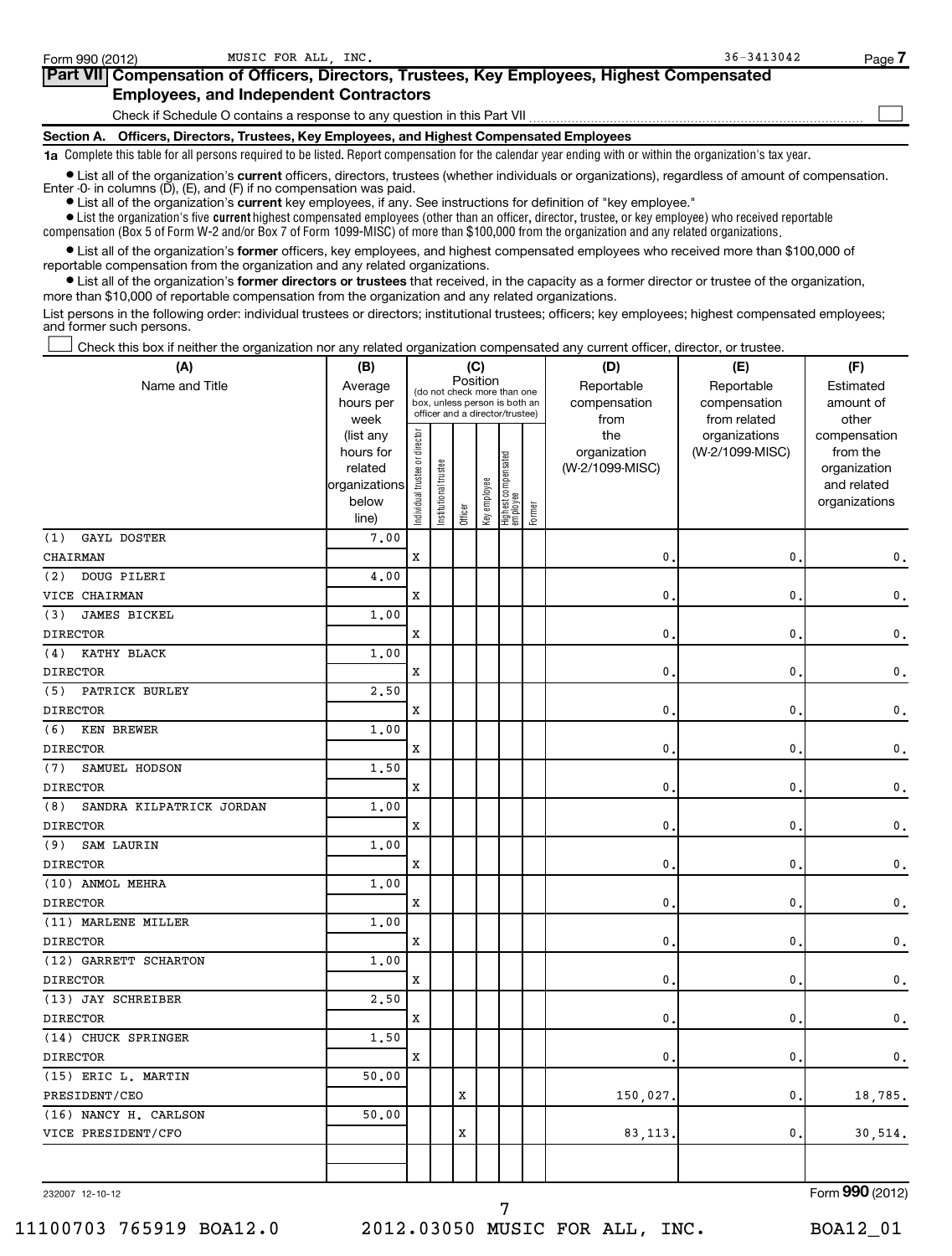| MUSIC FOR ALL, INC.<br>Form 990 (2012)                                                                                                                                                                                                                                                                                                                                  |                                                                                           |                                |                       |         |              |                                                                                                 |        |                                                                                     | 36-3413042                                                                            |                |                     |                                                                                                   | Page 8          |
|-------------------------------------------------------------------------------------------------------------------------------------------------------------------------------------------------------------------------------------------------------------------------------------------------------------------------------------------------------------------------|-------------------------------------------------------------------------------------------|--------------------------------|-----------------------|---------|--------------|-------------------------------------------------------------------------------------------------|--------|-------------------------------------------------------------------------------------|---------------------------------------------------------------------------------------|----------------|---------------------|---------------------------------------------------------------------------------------------------|-----------------|
| <b>Part VII</b><br>Section A. Officers, Directors, Trustees, Key Employees, and Highest Compensated Employees (continued)                                                                                                                                                                                                                                               |                                                                                           |                                |                       |         |              |                                                                                                 |        |                                                                                     |                                                                                       |                |                     |                                                                                                   |                 |
| (A)<br>Name and title                                                                                                                                                                                                                                                                                                                                                   | (B)<br>Average<br>hours per<br>week<br>(list any<br>hours for<br>related<br>organizations | Individual trustee or director |                       | (C)     | Position     | (do not check more than one<br>box, unless person is both an<br>officer and a director/trustee) |        | (D)<br>Reportable<br>compensation<br>from<br>the<br>organization<br>(W-2/1099-MISC) | (E)<br>Reportable<br>compensation<br>from related<br>organizations<br>(W-2/1099-MISC) |                |                     | (F)<br>Estimated<br>amount of<br>other<br>compensation<br>from the<br>organization<br>and related |                 |
|                                                                                                                                                                                                                                                                                                                                                                         | below<br>line)                                                                            |                                | Institutional trustee | Officer | Key employee | Highest compensated<br>employee                                                                 | Former |                                                                                     |                                                                                       |                |                     | organizations                                                                                     |                 |
|                                                                                                                                                                                                                                                                                                                                                                         |                                                                                           |                                |                       |         |              |                                                                                                 |        |                                                                                     |                                                                                       |                |                     |                                                                                                   |                 |
|                                                                                                                                                                                                                                                                                                                                                                         |                                                                                           |                                |                       |         |              |                                                                                                 |        |                                                                                     |                                                                                       |                |                     |                                                                                                   |                 |
|                                                                                                                                                                                                                                                                                                                                                                         |                                                                                           |                                |                       |         |              |                                                                                                 |        |                                                                                     |                                                                                       |                |                     |                                                                                                   |                 |
| 1b Sub-total<br>c Total from continuation sheets to Part VII, Section A                                                                                                                                                                                                                                                                                                 |                                                                                           |                                |                       |         |              |                                                                                                 |        | 233,140.<br>0.                                                                      |                                                                                       | 0<br>0         |                     |                                                                                                   | 49,299.<br>0.   |
| Total number of individuals (including but not limited to those listed above) who received more than \$100,000 of reportable<br>$\mathbf{2}$<br>compensation from the organization $\blacktriangleright$                                                                                                                                                                |                                                                                           |                                |                       |         |              |                                                                                                 |        | 233,140.                                                                            |                                                                                       | $\mathbf{0}$ . |                     |                                                                                                   | 49,299.         |
| 3<br>Did the organization list any former officer, director, or trustee, key employee, or highest compensated employee on<br>line 1a? If "Yes," complete Schedule J for such individual                                                                                                                                                                                 |                                                                                           |                                |                       |         |              |                                                                                                 |        |                                                                                     |                                                                                       |                | з                   | Yes                                                                                               | No<br>х         |
| For any individual listed on line 1a, is the sum of reportable compensation and other compensation from the organization<br>4<br>and related organizations greater than \$150,000? If "Yes," complete Schedule J for such individual<br>Did any person listed on line 1a receive or accrue compensation from any unrelated organization or individual for services<br>5 |                                                                                           |                                |                       |         |              |                                                                                                 |        |                                                                                     |                                                                                       |                | 4                   | Χ                                                                                                 |                 |
| rendered to the organization? If "Yes," complete Schedule J for such person.<br><b>Section B. Independent Contractors</b>                                                                                                                                                                                                                                               |                                                                                           |                                |                       |         |              |                                                                                                 |        |                                                                                     |                                                                                       |                | 5                   |                                                                                                   | х               |
| Complete this table for your five highest compensated independent contractors that received more than \$100,000 of compensation from<br>1<br>the organization. Report compensation for the calendar year ending with or within the organization's tax year.                                                                                                             |                                                                                           |                                |                       |         |              |                                                                                                 |        |                                                                                     |                                                                                       |                |                     |                                                                                                   |                 |
| (A)<br>Name and business address                                                                                                                                                                                                                                                                                                                                        |                                                                                           | <b>NONE</b>                    |                       |         |              |                                                                                                 |        | (B)<br>Description of services                                                      |                                                                                       |                | (C)<br>Compensation |                                                                                                   |                 |
|                                                                                                                                                                                                                                                                                                                                                                         |                                                                                           |                                |                       |         |              |                                                                                                 |        |                                                                                     |                                                                                       |                |                     |                                                                                                   |                 |
|                                                                                                                                                                                                                                                                                                                                                                         |                                                                                           |                                |                       |         |              |                                                                                                 |        |                                                                                     |                                                                                       |                |                     |                                                                                                   |                 |
|                                                                                                                                                                                                                                                                                                                                                                         |                                                                                           |                                |                       |         |              |                                                                                                 |        |                                                                                     |                                                                                       |                |                     |                                                                                                   |                 |
| Total number of independent contractors (including but not limited to those listed above) who received more than<br>2<br>\$100,000 of compensation from the organization<br>232008                                                                                                                                                                                      |                                                                                           |                                |                       |         |              | 0                                                                                               |        |                                                                                     |                                                                                       |                |                     |                                                                                                   | Form 990 (2012) |

232008 12-10-12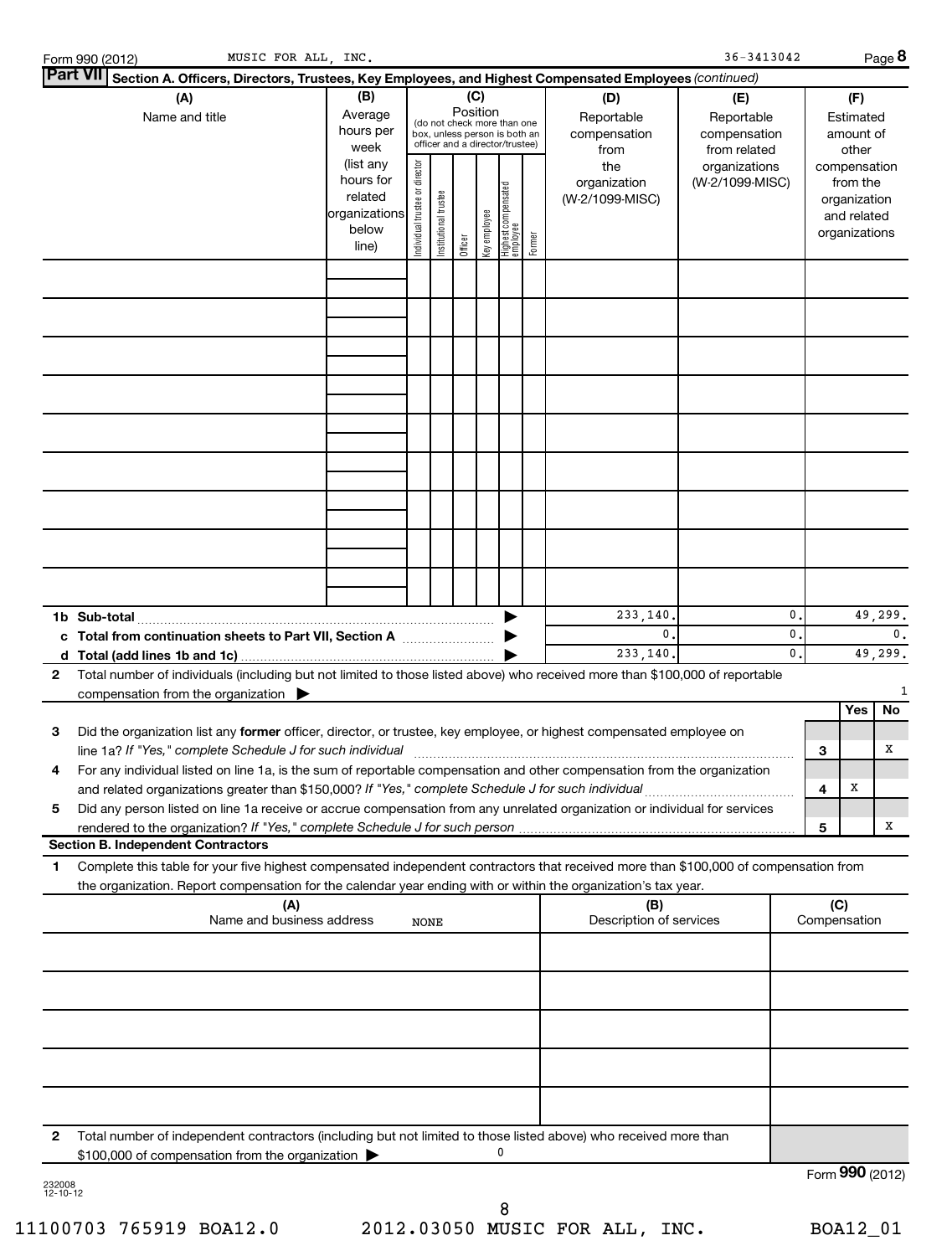|                                                           |     | Check if Schedule O contains a response to any question in this Part VIII |                |                                |               |                               |                       |                                    |
|-----------------------------------------------------------|-----|---------------------------------------------------------------------------|----------------|--------------------------------|---------------|-------------------------------|-----------------------|------------------------------------|
|                                                           |     |                                                                           |                |                                | (A)           | (B)                           | (C)                   | (D)                                |
|                                                           |     |                                                                           |                |                                | Total revenue | Related or<br>exempt function | Unrelated<br>business | Revenuè excluded<br>from tax under |
|                                                           |     |                                                                           |                |                                |               | revenue                       | revenue               | sections 512,<br>513, or 514       |
|                                                           |     | 1 a Federated campaigns                                                   | 1a             |                                |               |                               |                       |                                    |
| Contributions, Gifts, Grants<br>and Other Similar Amounts |     | <b>b</b> Membership dues                                                  | 1 <sub>b</sub> |                                |               |                               |                       |                                    |
|                                                           |     | c Fundraising events                                                      | 1 <sub>c</sub> |                                |               |                               |                       |                                    |
|                                                           |     | d Related organizations                                                   | 1 <sub>d</sub> |                                |               |                               |                       |                                    |
|                                                           |     | e Government grants (contributions)                                       | 1e             |                                |               |                               |                       |                                    |
|                                                           |     | All other contributions, gifts, grants, and                               |                |                                |               |                               |                       |                                    |
|                                                           |     | similar amounts not included above                                        | 1f             | 225,840.                       |               |                               |                       |                                    |
|                                                           |     | g Noncash contributions included in lines 1a-1f: \$                       |                | 24,000                         |               |                               |                       |                                    |
|                                                           |     |                                                                           |                |                                | 225,840       |                               |                       |                                    |
|                                                           |     |                                                                           |                | <b>Business Code</b>           |               |                               |                       |                                    |
|                                                           | 2 a | TICKET FEES                                                               |                | 711190                         | 1,905,752.    | 1,905,752.                    |                       |                                    |
|                                                           | b   | EVENT FEES                                                                |                | 711190                         | 1,483,117.    | 1,483,117.                    |                       |                                    |
| Program Service                                           |     | HOUSING AND MEAL FEES                                                     |                | 711190                         | 905,526.      |                               |                       | 905,526.                           |
|                                                           |     | <b>BAND FEES</b>                                                          |                | 711190                         | 428,575.      | 428,575.                      |                       |                                    |
|                                                           |     | HOTEL COMMISSIONS                                                         |                | 711190                         | 179,695.      |                               |                       | 179,695.                           |
|                                                           |     | All other program service revenue                                         |                |                                |               |                               |                       |                                    |
|                                                           |     |                                                                           |                |                                | 4,902,665.    |                               |                       |                                    |
|                                                           | 3   | Investment income (including dividends, interest, and                     |                |                                | 140           |                               |                       | 140.                               |
|                                                           |     |                                                                           |                |                                |               |                               |                       |                                    |
|                                                           | 4   | Income from investment of tax-exempt bond proceeds                        |                |                                |               |                               |                       |                                    |
|                                                           | 5   |                                                                           | (i) Real       | (ii) Personal                  |               |                               |                       |                                    |
|                                                           |     | 6 a Gross rents                                                           |                |                                |               |                               |                       |                                    |
|                                                           |     | <b>b</b> Less: rental expenses <i></i>                                    |                |                                |               |                               |                       |                                    |
|                                                           |     | c Rental income or (loss)                                                 |                |                                |               |                               |                       |                                    |
|                                                           |     |                                                                           |                |                                |               |                               |                       |                                    |
|                                                           |     | <b>7 a</b> Gross amount from sales of                                     | (i) Securities | (ii) Other                     |               |                               |                       |                                    |
|                                                           |     | assets other than inventory                                               |                |                                |               |                               |                       |                                    |
|                                                           |     | <b>b</b> Less: cost or other basis                                        |                |                                |               |                               |                       |                                    |
|                                                           |     | and sales expenses                                                        |                |                                |               |                               |                       |                                    |
|                                                           |     |                                                                           |                |                                |               |                               |                       |                                    |
|                                                           |     |                                                                           |                |                                |               |                               |                       |                                    |
|                                                           |     | 8 a Gross income from fundraising events (not                             |                |                                |               |                               |                       |                                    |
| å                                                         |     | including \$                                                              | of             |                                |               |                               |                       |                                    |
|                                                           |     | contributions reported on line 1c). See                                   |                |                                |               |                               |                       |                                    |
|                                                           |     |                                                                           |                |                                |               |                               |                       |                                    |
| Other Reven                                               |     |                                                                           |                | b                              |               |                               |                       |                                    |
|                                                           |     | c Net income or (loss) from fundraising events                            |                |                                |               |                               |                       |                                    |
|                                                           |     | 9 a Gross income from gaming activities. See                              |                |                                |               |                               |                       |                                    |
|                                                           |     |                                                                           |                |                                |               |                               |                       |                                    |
|                                                           |     | <b>b</b> Less: direct expenses <b>contained b</b> Less: direct expenses   |                | b                              |               |                               |                       |                                    |
|                                                           |     | c Net income or (loss) from gaming activities                             |                | 1.11                           |               |                               |                       |                                    |
|                                                           |     | 10 a Gross sales of inventory, less returns                               |                |                                |               |                               |                       |                                    |
|                                                           |     |                                                                           |                | 705,621.<br>a                  |               |                               |                       |                                    |
|                                                           |     | <b>b</b> Less: cost of goods sold                                         |                | 203,954.<br>b                  |               |                               |                       |                                    |
|                                                           |     | c Net income or (loss) from sales of inventory                            |                |                                | 501,667.      | 501,667.                      |                       |                                    |
|                                                           |     | Miscellaneous Revenue<br>11 a SPONSORSHIP REVENUE                         |                | <b>Business Code</b><br>541800 | 598,500.      |                               |                       |                                    |
|                                                           |     | MISCELLANEOUS REVENUE                                                     |                | 900099                         | 34,673.       | 34,673.                       | 21,857.               | 576,643.                           |
|                                                           |     |                                                                           |                |                                |               |                               |                       |                                    |
|                                                           | с   |                                                                           |                |                                |               |                               |                       |                                    |
|                                                           |     |                                                                           |                |                                | 633, 173.     |                               |                       |                                    |
|                                                           | 12  | Total revenue. See instructions.                                          |                |                                | 6, 263, 485.  | 4, 353, 784.                  | 21,857.               | 1,662,004.                         |
| 232009<br>12-10-12                                        |     |                                                                           |                |                                |               |                               |                       | Form 990 (2012)                    |

MUSIC FOR ALL, INC. 36-3413042

232009 12-10-12

**Part VIII Statement of Revenue**

9

11100703 765919 BOA12.0 2012.03050 MUSIC FOR ALL, INC. BOA12\_01

Form 990 (2012) MUSIC FOR ALL, INC. 36-3413042 Page **9**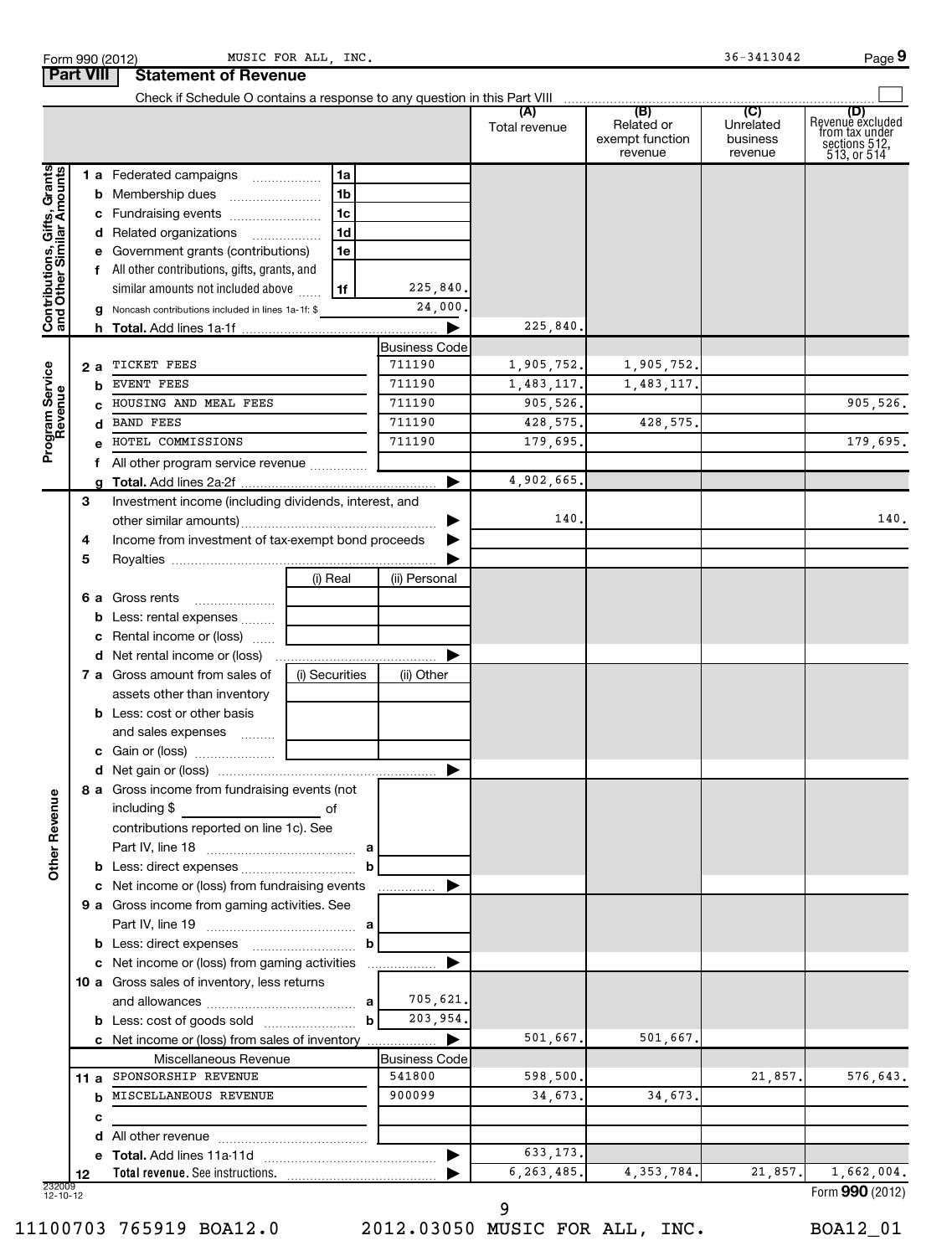Form 990 (2012) MUSIC\_FOR\_ALL,INC. 36-3413042 Page MUSIC FOR ALL, INC. 36-3413042

**10**

|        | Part IX   Statement of Functional Expenses<br>Section 501(c)(3) and 501(c)(4) organizations must complete all columns. All other organizations must complete column (A). |                       |                                    |                                           |                                |
|--------|--------------------------------------------------------------------------------------------------------------------------------------------------------------------------|-----------------------|------------------------------------|-------------------------------------------|--------------------------------|
|        | Check if Schedule O contains a response to any question in this Part IX                                                                                                  |                       |                                    |                                           |                                |
|        | Do not include amounts reported on lines 6b,<br>7b, 8b, 9b, and 10b of Part VIII.                                                                                        | (A)<br>Total expenses | (B)<br>Program service<br>expenses | (C)<br>Management and<br>general expenses | (D)<br>Fundraising<br>expenses |
| 1.     | Grants and other assistance to governments and                                                                                                                           |                       |                                    |                                           |                                |
|        | organizations in the United States. See Part IV, line 21                                                                                                                 |                       |                                    |                                           |                                |
| 2      | Grants and other assistance to individuals in                                                                                                                            |                       |                                    |                                           |                                |
|        | the United States. See Part IV, line 22                                                                                                                                  |                       |                                    |                                           |                                |
| 3      | Grants and other assistance to governments,                                                                                                                              |                       |                                    |                                           |                                |
|        | organizations, and individuals outside the                                                                                                                               |                       |                                    |                                           |                                |
|        | United States. See Part IV, lines 15 and 16                                                                                                                              |                       |                                    |                                           |                                |
| 4      | Benefits paid to or for members                                                                                                                                          |                       |                                    |                                           |                                |
| 5      | Compensation of current officers, directors,                                                                                                                             |                       |                                    |                                           |                                |
|        | trustees, and key employees                                                                                                                                              | 284,050.              | 200, 107.                          | 50,027.                                   | 33,916.                        |
| 6      | Compensation not included above, to disqualified<br>persons (as defined under section 4958(f)(1)) and                                                                    |                       |                                    |                                           |                                |
|        | persons described in section 4958(c)(3)(B)                                                                                                                               |                       |                                    |                                           |                                |
|        | $\sim$                                                                                                                                                                   | 769,940.              | 539,659.                           | 132,004.                                  | 98,277.                        |
| 7<br>8 | Pension plan accruals and contributions (include                                                                                                                         |                       |                                    |                                           |                                |
|        | section 401(k) and 403(b) employer contributions)                                                                                                                        | 19,119.               | 14,732.                            | 3,683.                                    | 704.                           |
| 9      |                                                                                                                                                                          | 83,418.               | 64,858,                            | 16,215.                                   | 2,345.                         |
| 10     |                                                                                                                                                                          | 71,480.               | 49,094.                            | 12,274.                                   | 10,112.                        |
| 11     | Fees for services (non-employees):                                                                                                                                       |                       |                                    |                                           |                                |
| а      |                                                                                                                                                                          |                       |                                    |                                           |                                |
| b      |                                                                                                                                                                          | 7,560.                | 5,046                              | 1,436.                                    | 1,078.                         |
|        |                                                                                                                                                                          | 24,005.               | 16,023                             | 4,558.                                    | 3, 424.                        |
| d      | Lobbying                                                                                                                                                                 |                       |                                    |                                           |                                |
|        | Professional fundraising services. See Part IV, line 17                                                                                                                  |                       |                                    |                                           |                                |
| f      | Investment management fees                                                                                                                                               |                       |                                    |                                           |                                |
| g      | Other. (If line 11g amount exceeds 10% of line 25,                                                                                                                       |                       |                                    |                                           |                                |
|        | column (A) amount, list line 11g expenses on Sch O.)                                                                                                                     |                       |                                    |                                           |                                |
| 12     |                                                                                                                                                                          | 113,230.              | 86,004.                            | 10,779.                                   | 16,447.                        |
| 13     |                                                                                                                                                                          | 116,136.              | 77,517.                            | 22,054.                                   | 16,565.                        |
| 14     |                                                                                                                                                                          | 65,457.               | 42,448.                            | 18,749.                                   | 4,260.                         |
| 15     |                                                                                                                                                                          | 95,564.               | 95,564.                            |                                           |                                |
| 16     |                                                                                                                                                                          | 37,552.               | 30, 231.                           | 6,223.                                    | 1,098.                         |
| 17     | Travel                                                                                                                                                                   | 3,862.                | 3,862                              |                                           |                                |
| 18     | Payments of travel or entertainment expenses                                                                                                                             |                       |                                    |                                           |                                |
|        | for any federal, state, or local public officials                                                                                                                        |                       |                                    |                                           |                                |
| 19     | Conferences, conventions, and meetings                                                                                                                                   |                       |                                    |                                           |                                |
| 20     | Interest                                                                                                                                                                 | 3,388.                | 2,710.                             | 678.                                      |                                |
| 21     |                                                                                                                                                                          | 91,814.               | 83,566,                            | 7,011.                                    | 1,237.                         |
| 22     | Depreciation, depletion, and amortization                                                                                                                                | 67,409.               | 53,927.                            | 13,482.                                   |                                |
| 23     | Insurance<br>Other expenses. Itemize expenses not covered                                                                                                                |                       |                                    |                                           |                                |
| 24     | above. (List miscellaneous expenses in line 24e. If line<br>24e amount exceeds 10% of line 25, column (A)<br>amount, list line 24e expenses on Schedule O.)              |                       |                                    |                                           |                                |
| a      | CONTRACTED SERVICES                                                                                                                                                      | 1,485,863.            | 1,476,071.                         | 6,422.                                    | 3,370.                         |
| b      | PARTICIPANT HOUSING AND                                                                                                                                                  | 858,318.              | 858,318.                           |                                           |                                |
| C      | FACILITY RENTAL FOR EVE                                                                                                                                                  | 660,045.              | 660,045.                           |                                           |                                |
| d      | CLINICIAN AND JUDGE FEE                                                                                                                                                  | 640,462.              | 640,462.                           |                                           |                                |
|        | e All other expenses                                                                                                                                                     | 525,142.              | 512,098.                           | 11,362.                                   | 1,682.                         |
| 25     | Total functional expenses. Add lines 1 through 24e                                                                                                                       | 6,023,814.            | 5, 512, 342.                       | 316,957.                                  | 194,515.                       |
| 26     | Joint costs. Complete this line only if the organization                                                                                                                 |                       |                                    |                                           |                                |
|        | reported in column (B) joint costs from a combined                                                                                                                       |                       |                                    |                                           |                                |
|        | educational campaign and fundraising solicitation.                                                                                                                       |                       |                                    |                                           |                                |
|        | Check here $\blacktriangleright$<br>if following SOP 98-2 (ASC 958-720)                                                                                                  |                       |                                    |                                           |                                |

232010 12-10-12

Form **990** (2012)

<sup>11100703 765919</sup> BOA12.0 2012.03050 MUSIC FOR ALL, INC. BOA12\_01 10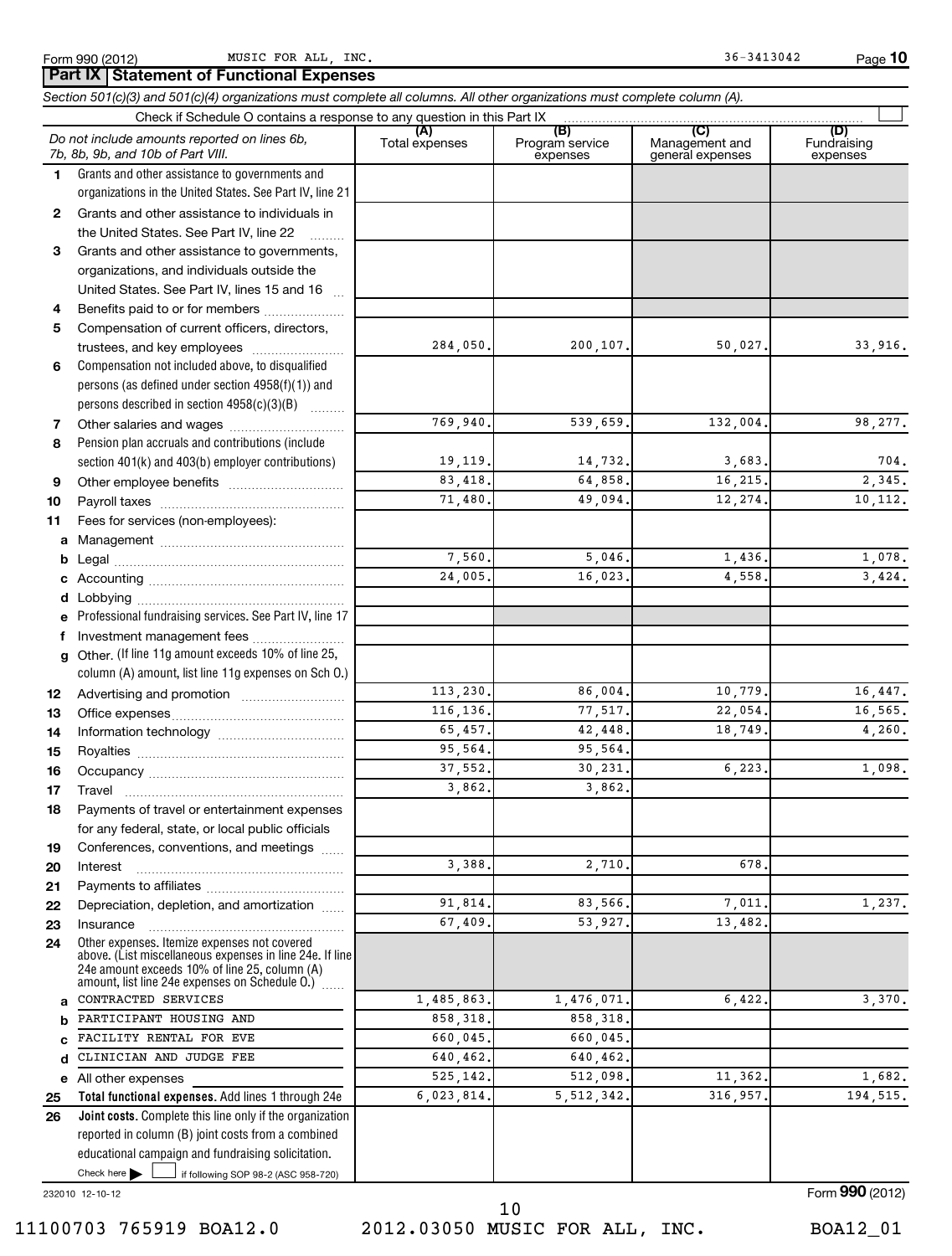232011 12-10-12

11100703 765919 BOA12.0 2012.03050 MUSIC FOR ALL, INC. BOA12\_01 11

| Form 990 | MUSIC<br>(2012)<br>______ | ALL<br><b>FOR</b> | INC.<br>____ | 3042<br><u>. д</u><br>_________ | Page |
|----------|---------------------------|-------------------|--------------|---------------------------------|------|
| Part X   | Sheet<br>.                |                   |              |                                 |      |

|                             |    |                                                                                   |                 |                          | (A)<br>Beginning of year |                 | (B)<br>End of year |
|-----------------------------|----|-----------------------------------------------------------------------------------|-----------------|--------------------------|--------------------------|-----------------|--------------------|
|                             | 1  |                                                                                   |                 |                          | 536,290.                 | $\mathbf{1}$    | 1,281,435.         |
|                             | 2  |                                                                                   |                 |                          | 144,100.                 | $\overline{2}$  | 144,243.           |
|                             | з  |                                                                                   |                 | 3                        |                          |                 |                    |
|                             | 4  |                                                                                   |                 |                          | 788,850.                 | 4               | 454,140.           |
|                             | 5  | Loans and other receivables from current and former officers, directors,          |                 |                          |                          |                 |                    |
|                             |    | trustees, key employees, and highest compensated employees. Complete              |                 |                          |                          |                 |                    |
|                             |    |                                                                                   |                 |                          |                          | 5               |                    |
|                             | 6  | Loans and other receivables from other disqualified persons (as defined under     |                 |                          |                          |                 |                    |
|                             |    | section 4958(f)(1)), persons described in section 4958(c)(3)(B), and contributing |                 |                          |                          |                 |                    |
|                             |    | employers and sponsoring organizations of section 501(c)(9) voluntary             |                 |                          |                          |                 |                    |
|                             |    | employees' beneficiary organizations (see instr). Complete Part II of Sch L       |                 |                          |                          | 6               |                    |
| Assets                      | 7  |                                                                                   |                 |                          |                          | $\overline{7}$  |                    |
|                             | 8  |                                                                                   |                 |                          | 9,653.                   | 8               | 13,384.            |
|                             | 9  | Prepaid expenses and deferred charges                                             |                 |                          | 149,665.                 | 9               | 210,004.           |
|                             |    | 10a Land, buildings, and equipment: cost or other                                 |                 |                          |                          |                 |                    |
|                             |    | basis. Complete Part VI of Schedule D  10a                                        |                 | 1,416,795.               |                          |                 |                    |
|                             |    | <b>b</b> Less: accumulated depreciation                                           | 10 <sub>b</sub> | 1,365,865.               | 133,982.                 | 10 <sub>c</sub> | 50,930.            |
|                             | 11 |                                                                                   |                 |                          |                          | 11              |                    |
|                             | 12 |                                                                                   |                 |                          |                          | 12              |                    |
|                             | 13 |                                                                                   |                 |                          |                          | 13              |                    |
|                             | 14 |                                                                                   |                 |                          | 20,000.                  | 14              | 20,000.            |
|                             | 15 |                                                                                   |                 |                          | 2,541.                   | 15              | 5,141.             |
|                             | 16 | <b>Total assets.</b> Add lines 1 through 15 (must equal line 34) <i></i>          |                 |                          | 1,785,081.               | 16              | 2, 179, 277.       |
|                             | 17 |                                                                                   |                 |                          | 101,917.                 | 17              | 207,300.           |
|                             | 18 |                                                                                   |                 |                          |                          | 18              |                    |
|                             | 19 |                                                                                   |                 |                          | 1,848,332.               | 19              | 1,903,071.         |
|                             | 20 |                                                                                   |                 |                          |                          | 20              |                    |
|                             | 21 | Escrow or custodial account liability. Complete Part IV of Schedule D             |                 |                          |                          | 21              |                    |
| Liabilities                 | 22 | Loans and other payables to current and former officers, directors, trustees,     |                 |                          |                          |                 |                    |
|                             |    | key employees, highest compensated employees, and disqualified persons.           |                 |                          |                          |                 |                    |
|                             |    |                                                                                   |                 |                          |                          | 22              |                    |
|                             | 23 |                                                                                   |                 |                          |                          | 23              |                    |
|                             | 24 |                                                                                   |                 |                          |                          | 24              |                    |
|                             | 25 | Other liabilities (including federal income tax, payables to related third        |                 |                          |                          |                 |                    |
|                             |    | parties, and other liabilities not included on lines 17-24). Complete Part X of   |                 |                          |                          |                 |                    |
|                             |    | Schedule D                                                                        |                 |                          | 79,775.                  | 25              | 74,178.            |
|                             | 26 |                                                                                   |                 |                          | 2,030,024.               | 26              | 2,184,549.         |
|                             |    | Organizations that follow SFAS 117 (ASC 958), check here >                        |                 | $\boxed{\texttt{x}}$ and |                          |                 |                    |
|                             |    | complete lines 27 through 29, and lines 33 and 34.                                |                 |                          |                          |                 |                    |
|                             | 27 |                                                                                   |                 |                          | $-304,943.$              | 27              | $-75, 272.$        |
|                             | 28 | Temporarily restricted net assets                                                 |                 |                          | 60,000,                  | 28              | 70,000.            |
|                             | 29 | Permanently restricted net assets                                                 |                 |                          |                          | 29              |                    |
| Net Assets or Fund Balances |    | Organizations that do not follow SFAS 117 (ASC 958), check here >                 |                 |                          |                          |                 |                    |
|                             |    | and complete lines 30 through 34.                                                 |                 |                          |                          |                 |                    |
|                             | 30 |                                                                                   |                 |                          |                          | 30              |                    |
|                             | 31 | Paid-in or capital surplus, or land, building, or equipment fund                  |                 |                          |                          | 31              |                    |
|                             | 32 | Retained earnings, endowment, accumulated income, or other funds                  |                 |                          |                          | 32              |                    |
|                             | 33 |                                                                                   |                 |                          | $-244,943.$              | 33              | $-5, 272.$         |
|                             | 34 |                                                                                   |                 |                          | 1,785,081.               | 34              | 2, 179, 277.       |

**11**

**Part X Balance Sheet**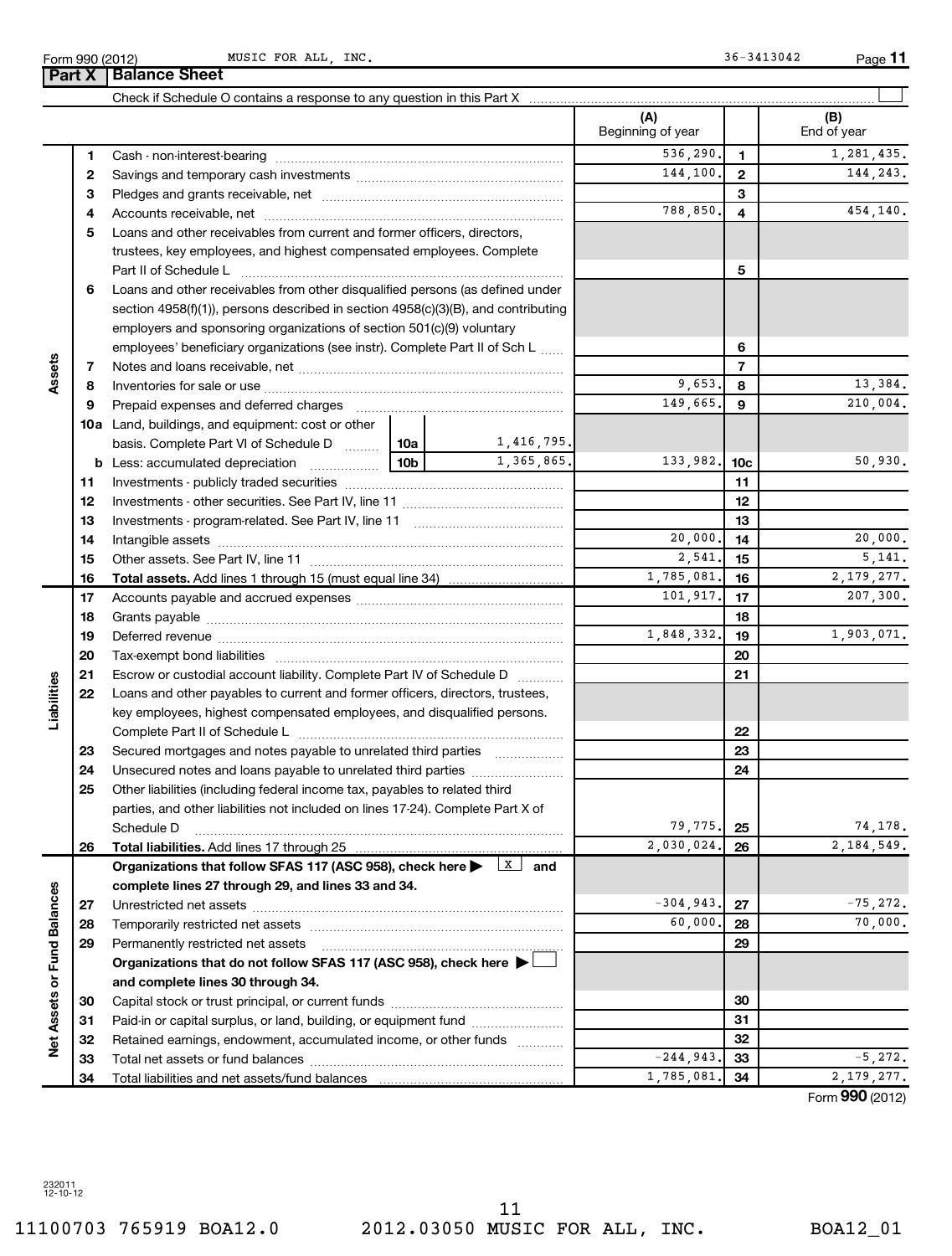|    | MUSIC FOR ALL, INC.<br>Form 990 (2012)                                                                                                                                                                                         | 36-3413042     |                |     | Page 12      |
|----|--------------------------------------------------------------------------------------------------------------------------------------------------------------------------------------------------------------------------------|----------------|----------------|-----|--------------|
|    | Part XI<br><b>Reconciliation of Net Assets</b>                                                                                                                                                                                 |                |                |     |              |
|    |                                                                                                                                                                                                                                |                |                |     |              |
|    |                                                                                                                                                                                                                                |                |                |     |              |
| 1  |                                                                                                                                                                                                                                | 1              |                |     | 6, 263, 485. |
| 2  |                                                                                                                                                                                                                                | $\mathbf{2}$   |                |     | 6,023,814.   |
| з  | Revenue less expenses. Subtract line 2 from line 1                                                                                                                                                                             | 3              |                |     | 239,671.     |
| 4  |                                                                                                                                                                                                                                | 4              |                |     | $-244,943.$  |
| 5  | Net unrealized gains (losses) on investments [11] matter contracts and the state of the state of the state of the state of the state of the state of the state of the state of the state of the state of the state of the stat | 5              |                |     |              |
| 6  | Donated services and use of facilities                                                                                                                                                                                         | 6              |                |     |              |
| 7  | Investment expenses                                                                                                                                                                                                            | $\overline{7}$ |                |     |              |
| 8  | Prior period adjustments                                                                                                                                                                                                       | 8              |                |     |              |
| 9  |                                                                                                                                                                                                                                | 9              |                |     | 0.           |
| 10 | Net assets or fund balances at end of year. Combine lines 3 through 9 (must equal Part X, line 33,                                                                                                                             |                |                |     |              |
|    | column (B))                                                                                                                                                                                                                    | 10             |                |     | $-5,272.$    |
|    | Part XII Financial Statements and Reporting                                                                                                                                                                                    |                |                |     |              |
|    |                                                                                                                                                                                                                                |                |                |     | $\mathbf{x}$ |
|    |                                                                                                                                                                                                                                |                |                | Yes | No           |
| 1  | $\lfloor x \rfloor$ Accrual<br>Accounting method used to prepare the Form 990: $\Box$ Cash<br>Other                                                                                                                            |                |                |     |              |
|    | If the organization changed its method of accounting from a prior year or checked "Other," explain in Schedule O.                                                                                                              |                |                |     |              |
|    |                                                                                                                                                                                                                                |                | 2a             |     | х            |
|    | If "Yes," check a box below to indicate whether the financial statements for the year were compiled or reviewed on a                                                                                                           |                |                |     |              |
|    | separate basis, consolidated basis, or both:                                                                                                                                                                                   |                |                |     |              |
|    | Separate basis<br>Consolidated basis<br>Both consolidated and separate basis                                                                                                                                                   |                |                |     |              |
|    |                                                                                                                                                                                                                                |                | 2 <sub>b</sub> | X   |              |
|    | If "Yes," check a box below to indicate whether the financial statements for the year were audited on a separate basis,                                                                                                        |                |                |     |              |
|    | consolidated basis, or both:                                                                                                                                                                                                   |                |                |     |              |
|    | $X$ Consolidated basis<br>Both consolidated and separate basis<br>Separate basis                                                                                                                                               |                |                |     |              |
|    | c If "Yes" to line 2a or 2b, does the organization have a committee that assumes responsibility for oversight of the audit,                                                                                                    |                |                |     |              |
|    |                                                                                                                                                                                                                                |                | 2 <sub>c</sub> | x   |              |
|    | If the organization changed either its oversight process or selection process during the tax year, explain in Schedule O.                                                                                                      |                |                |     |              |
|    | 3a As a result of a federal award, was the organization required to undergo an audit or audits as set forth in the Single Audit                                                                                                |                |                |     |              |
|    | Act and OMB Circular A-133?                                                                                                                                                                                                    |                | За             |     | х            |
|    | b If "Yes," did the organization undergo the required audit or audits? If the organization did not undergo the required audit                                                                                                  |                |                |     |              |
|    | or audits, explain why in Schedule O and describe any steps taken to undergo such audits matures and the success                                                                                                               |                | 3b             |     |              |
|    |                                                                                                                                                                                                                                |                |                |     | $000$ (2012) |

Form **990** (2012)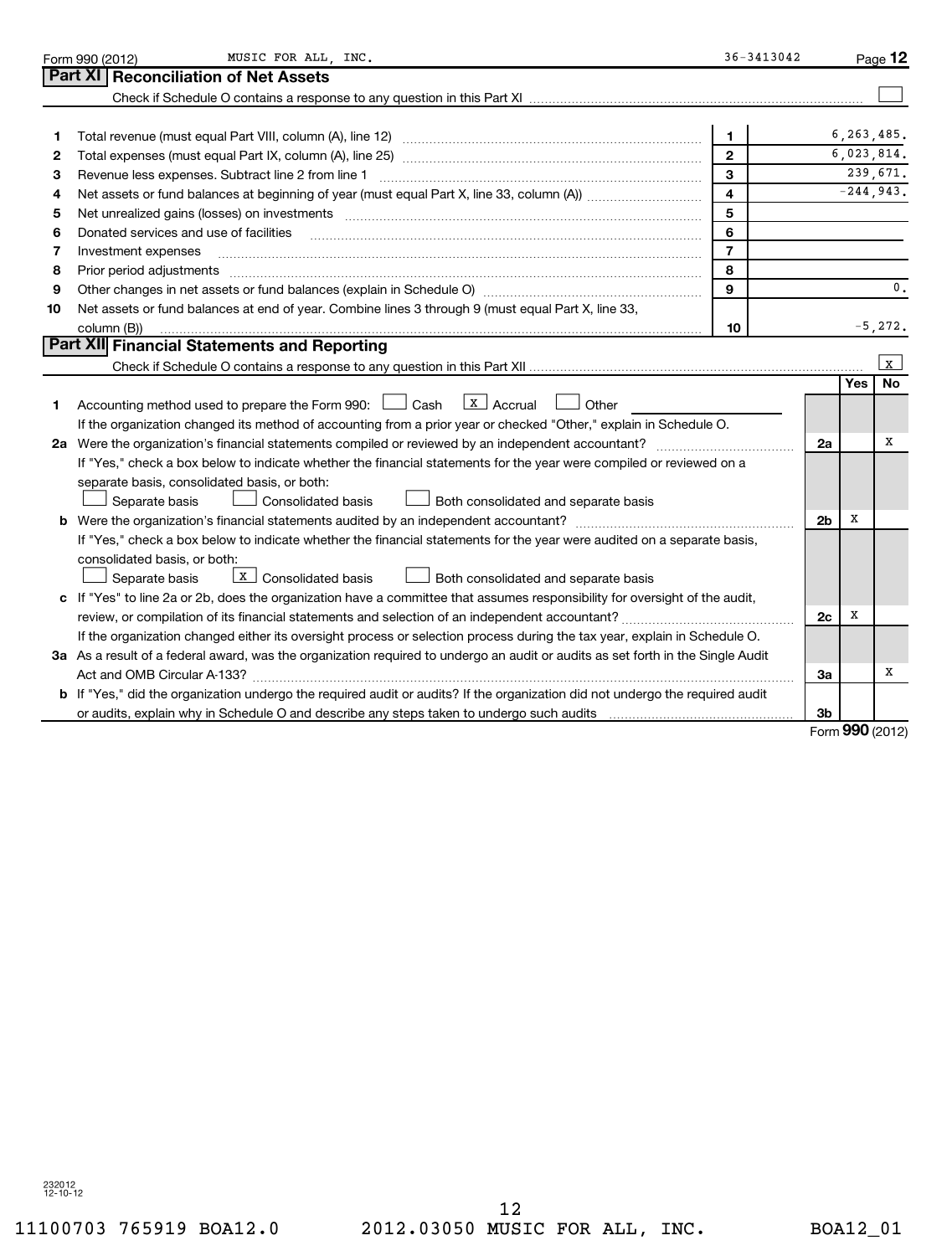| <b>SCHEDULE A</b>    |
|----------------------|
| (Form 990 or 990-EZ) |

Department of the Treasury

# **Public Charity Status and Public Support**

**Complete if the organization is a section 501(c)(3) organization or a section 4947(a)(1) nonexempt charitable trust.**

| Internal Revenue Service |                                                                                                   |                                               | Attach to Form 990 or Form 990-EZ. $\triangleright$ See separate instructions.                                                                |                                                   |    |                      |                      |                                      |                                        |                          | Inspection |    |
|--------------------------|---------------------------------------------------------------------------------------------------|-----------------------------------------------|-----------------------------------------------------------------------------------------------------------------------------------------------|---------------------------------------------------|----|----------------------|----------------------|--------------------------------------|----------------------------------------|--------------------------|------------|----|
|                          | Name of the organization                                                                          |                                               |                                                                                                                                               |                                                   |    |                      |                      |                                      | <b>Employer identification number</b>  |                          |            |    |
|                          |                                                                                                   | MUSIC FOR ALL, INC.                           |                                                                                                                                               |                                                   |    |                      |                      |                                      |                                        | $36 - 3413042$           |            |    |
| Part I                   |                                                                                                   |                                               | Reason for Public Charity Status (All organizations must complete this part.) See instructions.                                               |                                                   |    |                      |                      |                                      |                                        |                          |            |    |
|                          |                                                                                                   |                                               | The organization is not a private foundation because it is: (For lines 1 through 11, check only one box.)                                     |                                                   |    |                      |                      |                                      |                                        |                          |            |    |
| 1                        |                                                                                                   |                                               | A church, convention of churches, or association of churches described in section 170(b)(1)(A)(i).                                            |                                                   |    |                      |                      |                                      |                                        |                          |            |    |
| $\mathbf 2$              |                                                                                                   |                                               | A school described in section 170(b)(1)(A)(ii). (Attach Schedule E.)                                                                          |                                                   |    |                      |                      |                                      |                                        |                          |            |    |
| 3                        | A hospital or a cooperative hospital service organization described in section 170(b)(1)(A)(iii). |                                               |                                                                                                                                               |                                                   |    |                      |                      |                                      |                                        |                          |            |    |
| 4                        |                                                                                                   |                                               | A medical research organization operated in conjunction with a hospital described in section 170(b)(1)(A)(iii). Enter the hospital's name,    |                                                   |    |                      |                      |                                      |                                        |                          |            |    |
|                          | city, and state:                                                                                  |                                               |                                                                                                                                               |                                                   |    |                      |                      |                                      |                                        |                          |            |    |
| 5                        |                                                                                                   |                                               | An organization operated for the benefit of a college or university owned or operated by a governmental unit described in                     |                                                   |    |                      |                      |                                      |                                        |                          |            |    |
|                          |                                                                                                   | section 170(b)(1)(A)(iv). (Complete Part II.) |                                                                                                                                               |                                                   |    |                      |                      |                                      |                                        |                          |            |    |
| 6                        |                                                                                                   |                                               | A federal, state, or local government or governmental unit described in section 170(b)(1)(A)(v).                                              |                                                   |    |                      |                      |                                      |                                        |                          |            |    |
| 7                        |                                                                                                   |                                               | An organization that normally receives a substantial part of its support from a governmental unit or from the general public described in     |                                                   |    |                      |                      |                                      |                                        |                          |            |    |
|                          |                                                                                                   | section 170(b)(1)(A)(vi). (Complete Part II.) |                                                                                                                                               |                                                   |    |                      |                      |                                      |                                        |                          |            |    |
| 8                        |                                                                                                   |                                               | A community trust described in section 170(b)(1)(A)(vi). (Complete Part II.)                                                                  |                                                   |    |                      |                      |                                      |                                        |                          |            |    |
| X<br>9                   |                                                                                                   |                                               | An organization that normally receives: (1) more than 33 1/3% of its support from contributions, membership fees, and gross receipts from     |                                                   |    |                      |                      |                                      |                                        |                          |            |    |
|                          |                                                                                                   |                                               | activities related to its exempt functions - subject to certain exceptions, and (2) no more than 33 1/3% of its support from gross investment |                                                   |    |                      |                      |                                      |                                        |                          |            |    |
|                          |                                                                                                   |                                               | income and unrelated business taxable income (less section 511 tax) from businesses acquired by the organization after June 30, 1975.         |                                                   |    |                      |                      |                                      |                                        |                          |            |    |
|                          |                                                                                                   | See section 509(a)(2). (Complete Part III.)   |                                                                                                                                               |                                                   |    |                      |                      |                                      |                                        |                          |            |    |
| 10                       |                                                                                                   |                                               | An organization organized and operated exclusively to test for public safety. See section 509(a)(4).                                          |                                                   |    |                      |                      |                                      |                                        |                          |            |    |
| 11                       |                                                                                                   |                                               | An organization organized and operated exclusively for the benefit of, to perform the functions of, or to carry out the purposes of one or    |                                                   |    |                      |                      |                                      |                                        |                          |            |    |
|                          |                                                                                                   |                                               | more publicly supported organizations described in section $509(a)(1)$ or section $509(a)(2)$ . See section $509(a)(3)$ . Check the box that  |                                                   |    |                      |                      |                                      |                                        |                          |            |    |
|                          |                                                                                                   |                                               | describes the type of supporting organization and complete lines 11e through 11h.                                                             |                                                   |    |                      |                      |                                      |                                        |                          |            |    |
|                          | J Type I<br>a L                                                                                   | bl                                            | c L<br>J Type II                                                                                                                              | $\perp$ Type III - Functionally integrated        |    |                      | d l                  |                                      | Type III - Non-functionally integrated |                          |            |    |
| e                        |                                                                                                   |                                               | By checking this box, I certify that the organization is not controlled directly or indirectly by one or more disqualified persons other than |                                                   |    |                      |                      |                                      |                                        |                          |            |    |
|                          |                                                                                                   |                                               | foundation managers and other than one or more publicly supported organizations described in section 509(a)(1) or section 509(a)(2).          |                                                   |    |                      |                      |                                      |                                        |                          |            |    |
| f                        |                                                                                                   |                                               | If the organization received a written determination from the IRS that it is a Type I, Type II, or Type III                                   |                                                   |    |                      |                      |                                      |                                        |                          |            |    |
|                          |                                                                                                   |                                               |                                                                                                                                               |                                                   |    |                      |                      |                                      |                                        |                          |            |    |
| g                        |                                                                                                   |                                               | Since August 17, 2006, has the organization accepted any gift or contribution from any of the following persons?                              |                                                   |    |                      |                      |                                      |                                        |                          |            |    |
|                          | (i)                                                                                               |                                               | A person who directly or indirectly controls, either alone or together with persons described in (ii) and (iii) below,                        |                                                   |    |                      |                      |                                      |                                        |                          | Yes        | No |
|                          |                                                                                                   |                                               | the governing body of the supported organization?                                                                                             |                                                   |    |                      |                      |                                      |                                        | 11g(i)                   |            |    |
|                          |                                                                                                   |                                               | (ii) A family member of a person described in (i) above?                                                                                      |                                                   |    |                      |                      |                                      |                                        | 11g(ii)<br> 11g(iii)     |            |    |
| h                        |                                                                                                   |                                               | Provide the following information about the supported organization(s).                                                                        |                                                   |    |                      |                      |                                      |                                        |                          |            |    |
|                          |                                                                                                   |                                               |                                                                                                                                               |                                                   |    |                      |                      |                                      |                                        |                          |            |    |
|                          |                                                                                                   |                                               |                                                                                                                                               | (iv) is the organization $(v)$ Did you notify the |    |                      |                      | (vi) Is the                          |                                        |                          |            |    |
|                          | (i) Name of supported<br>organization                                                             | (ii) EIN                                      | (iii) Type of organization<br>(described on lines 1-9                                                                                         | in col. (i) listed in your                        |    |                      | organization in col. | organization in col.                 |                                        | (vii) Amount of monetary | support    |    |
|                          |                                                                                                   |                                               | above or IRC section                                                                                                                          | governing document?                               |    | (i) of your support? |                      | (i) organized in the<br><b>U.S.?</b> |                                        |                          |            |    |
|                          |                                                                                                   |                                               | (see instructions))                                                                                                                           | Yes                                               | No | Yes                  | No                   | Yes                                  | No                                     |                          |            |    |
|                          |                                                                                                   |                                               |                                                                                                                                               |                                                   |    |                      |                      |                                      |                                        |                          |            |    |
|                          |                                                                                                   |                                               |                                                                                                                                               |                                                   |    |                      |                      |                                      |                                        |                          |            |    |
|                          |                                                                                                   |                                               |                                                                                                                                               |                                                   |    |                      |                      |                                      |                                        |                          |            |    |

|  | Form 990 or 990-EZ. |  |
|--|---------------------|--|
|  |                     |  |

232021 12-04-12

**Total**

**Schedule A (Form 990 or 990-EZ) 2012**

OMB No. 1545-0047

**Open to Public**

LHA **For Paperwork Reduction Act Notice, see the Instructions for**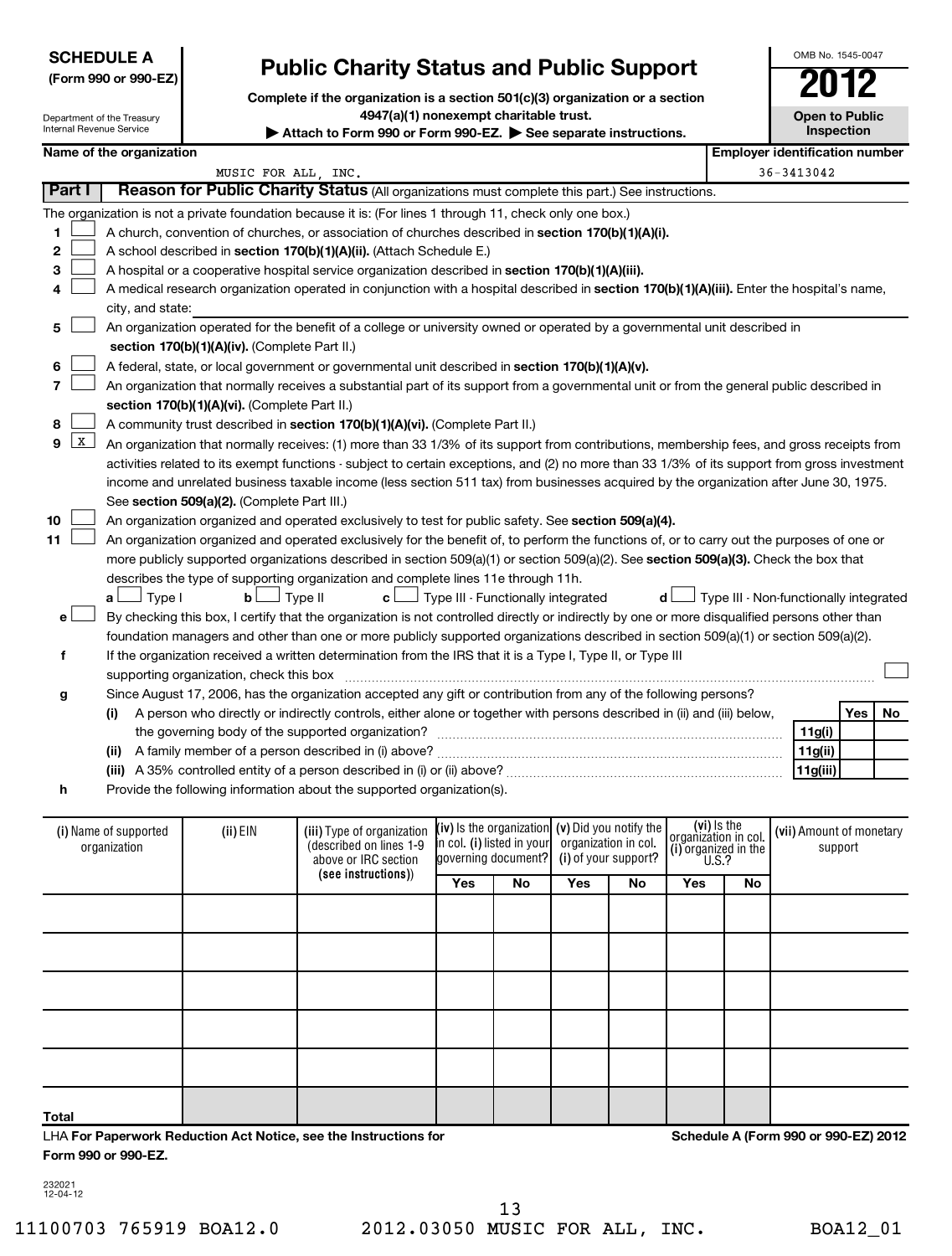## Schedule A (Form 990 or 990-EZ) 2012

| טטווכעטור א זוויטט |  |     |  |
|--------------------|--|-----|--|
| $D - 1$            |  | $P$ |  |

(Complete only if you checked the box on line 5, 7, or 8 of Part I or if the organization failed to qualify under Part III. If the organization fails to qualify under the tests listed below, please complete Part III.) **Part II Support Schedule for Organizations Described in Sections 170(b)(1)(A)(iv) and 170(b)(1)(A)(vi)**

| Calendar year (or fiscal year beginning in) $\blacktriangleright$<br>(a) 2008<br>(b) 2009<br>$(c)$ 2010<br>$(d)$ 2011<br>(e) 2012<br>1 Gifts, grants, contributions, and<br>membership fees received. (Do not<br>include any "unusual grants.")<br>2 Tax revenues levied for the organ-<br>ization's benefit and either paid to<br>or expended on its behalf<br>3 The value of services or facilities<br>furnished by a governmental unit to<br>the organization without charge<br>Total. Add lines 1 through 3<br>The portion of total contributions<br>5 | (f) Total |
|------------------------------------------------------------------------------------------------------------------------------------------------------------------------------------------------------------------------------------------------------------------------------------------------------------------------------------------------------------------------------------------------------------------------------------------------------------------------------------------------------------------------------------------------------------|-----------|
|                                                                                                                                                                                                                                                                                                                                                                                                                                                                                                                                                            |           |
|                                                                                                                                                                                                                                                                                                                                                                                                                                                                                                                                                            |           |
|                                                                                                                                                                                                                                                                                                                                                                                                                                                                                                                                                            |           |
|                                                                                                                                                                                                                                                                                                                                                                                                                                                                                                                                                            |           |
|                                                                                                                                                                                                                                                                                                                                                                                                                                                                                                                                                            |           |
|                                                                                                                                                                                                                                                                                                                                                                                                                                                                                                                                                            |           |
|                                                                                                                                                                                                                                                                                                                                                                                                                                                                                                                                                            |           |
|                                                                                                                                                                                                                                                                                                                                                                                                                                                                                                                                                            |           |
|                                                                                                                                                                                                                                                                                                                                                                                                                                                                                                                                                            |           |
|                                                                                                                                                                                                                                                                                                                                                                                                                                                                                                                                                            |           |
|                                                                                                                                                                                                                                                                                                                                                                                                                                                                                                                                                            |           |
|                                                                                                                                                                                                                                                                                                                                                                                                                                                                                                                                                            |           |
| by each person (other than a                                                                                                                                                                                                                                                                                                                                                                                                                                                                                                                               |           |
| governmental unit or publicly                                                                                                                                                                                                                                                                                                                                                                                                                                                                                                                              |           |
| supported organization) included                                                                                                                                                                                                                                                                                                                                                                                                                                                                                                                           |           |
| on line 1 that exceeds 2% of the                                                                                                                                                                                                                                                                                                                                                                                                                                                                                                                           |           |
| amount shown on line 11,                                                                                                                                                                                                                                                                                                                                                                                                                                                                                                                                   |           |
| column (f)                                                                                                                                                                                                                                                                                                                                                                                                                                                                                                                                                 |           |
| 6 Public support. Subtract line 5 from line 4.                                                                                                                                                                                                                                                                                                                                                                                                                                                                                                             |           |
| <b>Section B. Total Support</b>                                                                                                                                                                                                                                                                                                                                                                                                                                                                                                                            |           |
| Calendar year (or fiscal year beginning in) $\blacktriangleright$<br>(a) 2008<br>(b) 2009<br>$(c)$ 2010<br>$(d)$ 2011<br>(e) 2012                                                                                                                                                                                                                                                                                                                                                                                                                          | (f) Total |
| 7 Amounts from line 4                                                                                                                                                                                                                                                                                                                                                                                                                                                                                                                                      |           |
| Gross income from interest.<br>8                                                                                                                                                                                                                                                                                                                                                                                                                                                                                                                           |           |
| dividends, payments received on                                                                                                                                                                                                                                                                                                                                                                                                                                                                                                                            |           |
| securities loans, rents, royalties                                                                                                                                                                                                                                                                                                                                                                                                                                                                                                                         |           |
| and income from similar sources                                                                                                                                                                                                                                                                                                                                                                                                                                                                                                                            |           |
| Net income from unrelated business<br>9                                                                                                                                                                                                                                                                                                                                                                                                                                                                                                                    |           |
| activities, whether or not the                                                                                                                                                                                                                                                                                                                                                                                                                                                                                                                             |           |
| business is regularly carried on                                                                                                                                                                                                                                                                                                                                                                                                                                                                                                                           |           |
| Other income. Do not include gain<br>10                                                                                                                                                                                                                                                                                                                                                                                                                                                                                                                    |           |
| or loss from the sale of capital                                                                                                                                                                                                                                                                                                                                                                                                                                                                                                                           |           |
| assets (Explain in Part IV.)                                                                                                                                                                                                                                                                                                                                                                                                                                                                                                                               |           |
| 11 Total support. Add lines 7 through 10                                                                                                                                                                                                                                                                                                                                                                                                                                                                                                                   |           |
| 12<br><b>12</b> Gross receipts from related activities, etc. (see instructions)                                                                                                                                                                                                                                                                                                                                                                                                                                                                            |           |
| 13 First five years. If the Form 990 is for the organization's first, second, third, fourth, or fifth tax year as a section 501(c)(3)                                                                                                                                                                                                                                                                                                                                                                                                                      |           |
| organization, check this box and stop here                                                                                                                                                                                                                                                                                                                                                                                                                                                                                                                 |           |
| Section C. Computation of Public Support Percentage                                                                                                                                                                                                                                                                                                                                                                                                                                                                                                        |           |
| 14                                                                                                                                                                                                                                                                                                                                                                                                                                                                                                                                                         | %         |
| 15                                                                                                                                                                                                                                                                                                                                                                                                                                                                                                                                                         | %         |
| 16a 33 1/3% support test - 2012. If the organization did not check the box on line 13, and line 14 is 33 1/3% or more, check this box and                                                                                                                                                                                                                                                                                                                                                                                                                  |           |
| stop here. The organization qualifies as a publicly supported organization manufactured content and the support of the state state of the state of the state state and state and state and state and state and state and state                                                                                                                                                                                                                                                                                                                             |           |
| b 33 1/3% support test - 2011. If the organization did not check a box on line 13 or 16a, and line 15 is 33 1/3% or more, check this box                                                                                                                                                                                                                                                                                                                                                                                                                   |           |
|                                                                                                                                                                                                                                                                                                                                                                                                                                                                                                                                                            |           |
| 17a 10% -facts-and-circumstances test - 2012. If the organization did not check a box on line 13, 16a, or 16b, and line 14 is 10% or more,                                                                                                                                                                                                                                                                                                                                                                                                                 |           |
| and if the organization meets the "facts-and-circumstances" test, check this box and stop here. Explain in Part IV how the organization                                                                                                                                                                                                                                                                                                                                                                                                                    |           |
| meets the "facts-and-circumstances" test. The organization qualifies as a publicly supported organization <i>manumumumum</i>                                                                                                                                                                                                                                                                                                                                                                                                                               |           |
| b 10% -facts-and-circumstances test - 2011. If the organization did not check a box on line 13, 16a, 16b, or 17a, and line 15 is 10% or                                                                                                                                                                                                                                                                                                                                                                                                                    |           |
| more, and if the organization meets the "facts-and-circumstances" test, check this box and stop here. Explain in Part IV how the                                                                                                                                                                                                                                                                                                                                                                                                                           |           |
| organization meets the "facts-and-circumstances" test. The organization qualifies as a publicly supported organization                                                                                                                                                                                                                                                                                                                                                                                                                                     |           |
| 18 Private foundation. If the organization did not check a box on line 13, 16a, 16b, 17a, or 17b, check this box and see instructions                                                                                                                                                                                                                                                                                                                                                                                                                      |           |

**Schedule A (Form 990 or 990-EZ) 2012**

232022 12-04-12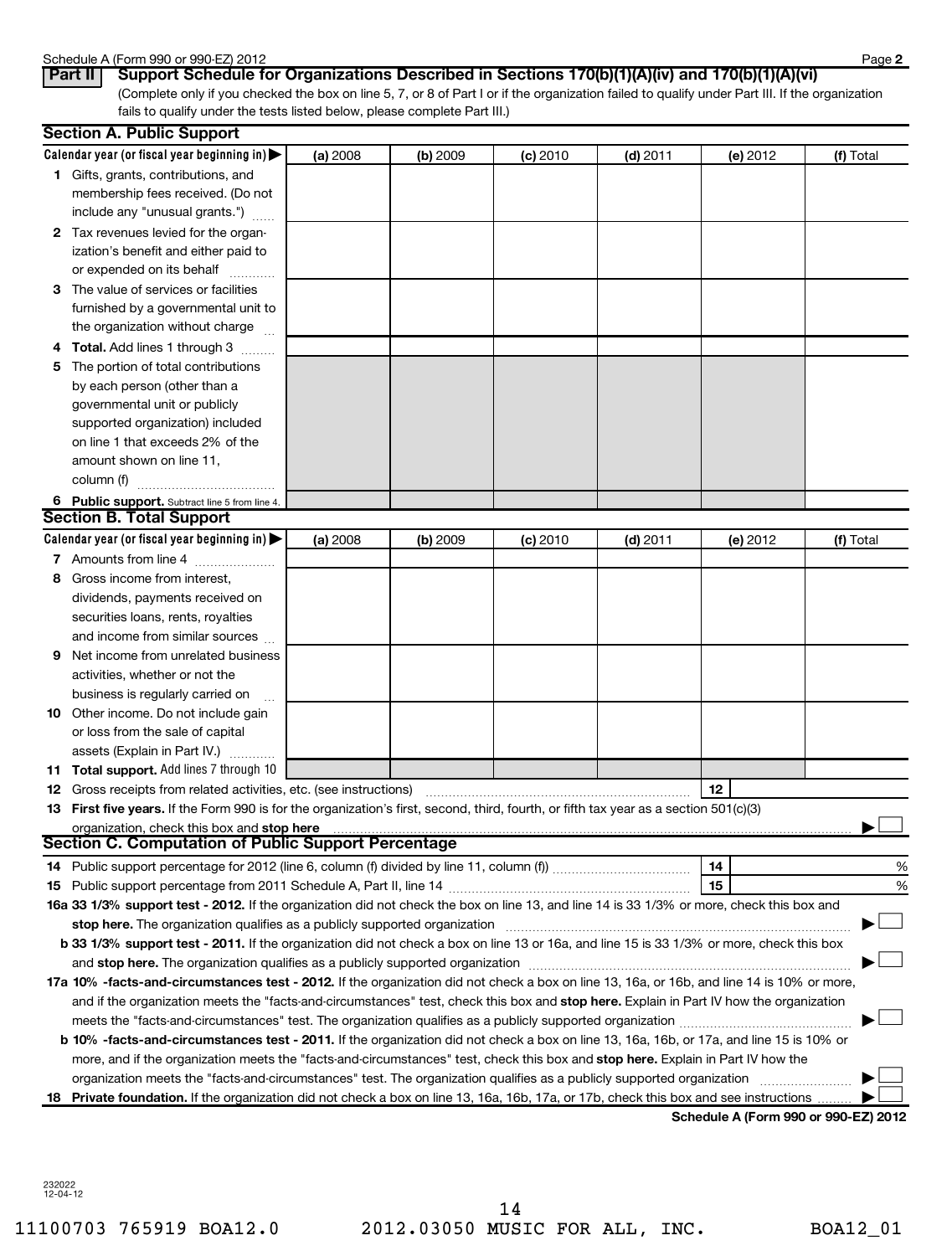# **Part III Support Schedule for Organizations Described in Section 509(a)(2)**

(Complete only if you checked the box on line 9 of Part I or if the organization failed to qualify under Part II. If the organization fails to qualify under the tests listed below, please complete Part II.)

#### 8 Public support (Subtract line 7c from line 6.) **b** Amounts included on lines 2 and 3 received from other than disqualified persons that exceed the greater of \$5,000 or 1% of the amount on line 13 for the year .................. **13 Total support.** (Add lines 9, 10c, 11, and 12.) 232023 12-04-12 **Calendar year (or fiscal year beginning in) | Calendar year (or fiscal year beginning in) | (a)** 2008 **| (b)** 2009 **| (c)** 2010 **| (d)** 2011 **| (e)** 2012 **| (f) 1** Gifts, grants, contributions, and **2** Gross receipts from admissions, **3 4** Tax revenues levied for the organ-**5** The value of services or facilities **6** Total. Add lines 1 through 5 ........ **7 a** Amounts included on lines 1, 2, and **c** Add lines 7a and 7b  $\ldots$  .................. **(a)** 2008 **| (b)** 2009 **| (c)** 2010 **| (d)** 2011 **| (e)** 2012 **| (f) 9** Amounts from line 6  $\ldots$  **Amounts** from line 6 **10a** Gross income from interest, **b** Unrelated business taxable income **c** Add lines 10a and 10b ................. **11** Net income from unrelated business **12** Other income. Do not include gain 14 First five years. If the Form 990 is for the organization's first, second, third, fourth, or fifth tax year as a section 501(c)(3) organization, **check this box and stop here with the construction of the construction of the check this box and stop here** with the construction of the construction of the construction of the check this box and stop here with the constr **15 16 15 16 17** 18 Investment income percentage from 2011 Schedule A, Part III, line 17 **2000** and the communical community and the state of the state of the state of the state of the state of the state of the state of the state of the st 19a 33 1/3% support tests - 2012. If the organization did not check the box on line 14, and line 15 is more than 33 1/3%, and line 17 is not **20** Investment income percentage for 2012 (line 10c, column (f) divided by line 13, column (f)) **17 18 b 33 1/3% support tests - 2011.** If the organization did not check a box on line 14 or line 19a, and line 16 is more than 33 1/3%, and more than 33 1/3%, check this box and stop here. The organization qualifies as a publicly supported organization *www.www.www.* line 18 is not more than 33 1/3%, check this box and stop here. The organization qualifies as a publicly supported organization <sub>...........</sub> **Private foundation.**  If the organization did not check a box on line 14, 19a, or 19b, check this box and see instructions | **Schedule A (Form 990 or 990-EZ) 2012** (less section 511 taxes) from businesses acquired after June 30, 1975 2008 **| (b)** 2009 **| (c)** 2010 **| (d)** 2011 **| (e)** 2012 **| (f)** Total membership fees received. (Do not include any "unusual grants.") merchandise sold or services performed, or facilities furnished in any activity that is related to the organization's tax-exempt purpose Gross receipts from activities that are not an unrelated trade or bus $ines$  under section 513  $\ldots$  $\ldots$ ization's benefit and either paid to or expended on its behalf ............ furnished by a governmental unit to the organization without charge 3 received from disqualified persons 2008 **| (b)** 2009 **| (c)** 2010 **| (d)** 2011 **| (e)** 2012 **| (f)** Total dividends, payments received on securities loans, rents, royalties and income from similar sources ~~~~~~~~~~ activities not included in line 10b, whether or not the business is regularly carried on or loss from the sale of capital assets (Explain in Part IV.) ············ Public support percentage for 2012 (line 8, column (f) divided by line 13, column (f)) ~~~~~~~~~~~~ % Public support percentage from 2011 Schedule A, Part III, line 15 %  $~\blacksquare$   $~\blacksquare$  17  $~\blacksquare$  .53 % **Section A. Public Support Section B. Total Support Section C. Computation of Public Support Percentage Section D. Computation of Investment Income Percentage**  $\overline{\phantom{a}}$  $\overline{X}$  $\overline{\phantom{a}}$  $\overline{\phantom{a}}$ 654,709. 111,623. 98,509. 210,311. 225,840. 1,300,992. 3,431,108. 3,487,846. 3,373,134. 3,517,157. 4,557,738. 18,366,983. 2,069,455. 1,681,203. 1,625,327. 1,637,469. 1,661,864. 8,675,318. 6,155,272. 5,280,672. 5,096,970. 5,364,937. 6,445,442. 28,343,293. 0. 0.  $\overline{\mathfrak{o}}$  . 28,343,293. 6,155,272. 5,280,672. 5,096,970. 5,364,937. 6,445,442. 28,343,293. 8,780. 3,386. 1,170. 288. 140. 13,764. 20,345. 34,387. 33,129. 26,479. 21,857. 136,197. 29,125. 37,773. 34,299. 26,767. 21,997. 149,961. 6,184,397. 5,318,445. 5,131,269. 5,391,704. 6,467,439. 28,493,254. 99.47 99.55 .53 .45 15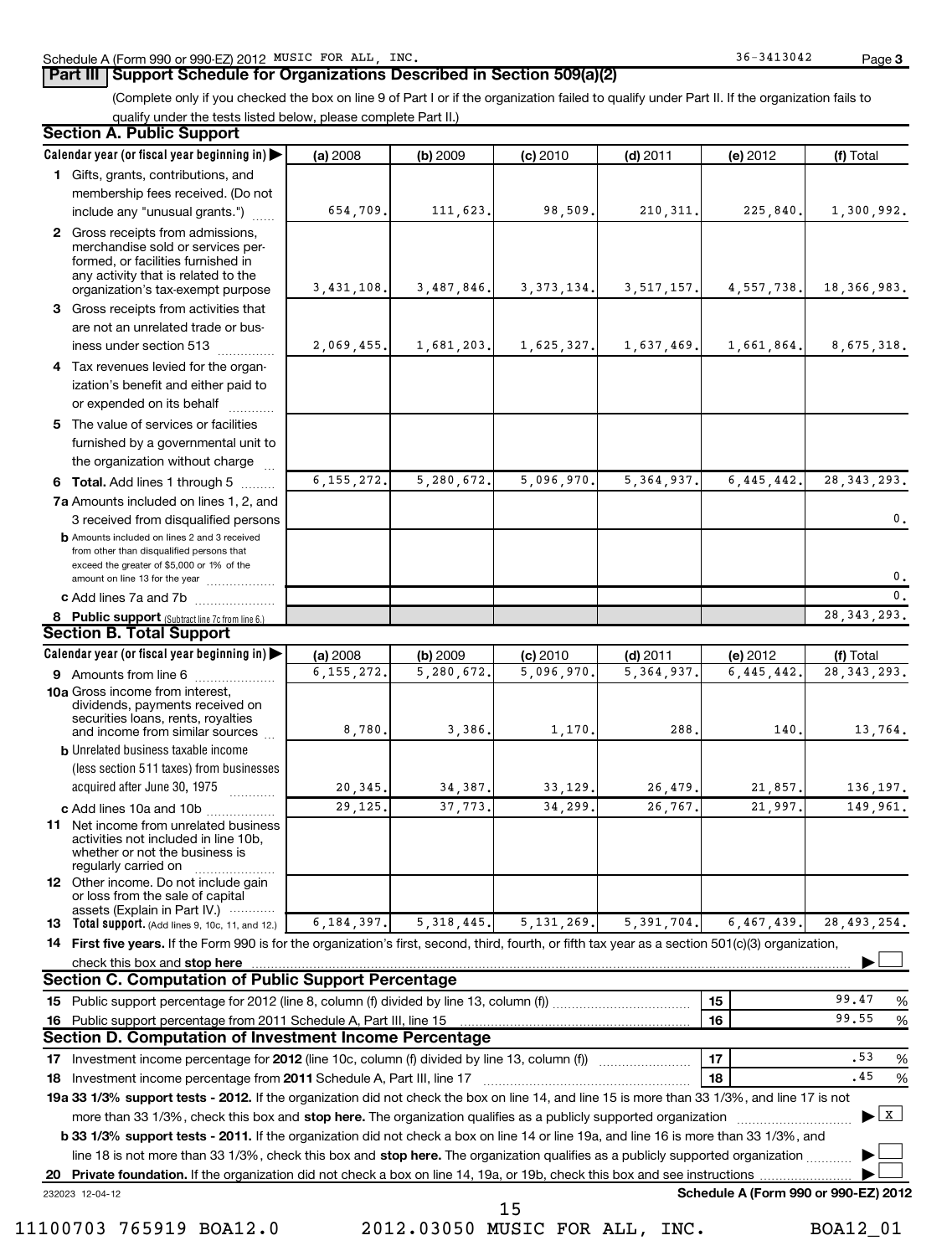# **Schedule B Schedule of Contributors**

**or 990-PF) | Attach to Form 990, Form 990-EZ, or Form 990-PF.**

**2012**

 $36 - 3413042$ 

|     | Internal Revenue Service |  |  |
|-----|--------------------------|--|--|
| . . |                          |  |  |

Department of the Treasury

**(Form 990, 990-EZ,**

| Name of the organization | Employer identification number |
|--------------------------|--------------------------------|
|--------------------------|--------------------------------|

| MUSIC FOR ALL, |  |  | INC. |
|----------------|--|--|------|
|----------------|--|--|------|

| <b>Organization type</b> (check one): |
|---------------------------------------|
|                                       |

| Filers of:         | Section:                                                                           |
|--------------------|------------------------------------------------------------------------------------|
| Form 990 or 990-FZ | $\boxed{\textbf{X}}$ 501(c)( 3) (enter number) organization                        |
|                    | $4947(a)(1)$ nonexempt charitable trust <b>not</b> treated as a private foundation |
|                    | 527 political organization                                                         |
| Form 990-PF        | 501(c)(3) exempt private foundation                                                |
|                    | 4947(a)(1) nonexempt charitable trust treated as a private foundation              |
|                    | 501(c)(3) taxable private foundation                                               |

Check if your organization is covered by the General Rule or a Special Rule. **Note.**  Only a section 501(c)(7), (8), or (10) organization can check boxes for both the General Rule and a Special Rule. See instructions.

## **General Rule**

**K** For an organization filing Form 990, 990-EZ, or 990-PF that received, during the year, \$5,000 or more (in money or property) from any one contributor. Complete Parts I and II.

### **Special Rules**

509(a)(1) and 170(b)(1)(A)(vi) and received from any one contributor, during the year, a contribution of the greater of (1**)** \$5,000 or (**2**) 2% For a section 501(c)(3) organization filing Form 990 or 990-EZ that met the 33 1/3% support test of the regulations under sections of the amount on (i) Form 990, Part VIII, line 1h, or (ii) Form 990-EZ, line 1. Complete Parts I and II.  $\left\vert \cdot\right\vert$ 

total contributions of more than \$1,000 for use exclusively for religious, charitable, scientific, literary, or educational purposes, or For a section 501(c)(7), (8), or (10) organization filing Form 990 or 990-EZ that received from any one contributor, during the year, the prevention of cruelty to children or animals. Complete Parts I, II, and III.  $\left\vert \cdot\right\vert$ 

purpose. Do not complete any of the parts unless the General Rule applies to this organization because it received nonexclusively contributions for use exclusively for religious, charitable, etc., purposes, but these contributions did not total to more than \$1,000. If this box is checked, enter here the total contributions that were received during the year for an exclusively religious, charitable, etc., For a section 501(c)(7), (8), or (10) organization filing Form 990 or 990-EZ that received from any one contributor, during the year, religious, charitable, etc., contributions of \$5,000 or more during the year  $\ldots$   $\ldots$   $\ldots$   $\ldots$   $\ldots$   $\ldots$   $\ldots$   $\ldots$   $\blacktriangleright$   $\uparrow$  $\left\vert \cdot\right\vert$ 

**Caution.** An organization that is not covered by the General Rule and/or the Special Rules does not file Schedule B (Form 990, 990-EZ, or 990-PF), but it **must** answer "No" on Part IV, line 2, of its Form 990; or check the box on line H of its Form 990-EZ or on Part I, line 2 of its Form 990-PF, to certify that it does not meet the filing requirements of Schedule B (Form 990, 990-EZ, or 990-PF).

LHA For Paperwork Reduction Act Notice, see the Instructions for Form 990, 990-EZ, or 990-PF. Schedule B (Form 990, 990-EZ, or 990-PF) (2012)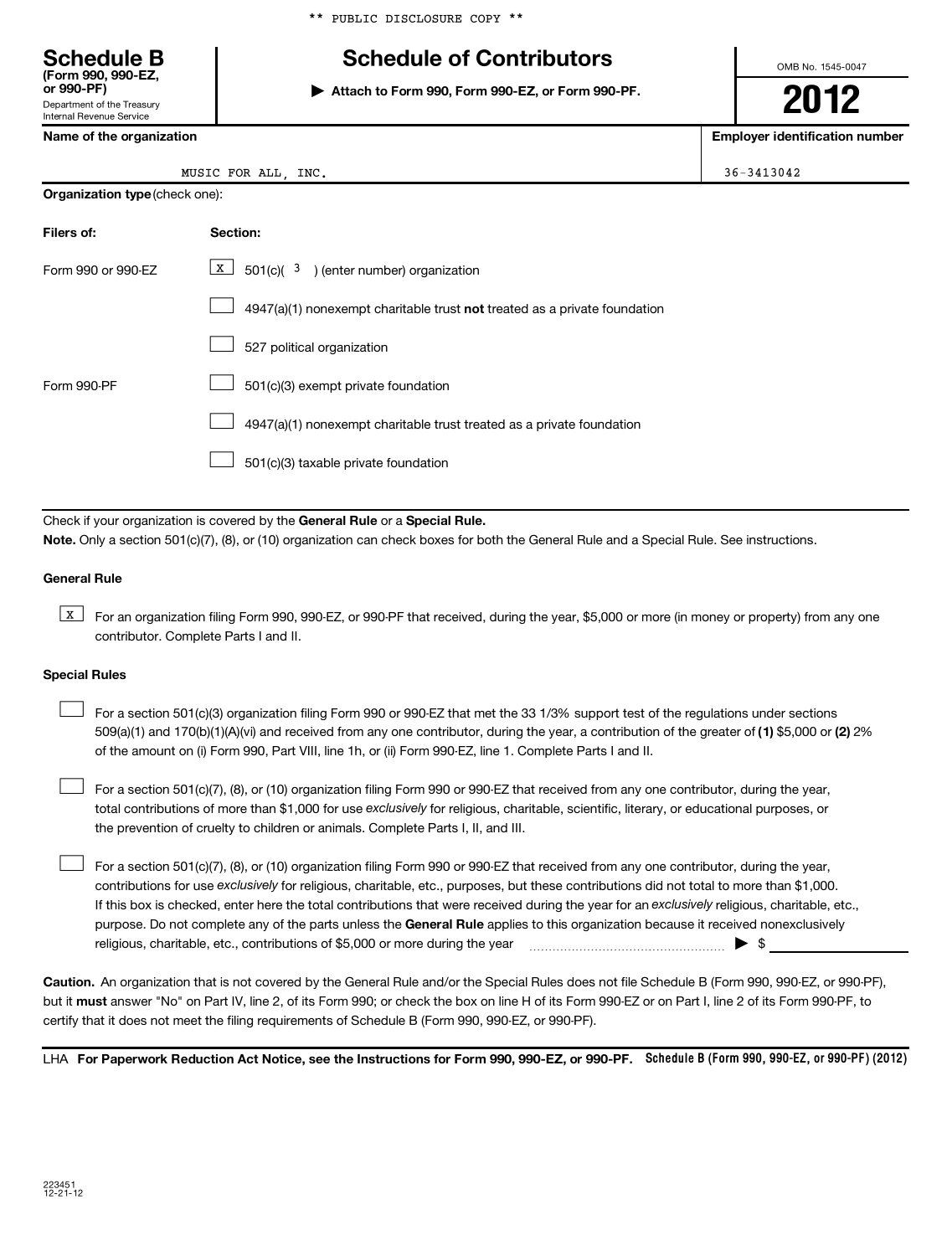| Schedule B (Form 990, 990-EZ, or 990-PF) (2012)                                                                 | Page 2                                |
|-----------------------------------------------------------------------------------------------------------------|---------------------------------------|
| Name of organization                                                                                            | <b>Employer identification number</b> |
| MUSIC FOR ALL, INC.                                                                                             | $36 - 3413042$                        |
| Part I<br><b>Contributors</b> (see instructions). Use duplicate copies of Part I if additional space is needed. |                                       |

| (a)<br>No.           | (b)<br>Name, address, and ZIP + 4 | (c)<br><b>Total contributions</b> | (d)<br>Type of contribution                                                                                                                                  |
|----------------------|-----------------------------------|-----------------------------------|--------------------------------------------------------------------------------------------------------------------------------------------------------------|
| 1                    |                                   | 5,000.<br>\$                      | X<br>Person<br>Payroll<br>Noncash<br>(Complete Part II if there<br>is a noncash contribution.)                                                               |
| (a)<br>No.           | (b)<br>Name, address, and ZIP + 4 | (c)<br><b>Total contributions</b> | (d)<br>Type of contribution                                                                                                                                  |
| 2                    |                                   | 9,600.<br>\$                      | $\mathbf{X}$<br>Person<br>Payroll<br>Noncash<br>(Complete Part II if there<br>is a noncash contribution.)                                                    |
| (a)<br>No.           | (b)<br>Name, address, and ZIP + 4 | (c)<br><b>Total contributions</b> | (d)<br>Type of contribution                                                                                                                                  |
| 3                    |                                   | 11,500.<br>\$                     | X<br>Person<br>Payroll<br>Noncash<br>(Complete Part II if there<br>is a noncash contribution.)                                                               |
|                      |                                   |                                   |                                                                                                                                                              |
| (a)<br>No.           | (b)<br>Name, address, and ZIP + 4 | (c)<br><b>Total contributions</b> | (d)<br>Type of contribution                                                                                                                                  |
| 4                    |                                   | 5,000.<br>\$                      | $\mathbf{X}$<br>Person<br>Payroll<br>Noncash<br>(Complete Part II if there<br>is a noncash contribution.)                                                    |
| (a)<br>No.           | (b)<br>Name, address, and ZIP + 4 | (c)<br><b>Total contributions</b> | (d)<br>Type of contribution                                                                                                                                  |
| 5                    |                                   | 25,000.<br>\$                     | $\,$ X $\,$<br>Person<br>Payroll<br>Noncash<br>(Complete Part II if there<br>is a noncash contribution.)                                                     |
| (a)<br>No.           | (b)<br>Name, address, and ZIP + 4 | (c)<br><b>Total contributions</b> | (d)<br>Type of contribution                                                                                                                                  |
| 6<br>223452 12-21-12 | 17                                | 8,000.<br>\$                      | $\mathbf{x}$<br>Person<br>Payroll<br>Noncash<br>(Complete Part II if there<br>is a noncash contribution.)<br>Schedule B (Form 990, 990-EZ, or 990-PF) (2012) |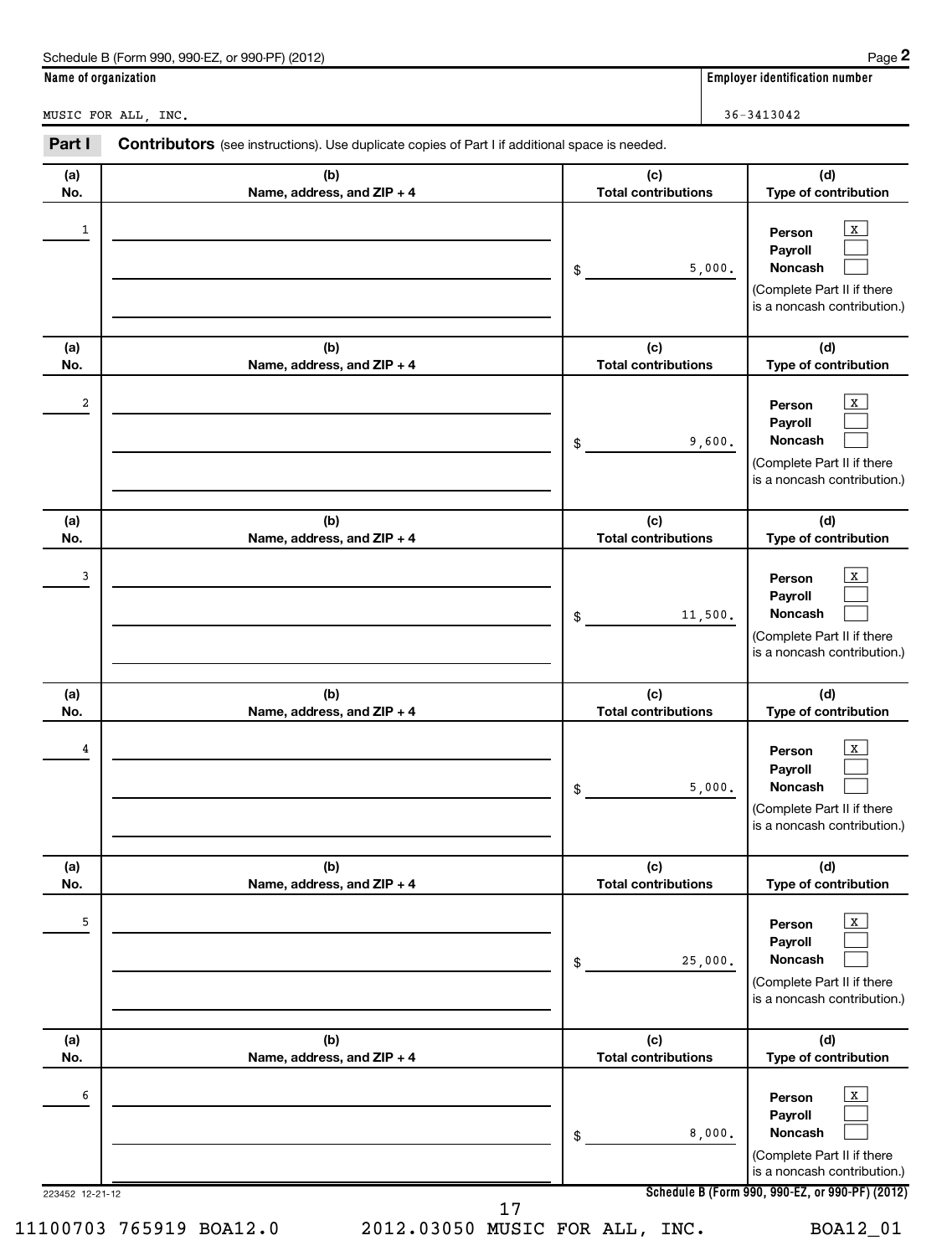|                                                                                                                 | Schedule B (Form 990, 990-EZ, or 990-PF) (2012) |        | Page 2                                |  |
|-----------------------------------------------------------------------------------------------------------------|-------------------------------------------------|--------|---------------------------------------|--|
| Name of organization                                                                                            |                                                 |        | <b>Employer identification number</b> |  |
| MUSIC FOR ALL INC.                                                                                              |                                                 |        | $36 - 3413042$                        |  |
| Part I<br><b>Contributors</b> (see instructions). Use duplicate copies of Part I if additional space is needed. |                                                 |        |                                       |  |
| $\mathbf{A}$                                                                                                    | $\mathbf{f}$                                    | $\sim$ | $\mathsf{M}$                          |  |

| (a)             | (b)                        | (c)                        | (d)                                                                                                                                          |
|-----------------|----------------------------|----------------------------|----------------------------------------------------------------------------------------------------------------------------------------------|
| No.             | Name, address, and ZIP + 4 | <b>Total contributions</b> | Type of contribution                                                                                                                         |
| 7               |                            | 25,000.<br>\$              | X<br>Person<br>Payroll<br>Noncash<br>(Complete Part II if there<br>is a noncash contribution.)                                               |
| (a)             | (b)                        | (c)                        | (d)                                                                                                                                          |
| No.             | Name, address, and ZIP + 4 | <b>Total contributions</b> | Type of contribution                                                                                                                         |
| 8               |                            | 14,000.<br>\$              | x<br>Person<br>Payroll<br>Noncash<br>(Complete Part II if there<br>is a noncash contribution.)                                               |
| (a)             | (b)                        | (c)                        | (d)                                                                                                                                          |
| No.             | Name, address, and ZIP + 4 | <b>Total contributions</b> | Type of contribution                                                                                                                         |
| 9               |                            | 5,000.<br>\$               | x<br>Person<br>Payroll<br>Noncash<br>(Complete Part II if there<br>is a noncash contribution.)                                               |
| (a)             | (b)                        | (c)                        | (d)                                                                                                                                          |
| No.             | Name, address, and ZIP + 4 | <b>Total contributions</b> | Type of contribution                                                                                                                         |
| 10              |                            | 20,000.<br>\$              | х<br>Person<br>Payroll<br>Noncash<br>(Complete Part II if there<br>is a noncash contribution.)                                               |
| (a)             | (b)                        | (c)                        | (d)                                                                                                                                          |
| NO.             | Name, address, and ZIP + 4 | <b>Total contributions</b> | Type of contribution                                                                                                                         |
| 11              |                            | 6,000.<br>\$               | $\mathbf{X}$<br>Person<br>Payroll<br>Noncash<br>(Complete Part II if there<br>is a noncash contribution.)                                    |
| (a)             | (b)                        | (c)                        | (d)                                                                                                                                          |
| No.             | Name, address, and ZIP + 4 | <b>Total contributions</b> | Type of contribution                                                                                                                         |
| 223452 12-21-12 | 18                         | \$                         | Person<br>Payroll<br>Noncash<br>(Complete Part II if there<br>is a noncash contribution.)<br>Schedule B (Form 990, 990-EZ, or 990-PF) (2012) |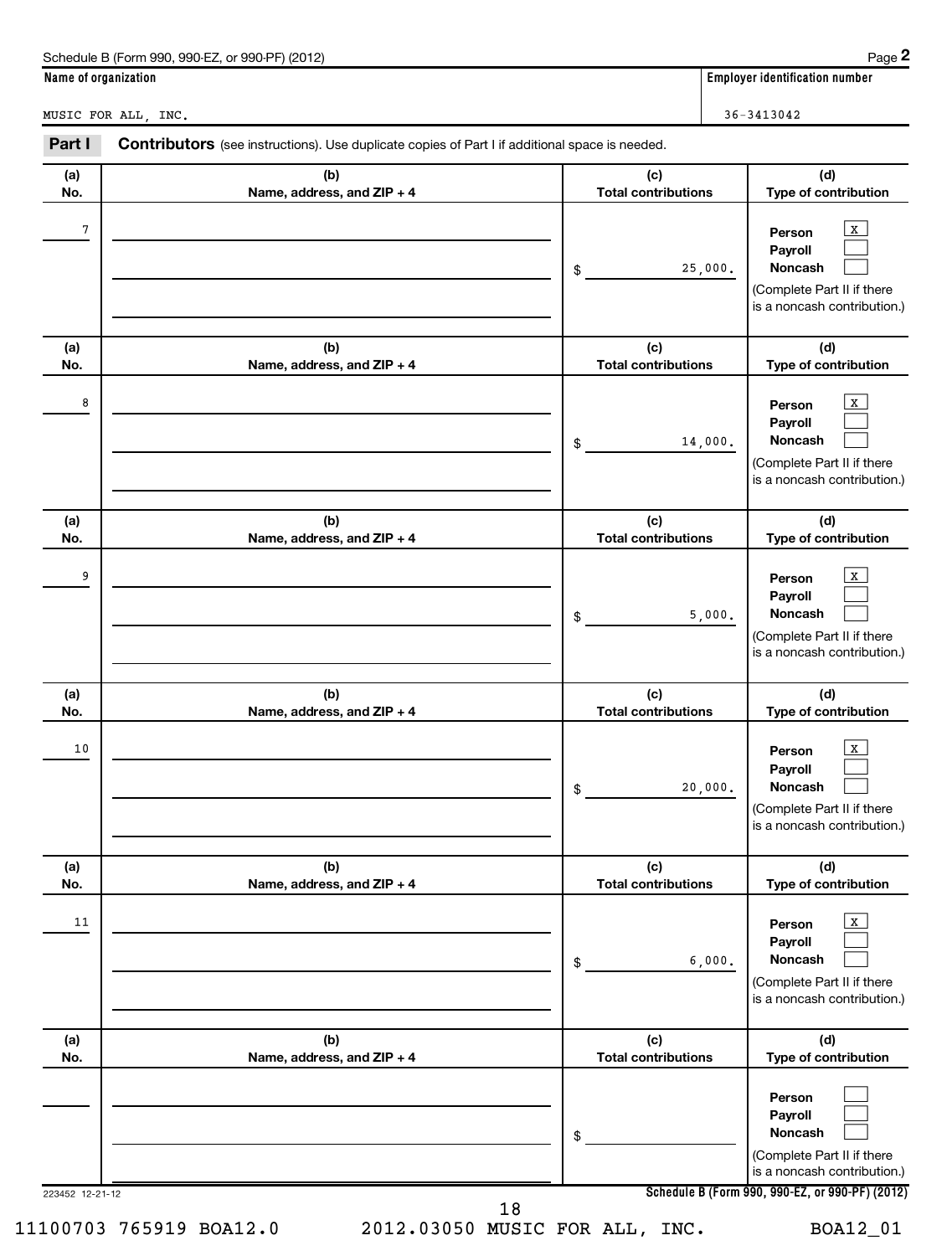| (2012)<br>$.990-EZ$<br>Schedule B (Form<br>or 990-PF)<br><b>990</b> | Paqe                                     |
|---------------------------------------------------------------------|------------------------------------------|
| Name of<br>e of organization (                                      | <br>r identification number.<br>Employer |

**3**

MUSIC FOR ALL, INC. 36-3413042

| Part II                      | Noncash Property (see instructions). Use duplicate copies of Part II if additional space is needed. |                                                |                                                 |
|------------------------------|-----------------------------------------------------------------------------------------------------|------------------------------------------------|-------------------------------------------------|
| (a)<br>No.<br>from<br>Part I | (b)<br>Description of noncash property given                                                        | (c)<br>FMV (or estimate)<br>(see instructions) | (d)<br>Date received                            |
|                              |                                                                                                     |                                                |                                                 |
|                              |                                                                                                     | \$                                             |                                                 |
| (a)<br>No.<br>from<br>Part I | (b)<br>Description of noncash property given                                                        | (c)<br>FMV (or estimate)<br>(see instructions) | (d)<br>Date received                            |
|                              |                                                                                                     |                                                |                                                 |
|                              |                                                                                                     | \$                                             |                                                 |
| (a)<br>No.<br>from<br>Part I | (b)<br>Description of noncash property given                                                        | (c)<br>FMV (or estimate)<br>(see instructions) | (d)<br>Date received                            |
|                              |                                                                                                     |                                                |                                                 |
|                              |                                                                                                     | \$                                             |                                                 |
| (a)<br>No.<br>from<br>Part I | (b)<br>Description of noncash property given                                                        | (c)<br>FMV (or estimate)<br>(see instructions) | (d)<br>Date received                            |
|                              |                                                                                                     |                                                |                                                 |
|                              |                                                                                                     | \$                                             |                                                 |
| (a)<br>No.<br>from<br>Part I | (b)<br>Description of noncash property given                                                        | (c)<br>FMV (or estimate)<br>(see instructions) | (d)<br>Date received                            |
|                              |                                                                                                     |                                                |                                                 |
|                              |                                                                                                     | \$                                             |                                                 |
| (a)<br>No.<br>from<br>Part I | (b)<br>Description of noncash property given                                                        | (c)<br>FMV (or estimate)<br>(see instructions) | (d)<br>Date received                            |
|                              |                                                                                                     |                                                |                                                 |
| 223453 12-21-12              |                                                                                                     | \$                                             | Schedule B (Form 990, 990-EZ, or 990-PF) (2012) |
|                              | 19                                                                                                  |                                                |                                                 |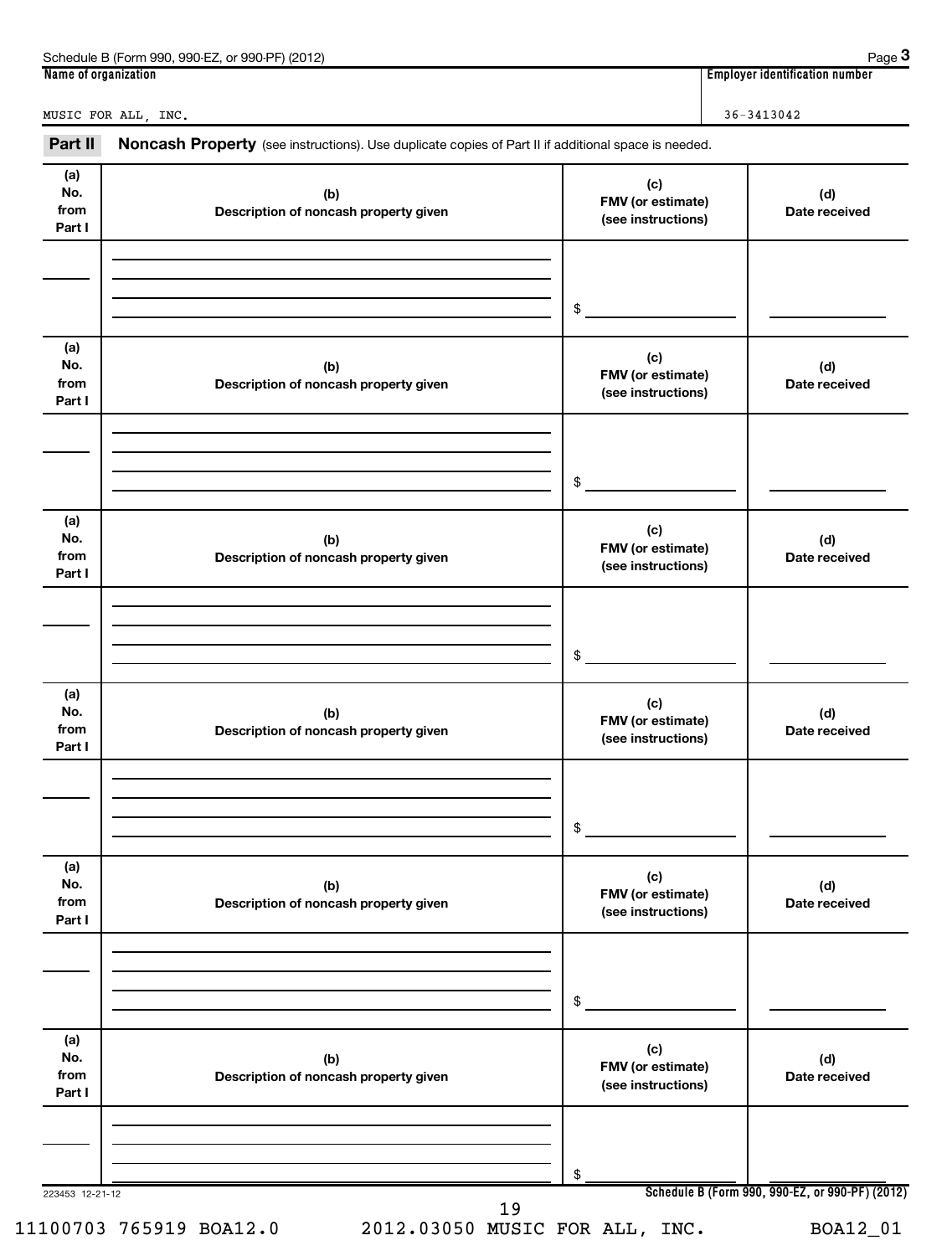| (a) No.                   | Use duplicate copies of Part III if additional space is needed. |                      |                                          |
|---------------------------|-----------------------------------------------------------------|----------------------|------------------------------------------|
| from<br>Part I            | (b) Purpose of gift                                             | (c) Use of gift      | (d) Description of how gift is held      |
|                           | Transferee's name, address, and ZIP + 4                         | (e) Transfer of gift | Relationship of transferor to transferee |
|                           |                                                                 |                      |                                          |
| (a) No.<br>from<br>Part I | (b) Purpose of gift                                             | (c) Use of gift      | (d) Description of how gift is held      |
|                           |                                                                 | (e) Transfer of gift |                                          |
|                           | Transferee's name, address, and ZIP + 4                         |                      | Relationship of transferor to transferee |
| (a) No.<br>from<br>Part I | (b) Purpose of gift                                             | (c) Use of gift      | (d) Description of how gift is held      |
|                           |                                                                 | (e) Transfer of gift |                                          |
|                           | Transferee's name, address, and ZIP + 4                         |                      | Relationship of transferor to transferee |
| (a) No.<br>from<br>Part I | (b) Purpose of gift                                             | (c) Use of gift      | (d) Description of how gift is held      |
|                           |                                                                 | (e) Transfer of gift |                                          |
|                           | Transferee's name, address, and ZIP + 4                         |                      | Relationship of transferor to transferee |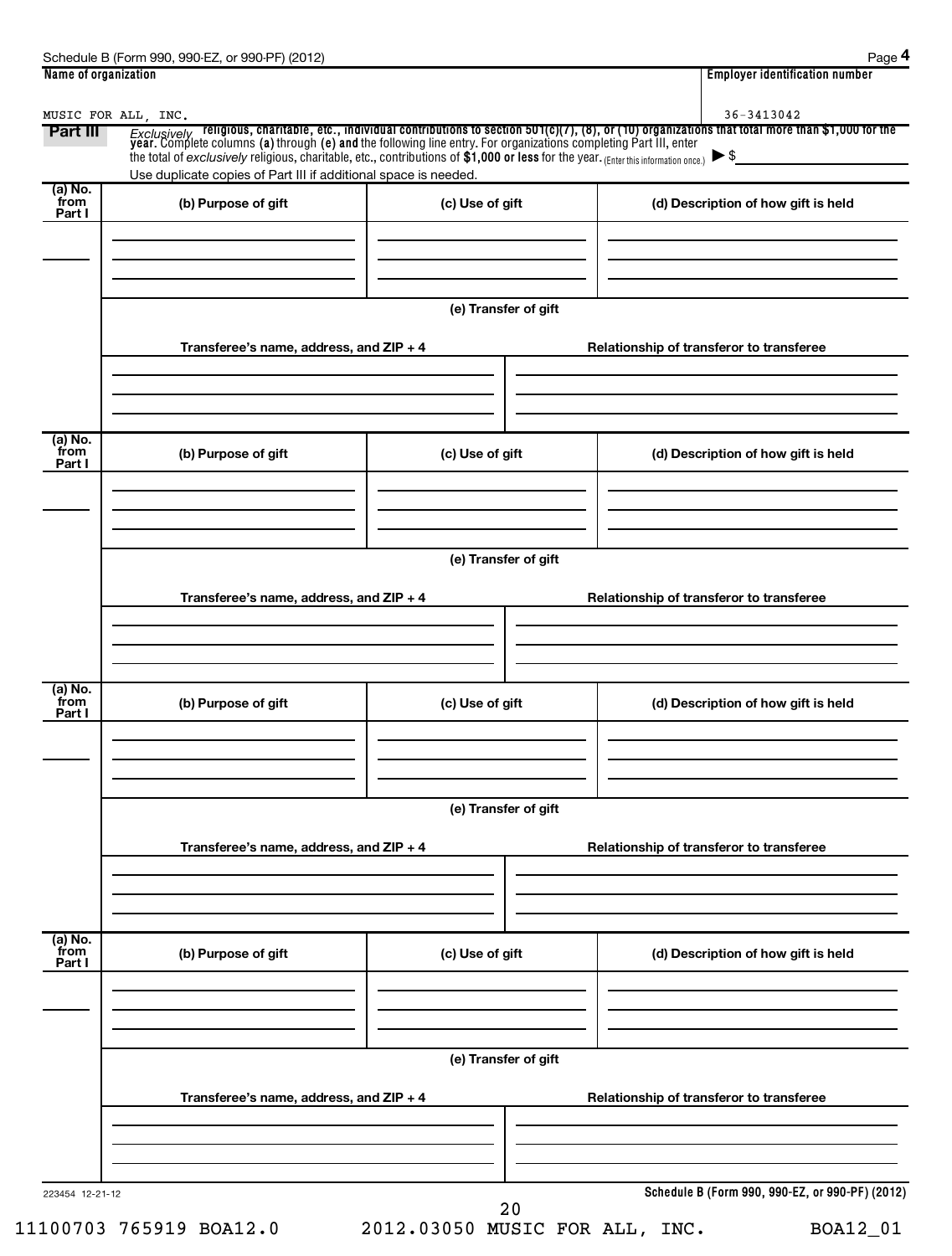| <b>SCHEDULE D</b>    |  |
|----------------------|--|
| $\sim$ $\sim$ $\sim$ |  |

Department of the Treasury Internal Revenue Service

# **Supplemental Financial Statements**

**(Form 990) | Complete if the organization answered "Yes," to Form 990, Part IV, line 6, 7, 8, 9, 10, 11a, 11b, 11c, 11d, 11e, 11f, 12a, or 12b.**

**| Attach to Form 990. | See separate instructions.**

|                | Name of the organization<br>MUSIC FOR ALL, INC.                                                                                                                                            | <b>Employer identification number</b><br>36-3413042 |  |  |  |
|----------------|--------------------------------------------------------------------------------------------------------------------------------------------------------------------------------------------|-----------------------------------------------------|--|--|--|
|                | Organizations Maintaining Donor Advised Funds or Other Similar Funds or Accounts. Complete if the<br>Part I                                                                                |                                                     |  |  |  |
|                | organization answered "Yes" to Form 990, Part IV, line 6.                                                                                                                                  |                                                     |  |  |  |
|                | (a) Donor advised funds                                                                                                                                                                    | (b) Funds and other accounts                        |  |  |  |
| 1              |                                                                                                                                                                                            |                                                     |  |  |  |
| 2              |                                                                                                                                                                                            |                                                     |  |  |  |
| 3              |                                                                                                                                                                                            |                                                     |  |  |  |
| 4              |                                                                                                                                                                                            |                                                     |  |  |  |
| 5              | Did the organization inform all donors and donor advisors in writing that the assets held in donor advised funds                                                                           |                                                     |  |  |  |
|                |                                                                                                                                                                                            | Yes<br>No                                           |  |  |  |
| 6              | Did the organization inform all grantees, donors, and donor advisors in writing that grant funds can be used only                                                                          |                                                     |  |  |  |
|                | for charitable purposes and not for the benefit of the donor or donor advisor, or for any other purpose conferring                                                                         |                                                     |  |  |  |
|                | impermissible private benefit?                                                                                                                                                             | Yes<br>No                                           |  |  |  |
| <b>Part II</b> | Conservation Easements. Complete if the organization answered "Yes" to Form 990, Part IV, line 7.                                                                                          |                                                     |  |  |  |
| 1.             | Purpose(s) of conservation easements held by the organization (check all that apply).                                                                                                      |                                                     |  |  |  |
|                | Preservation of land for public use (e.g., recreation or education)<br>Preservation of an historically important land area                                                                 |                                                     |  |  |  |
|                | Preservation of a certified historic structure<br>Protection of natural habitat                                                                                                            |                                                     |  |  |  |
|                | Preservation of open space                                                                                                                                                                 |                                                     |  |  |  |
| 2              | Complete lines 2a through 2d if the organization held a qualified conservation contribution in the form of a conservation easement on the last                                             |                                                     |  |  |  |
|                | day of the tax year.                                                                                                                                                                       |                                                     |  |  |  |
|                |                                                                                                                                                                                            | Held at the End of the Tax Year                     |  |  |  |
|                |                                                                                                                                                                                            | 2a                                                  |  |  |  |
|                | Total acreage restricted by conservation easements                                                                                                                                         | 2b                                                  |  |  |  |
|                |                                                                                                                                                                                            | 2c                                                  |  |  |  |
| d              | Number of conservation easements included in (c) acquired after 8/17/06, and not on a historic structure                                                                                   |                                                     |  |  |  |
|                |                                                                                                                                                                                            | 2d                                                  |  |  |  |
| 3              | Number of conservation easements modified, transferred, released, extinguished, or terminated by the organization during the tax                                                           |                                                     |  |  |  |
|                | $year \blacktriangleright$                                                                                                                                                                 |                                                     |  |  |  |
| 4              | Number of states where property subject to conservation easement is located >                                                                                                              |                                                     |  |  |  |
| 5              | Does the organization have a written policy regarding the periodic monitoring, inspection, handling of                                                                                     | Yes<br><b>No</b>                                    |  |  |  |
|                | violations, and enforcement of the conservation easements it holds?<br>Staff and volunteer hours devoted to monitoring, inspecting, and enforcing conservation easements during the year > |                                                     |  |  |  |
| 6<br>7         | Amount of expenses incurred in monitoring, inspecting, and enforcing conservation easements during the year $\triangleright$ \$                                                            |                                                     |  |  |  |
| 8              | Does each conservation easement reported on line 2(d) above satisfy the requirements of section 170(h)(4)(B)(i)                                                                            |                                                     |  |  |  |
|                |                                                                                                                                                                                            | <b>No</b><br>Yes                                    |  |  |  |
| 9              | In Part XIII, describe how the organization reports conservation easements in its revenue and expense statement, and balance sheet, and                                                    |                                                     |  |  |  |
|                | include, if applicable, the text of the footnote to the organization's financial statements that describes the organization's accounting for                                               |                                                     |  |  |  |
|                | conservation easements.                                                                                                                                                                    |                                                     |  |  |  |
|                | Organizations Maintaining Collections of Art, Historical Treasures, or Other Similar Assets.<br>Part III                                                                                   |                                                     |  |  |  |
|                | Complete if the organization answered "Yes" to Form 990, Part IV, line 8.                                                                                                                  |                                                     |  |  |  |
|                | 1a If the organization elected, as permitted under SFAS 116 (ASC 958), not to report in its revenue statement and balance sheet works of art,                                              |                                                     |  |  |  |
|                | historical treasures, or other similar assets held for public exhibition, education, or research in furtherance of public service, provide, in Part XIII,                                  |                                                     |  |  |  |
|                | the text of the footnote to its financial statements that describes these items.                                                                                                           |                                                     |  |  |  |
| b              | If the organization elected, as permitted under SFAS 116 (ASC 958), to report in its revenue statement and balance sheet works of art, historical                                          |                                                     |  |  |  |
|                | treasures, or other similar assets held for public exhibition, education, or research in furtherance of public service, provide the following amounts                                      |                                                     |  |  |  |
|                | relating to these items:                                                                                                                                                                   |                                                     |  |  |  |
|                |                                                                                                                                                                                            | - \$                                                |  |  |  |
|                | (ii) Assets included in Form 990, Part X                                                                                                                                                   | $\blacktriangleright$ s                             |  |  |  |
| 2              | If the organization received or held works of art, historical treasures, or other similar assets for financial gain, provide                                                               |                                                     |  |  |  |
|                | the following amounts required to be reported under SFAS 116 (ASC 958) relating to these items:                                                                                            |                                                     |  |  |  |
| а              |                                                                                                                                                                                            | $\blacktriangleright$ \$                            |  |  |  |
| b              | Assets included in Form 990, Part X [CONDITED INTERNATION IN A SERVICE 2010]                                                                                                               | $\blacktriangleright$ s                             |  |  |  |
|                |                                                                                                                                                                                            |                                                     |  |  |  |
| 232051         | LHA For Paperwork Reduction Act Notice, see the Instructions for Form 990.                                                                                                                 | Schedule D (Form 990) 2012                          |  |  |  |
| $12 - 10 - 12$ | 21                                                                                                                                                                                         |                                                     |  |  |  |
|                |                                                                                                                                                                                            |                                                     |  |  |  |

11100703 765919 BOA12.0 2012.03050 MUSIC FOR ALL, INC. BOA12\_01

OMB No. 1545-0047

**Open to Public Inspection**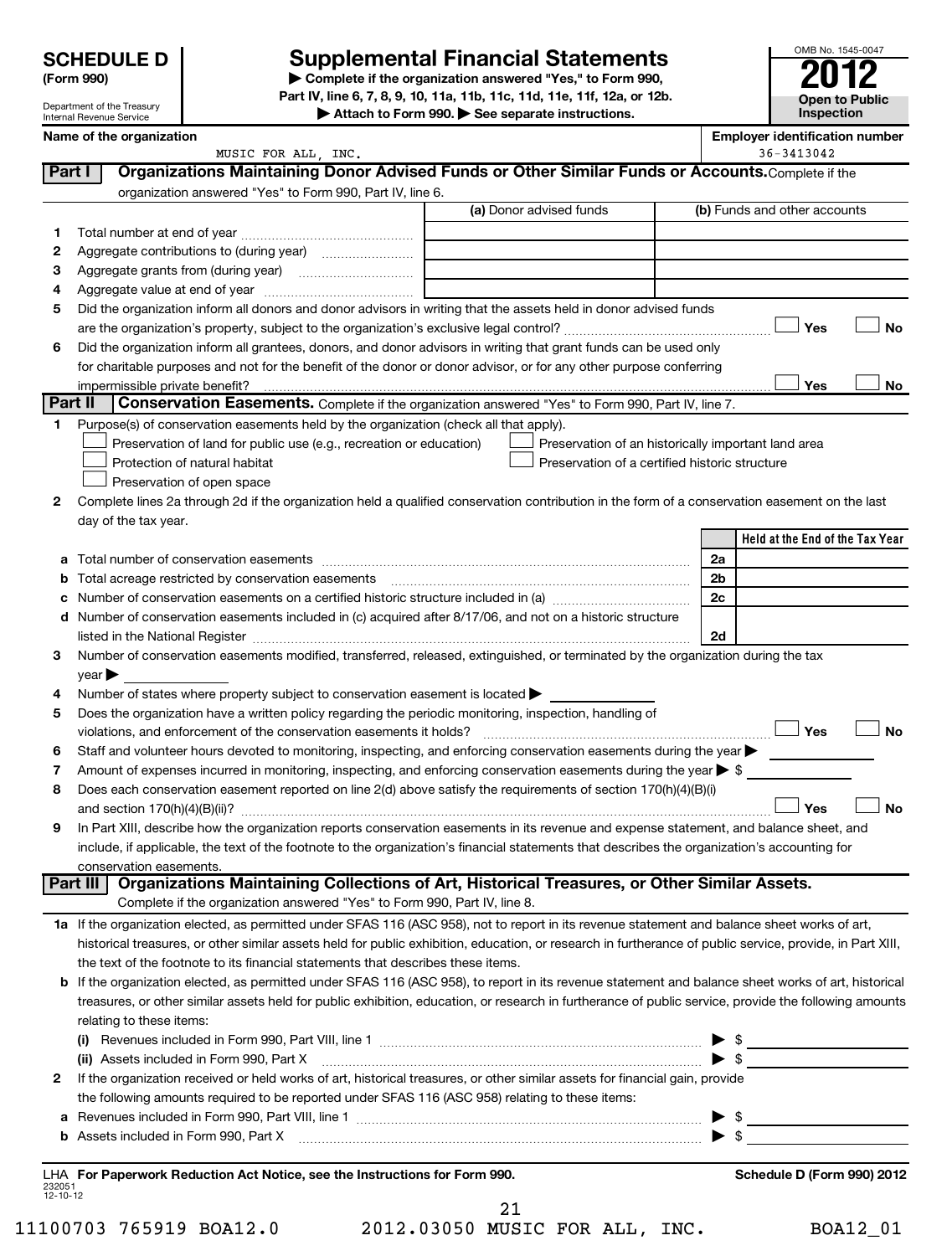|               | MUSIC FOR ALL, INC.<br>Schedule D (Form 990) 2012                                                                                                                                                                              |                    |   |                |                                                                                                                                                                                                                                |                 | 36-3413042                 |                     |     | Page 2     |
|---------------|--------------------------------------------------------------------------------------------------------------------------------------------------------------------------------------------------------------------------------|--------------------|---|----------------|--------------------------------------------------------------------------------------------------------------------------------------------------------------------------------------------------------------------------------|-----------------|----------------------------|---------------------|-----|------------|
|               | Part III<br>Organizations Maintaining Collections of Art, Historical Treasures, or Other Similar Assets (continued)                                                                                                            |                    |   |                |                                                                                                                                                                                                                                |                 |                            |                     |     |            |
| 3             | Using the organization's acquisition, accession, and other records, check any of the following that are a significant use of its collection items                                                                              |                    |   |                |                                                                                                                                                                                                                                |                 |                            |                     |     |            |
|               | (check all that apply):                                                                                                                                                                                                        |                    |   |                |                                                                                                                                                                                                                                |                 |                            |                     |     |            |
| а             | Public exhibition                                                                                                                                                                                                              | d                  |   |                | Loan or exchange programs                                                                                                                                                                                                      |                 |                            |                     |     |            |
| b             | Scholarly research                                                                                                                                                                                                             |                    |   |                | Other and the control of the control of the control of the control of the control of the control of the control of the control of the control of the control of the control of the control of the control of the control of th |                 |                            |                     |     |            |
| c             | Preservation for future generations                                                                                                                                                                                            |                    |   |                |                                                                                                                                                                                                                                |                 |                            |                     |     |            |
| 4             | Provide a description of the organization's collections and explain how they further the organization's exempt purpose in Part XIII.                                                                                           |                    |   |                |                                                                                                                                                                                                                                |                 |                            |                     |     |            |
| 5             | During the year, did the organization solicit or receive donations of art, historical treasures, or other similar assets                                                                                                       |                    |   |                |                                                                                                                                                                                                                                |                 |                            |                     |     |            |
|               |                                                                                                                                                                                                                                |                    |   |                |                                                                                                                                                                                                                                |                 |                            | Yes                 |     | No         |
|               | Part IV<br>Escrow and Custodial Arrangements. Complete if the organization answered "Yes" to Form 990, Part IV, line 9, or                                                                                                     |                    |   |                |                                                                                                                                                                                                                                |                 |                            |                     |     |            |
|               | reported an amount on Form 990, Part X, line 21.                                                                                                                                                                               |                    |   |                |                                                                                                                                                                                                                                |                 |                            |                     |     |            |
|               | 1a Is the organization an agent, trustee, custodian or other intermediary for contributions or other assets not included                                                                                                       |                    |   |                |                                                                                                                                                                                                                                |                 |                            |                     |     |            |
|               |                                                                                                                                                                                                                                |                    |   |                |                                                                                                                                                                                                                                |                 |                            | Yes                 |     | <b>No</b>  |
|               | b If "Yes," explain the arrangement in Part XIII and complete the following table:                                                                                                                                             |                    |   |                |                                                                                                                                                                                                                                |                 |                            |                     |     |            |
|               |                                                                                                                                                                                                                                |                    |   |                |                                                                                                                                                                                                                                |                 |                            | Amount              |     |            |
| c             | Beginning balance measurements and the contract of the contract of the contract of the contract of the contract of the contract of the contract of the contract of the contract of the contract of the contract of the contrac |                    |   |                |                                                                                                                                                                                                                                | 1c              |                            |                     |     |            |
|               |                                                                                                                                                                                                                                |                    |   |                |                                                                                                                                                                                                                                | 1d              |                            |                     |     |            |
| е             | Distributions during the year manufactured and an account of the state of the state of the state of the state o                                                                                                                |                    |   |                |                                                                                                                                                                                                                                | 1e              |                            |                     |     |            |
| 1.            |                                                                                                                                                                                                                                |                    |   |                |                                                                                                                                                                                                                                | 1f              |                            |                     |     |            |
|               |                                                                                                                                                                                                                                |                    |   |                |                                                                                                                                                                                                                                |                 |                            | Yes                 |     | ${\sf No}$ |
| <b>Part V</b> | <b>Endowment Funds.</b> Complete if the organization answered "Yes" to Form 990, Part IV, line 10.                                                                                                                             |                    |   |                |                                                                                                                                                                                                                                |                 |                            |                     |     |            |
|               |                                                                                                                                                                                                                                |                    |   |                | (c) Two years back $\vert$ (d) Three years back $\vert$                                                                                                                                                                        |                 |                            | (e) Four years back |     |            |
|               |                                                                                                                                                                                                                                | (a) Current year   |   | (b) Prior year |                                                                                                                                                                                                                                |                 |                            |                     |     |            |
|               | 1a Beginning of year balance                                                                                                                                                                                                   |                    |   |                |                                                                                                                                                                                                                                |                 |                            |                     |     |            |
| b             | Net investment earnings, gains, and losses                                                                                                                                                                                     |                    |   |                |                                                                                                                                                                                                                                |                 |                            |                     |     |            |
|               |                                                                                                                                                                                                                                |                    |   |                |                                                                                                                                                                                                                                |                 |                            |                     |     |            |
|               | e Other expenditures for facilities                                                                                                                                                                                            |                    |   |                |                                                                                                                                                                                                                                |                 |                            |                     |     |            |
|               | and programs                                                                                                                                                                                                                   |                    |   |                |                                                                                                                                                                                                                                |                 |                            |                     |     |            |
|               |                                                                                                                                                                                                                                |                    |   |                |                                                                                                                                                                                                                                |                 |                            |                     |     |            |
| g             | End of year balance                                                                                                                                                                                                            |                    |   |                |                                                                                                                                                                                                                                |                 |                            |                     |     |            |
| 2             | Provide the estimated percentage of the current year end balance (line 1g, column (a)) held as:                                                                                                                                |                    |   |                |                                                                                                                                                                                                                                |                 |                            |                     |     |            |
| а             | Board designated or quasi-endowment >                                                                                                                                                                                          |                    | ℅ |                |                                                                                                                                                                                                                                |                 |                            |                     |     |            |
| b             | Permanent endowment                                                                                                                                                                                                            | %                  |   |                |                                                                                                                                                                                                                                |                 |                            |                     |     |            |
|               | c Temporarily restricted endowment $\blacktriangleright$                                                                                                                                                                       | %                  |   |                |                                                                                                                                                                                                                                |                 |                            |                     |     |            |
|               | The percentages in lines 2a, 2b, and 2c should equal 100%.                                                                                                                                                                     |                    |   |                |                                                                                                                                                                                                                                |                 |                            |                     |     |            |
|               | 3a Are there endowment funds not in the possession of the organization that are held and administered for the organization                                                                                                     |                    |   |                |                                                                                                                                                                                                                                |                 |                            |                     |     |            |
|               | by:                                                                                                                                                                                                                            |                    |   |                |                                                                                                                                                                                                                                |                 |                            |                     | Yes | No         |
|               |                                                                                                                                                                                                                                |                    |   |                |                                                                                                                                                                                                                                |                 |                            | 3a(i)               |     |            |
|               |                                                                                                                                                                                                                                |                    |   |                |                                                                                                                                                                                                                                |                 |                            | 3a(ii)              |     |            |
|               |                                                                                                                                                                                                                                |                    |   |                |                                                                                                                                                                                                                                |                 |                            | 3b                  |     |            |
|               | Describe in Part XIII the intended uses of the organization's endowment funds.                                                                                                                                                 |                    |   |                |                                                                                                                                                                                                                                |                 |                            |                     |     |            |
|               | <b>Part VI</b><br>Land, Buildings, and Equipment. See Form 990, Part X, line 10.                                                                                                                                               |                    |   |                |                                                                                                                                                                                                                                |                 |                            |                     |     |            |
|               | Description of property                                                                                                                                                                                                        | (a) Cost or other  |   |                | (b) Cost or other                                                                                                                                                                                                              | (c) Accumulated |                            | (d) Book value      |     |            |
|               |                                                                                                                                                                                                                                | basis (investment) |   |                | basis (other)                                                                                                                                                                                                                  | depreciation    |                            |                     |     |            |
|               |                                                                                                                                                                                                                                |                    |   |                |                                                                                                                                                                                                                                |                 |                            |                     |     |            |
|               |                                                                                                                                                                                                                                |                    |   |                |                                                                                                                                                                                                                                |                 |                            |                     |     |            |
|               |                                                                                                                                                                                                                                |                    |   |                | 763,638.                                                                                                                                                                                                                       | 759, 312.       |                            |                     |     | 4,326.     |
|               |                                                                                                                                                                                                                                |                    |   |                | 653,157.                                                                                                                                                                                                                       | 606,553.        |                            |                     |     | 46,604.    |
|               |                                                                                                                                                                                                                                |                    |   |                |                                                                                                                                                                                                                                |                 |                            |                     |     |            |
|               | Total. Add lines 1a through 1e. (Column (d) must equal Form 990, Part X, column (B), line 10(c).)                                                                                                                              |                    |   |                |                                                                                                                                                                                                                                |                 | ▶                          |                     |     | 50,930.    |
|               |                                                                                                                                                                                                                                |                    |   |                |                                                                                                                                                                                                                                |                 | Schedule D (Form 990) 2012 |                     |     |            |

232052 12-10-12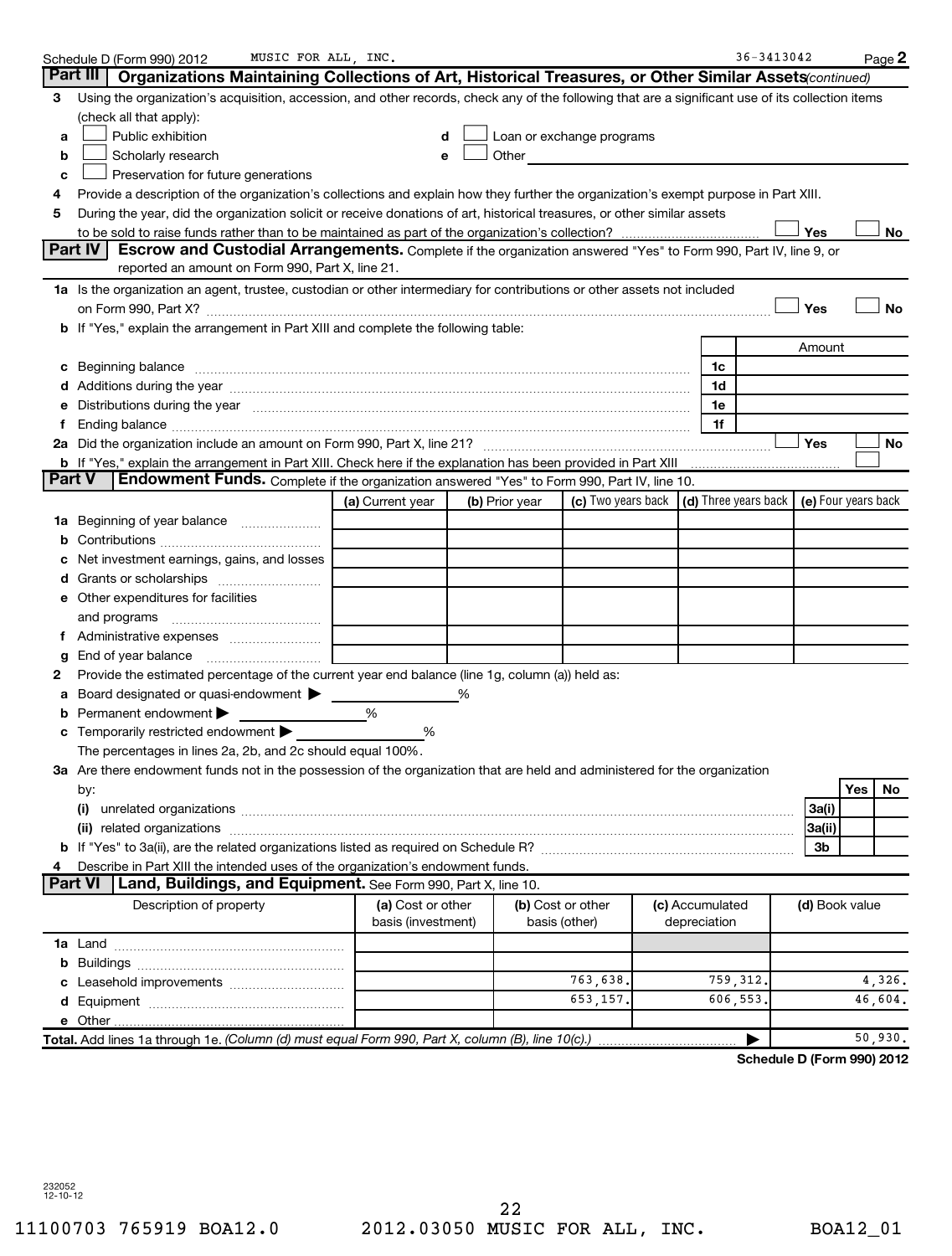| MUSIC<br>Schedule D (Form 990) 2012 |
|-------------------------------------|
|-------------------------------------|

|                  | MUSIC FOR ALL, INC.<br>Schedule D (Form 990) 2012                                                                                                       |                 |                |                                                           | $36 - 3413042$ | Page 3 |
|------------------|---------------------------------------------------------------------------------------------------------------------------------------------------------|-----------------|----------------|-----------------------------------------------------------|----------------|--------|
|                  | Part VII Investments - Other Securities. See Form 990, Part X, line 12.                                                                                 |                 |                |                                                           |                |        |
|                  | (a) Description of security or category (including name of security)                                                                                    | (b) Book value  |                | (c) Method of valuation: Cost or end-of-year market value |                |        |
|                  | (1) Financial derivatives                                                                                                                               |                 |                |                                                           |                |        |
|                  |                                                                                                                                                         |                 |                |                                                           |                |        |
| (3) Other        |                                                                                                                                                         |                 |                |                                                           |                |        |
| (A)              |                                                                                                                                                         |                 |                |                                                           |                |        |
| (B)              |                                                                                                                                                         |                 |                |                                                           |                |        |
| (C)              |                                                                                                                                                         |                 |                |                                                           |                |        |
| (D)              |                                                                                                                                                         |                 |                |                                                           |                |        |
| (E)              |                                                                                                                                                         |                 |                |                                                           |                |        |
| (F)              |                                                                                                                                                         |                 |                |                                                           |                |        |
| (G)              |                                                                                                                                                         |                 |                |                                                           |                |        |
| (H)              |                                                                                                                                                         |                 |                |                                                           |                |        |
|                  |                                                                                                                                                         |                 |                |                                                           |                |        |
| (1)              | Total. (Col. (b) must equal Form 990, Part X, col. (B) line 12.)                                                                                        |                 |                |                                                           |                |        |
|                  | Part VIII Investments - Program Related. See Form 990, Part X, line 13.                                                                                 |                 |                |                                                           |                |        |
|                  | (a) Description of investment type                                                                                                                      |                 |                |                                                           |                |        |
|                  |                                                                                                                                                         | (b) Book value  |                | (c) Method of valuation: Cost or end-of-year market value |                |        |
| (1)              |                                                                                                                                                         |                 |                |                                                           |                |        |
| (2)              |                                                                                                                                                         |                 |                |                                                           |                |        |
| (3)              |                                                                                                                                                         |                 |                |                                                           |                |        |
| (4)              |                                                                                                                                                         |                 |                |                                                           |                |        |
| (5)              |                                                                                                                                                         |                 |                |                                                           |                |        |
| (6)              |                                                                                                                                                         |                 |                |                                                           |                |        |
| (7)              |                                                                                                                                                         |                 |                |                                                           |                |        |
| (8)              |                                                                                                                                                         |                 |                |                                                           |                |        |
| (9)              |                                                                                                                                                         |                 |                |                                                           |                |        |
| (10)             |                                                                                                                                                         |                 |                |                                                           |                |        |
|                  | Total. (Col. (b) must equal Form 990, Part X, col. (B) line 13.)                                                                                        |                 |                |                                                           |                |        |
| Part IX          | Other Assets. See Form 990, Part X, line 15.                                                                                                            |                 |                |                                                           |                |        |
|                  |                                                                                                                                                         | (a) Description |                |                                                           | (b) Book value |        |
| (1)              |                                                                                                                                                         |                 |                |                                                           |                |        |
| (2)              |                                                                                                                                                         |                 |                |                                                           |                |        |
| (3)              |                                                                                                                                                         |                 |                |                                                           |                |        |
| (4)              |                                                                                                                                                         |                 |                |                                                           |                |        |
| (5)              |                                                                                                                                                         |                 |                |                                                           |                |        |
| (6)              |                                                                                                                                                         |                 |                |                                                           |                |        |
| (7)              |                                                                                                                                                         |                 |                |                                                           |                |        |
| (8)              |                                                                                                                                                         |                 |                |                                                           |                |        |
| (9)              |                                                                                                                                                         |                 |                |                                                           |                |        |
| (10)             |                                                                                                                                                         |                 |                |                                                           |                |        |
|                  | Total. (Column (b) must equal Form 990, Part X, col. (B) line 15.)                                                                                      |                 |                |                                                           |                |        |
| Part X           | Other Liabilities. See Form 990, Part X, line 25.                                                                                                       |                 |                |                                                           |                |        |
| $\overline{1}$ . | (a) Description of liability                                                                                                                            |                 | (b) Book value |                                                           |                |        |
| (1)              | Federal income taxes                                                                                                                                    |                 |                |                                                           |                |        |
| (2)              | RESERVE FOR LICENSE FEES                                                                                                                                |                 | 34,669         |                                                           |                |        |
|                  | DEFERRED TRUST LIABILITY                                                                                                                                |                 | 39,509         |                                                           |                |        |
| (3)              |                                                                                                                                                         |                 |                |                                                           |                |        |
| (4)              |                                                                                                                                                         |                 |                |                                                           |                |        |
| (5)              |                                                                                                                                                         |                 |                |                                                           |                |        |
| (6)              |                                                                                                                                                         |                 |                |                                                           |                |        |
| (7)              |                                                                                                                                                         |                 |                |                                                           |                |        |
| (8)              |                                                                                                                                                         |                 |                |                                                           |                |        |
| (9)              |                                                                                                                                                         |                 |                |                                                           |                |        |
| (10)             |                                                                                                                                                         |                 |                |                                                           |                |        |
| (11)             |                                                                                                                                                         |                 |                |                                                           |                |        |
|                  | Total. (Column (b) must equal Form 990, Part X, col. (B) line 25.)                                                                                      |                 | 74,178.        |                                                           |                |        |
|                  | 2. FIN 48 (ASC 740) Footnote. In Part XIII, provide the text of the footnote to the organization's financial statements that reports the organization's |                 |                |                                                           |                |        |

liability for uncertain tax positions under FIN 48 (ASC 740). Check here if the text of the footnote has been provided in Part XIII  $\mathbf{X}$ 

## **Schedule D (Form 990) 2012**

232053 12-10-12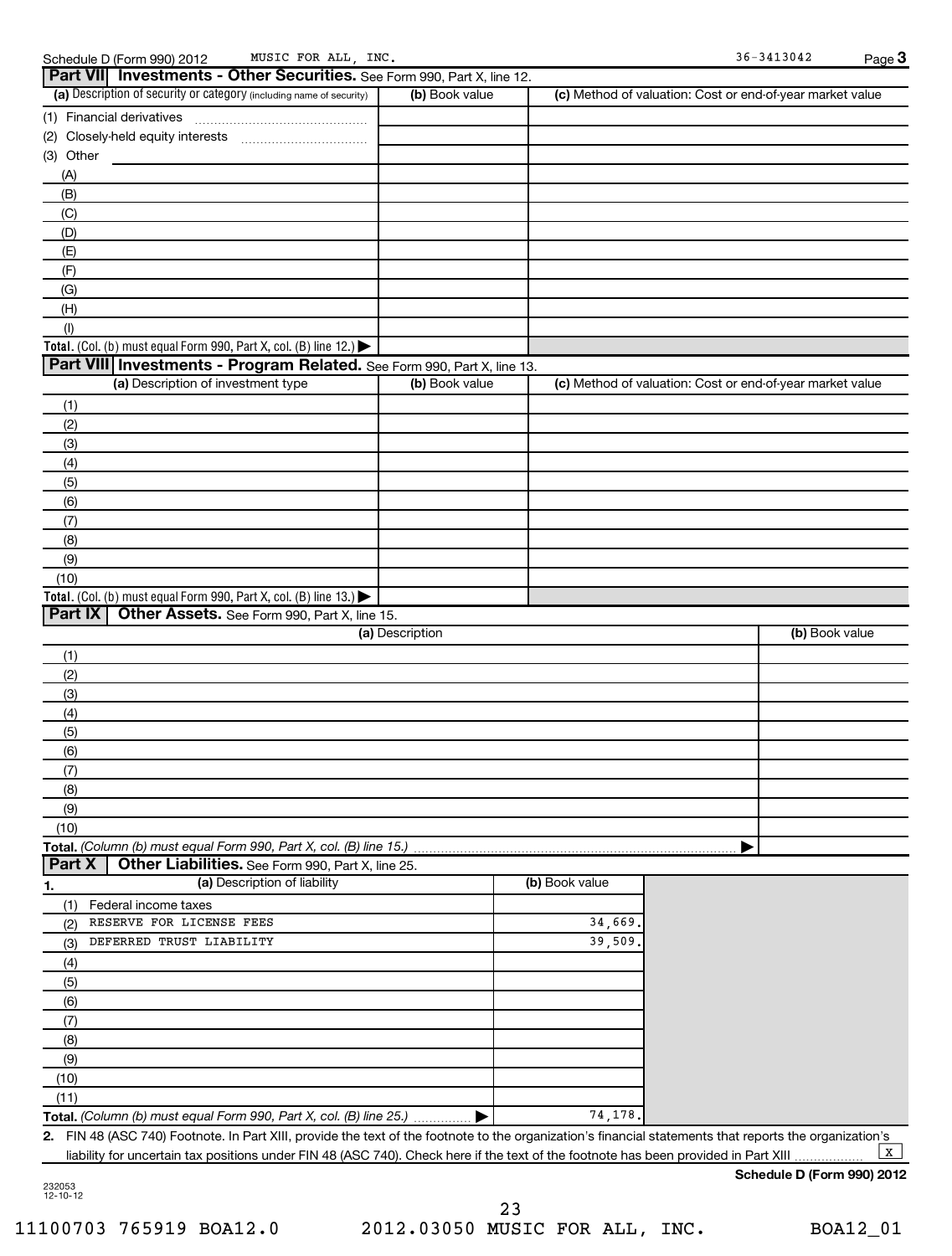|    | Schedule D (Form 990) 2012 MUSIC FOR ALL, INC.                                                                                                                                            | $36 - 3413042$ | Page 4       |
|----|-------------------------------------------------------------------------------------------------------------------------------------------------------------------------------------------|----------------|--------------|
|    | Reconciliation of Revenue per Audited Financial Statements With Revenue per Return<br><b>Part XI</b>                                                                                      |                |              |
| 1. | Total revenue, gains, and other support per audited financial statements<br>a se provincia de la construcción de la construcción de la construcción de la construcción de la construcción | $\mathbf{1}$   | 6,736,248.   |
| 2  | Amounts included on line 1 but not on Form 990, Part VIII, line 12:                                                                                                                       |                |              |
| a  | 2a                                                                                                                                                                                        |                |              |
| b  | 255,088.<br>2 <sub>b</sub>                                                                                                                                                                |                |              |
| c  | 2 <sub>c</sub><br>Recoveries of prior year grants [11, 120] [12, 130] Recoveries of prior year grants [14] [12, 130] [13] [14] [                                                          |                |              |
| d  | 2d                                                                                                                                                                                        | 13,721.        |              |
| e  | Add lines 2a through 2d                                                                                                                                                                   | 2е             | 268,809.     |
| з  |                                                                                                                                                                                           | 3              | 6,467,439.   |
|    | Amounts included on Form 990, Part VIII, line 12, but not on line 1:                                                                                                                      |                |              |
| a  | 4a                                                                                                                                                                                        |                |              |
|    | $-203,954.$<br>4 <sub>b</sub><br>Other (Describe in Part XIII.)                                                                                                                           |                |              |
| c  | Add lines 4a and 4b                                                                                                                                                                       | 4с             | $-203,954.$  |
| 5. |                                                                                                                                                                                           |                | 6, 263, 485. |
|    | Part XII   Reconciliation of Expenses per Audited Financial Statements With Expenses per Return                                                                                           |                |              |
| 1. |                                                                                                                                                                                           | $\mathbf{1}$   | 6,491,642.   |
| 2  | Amounts included on line 1 but not on Form 990, Part IX, line 25:                                                                                                                         |                |              |
| a  | 255,088.<br>2a                                                                                                                                                                            |                |              |
| b  | 2 <sub>b</sub><br>Prior year adjustments [1111] Prior year adjustments [111] Masseum Masseum Masseum Masseum Masseum Masseum Mass                                                         |                |              |
|    | 2c                                                                                                                                                                                        |                |              |
| d  | 2d                                                                                                                                                                                        | 8,786.         |              |
| e  |                                                                                                                                                                                           | 2е             | 263,874.     |
| з  |                                                                                                                                                                                           | 3              | 6,227,768.   |
| 4  | Amounts included on Form 990, Part IX, line 25, but not on line 1:                                                                                                                        |                |              |
|    | 4a                                                                                                                                                                                        |                |              |
|    | $-203,954.$<br>4 <sub>b</sub><br><b>b</b> Other (Describe in Part XIII.)                                                                                                                  |                |              |
| C. | Add lines 4a and 4b                                                                                                                                                                       | 4c             | $-203,954.$  |
| 5. |                                                                                                                                                                                           | 5              | 6,023,814.   |
|    | <b>Part XIII Supplemental Information</b>                                                                                                                                                 |                |              |
|    | Complete this part to provide the descriptions required for Part II, lines 3, 5, and 9; Part III, lines 1a and 4; Part IV, lines 1b and 2b; Part V, line 4; Part                          |                |              |

X, line 2; Part XI, lines 2d and 4b; and Part XII, lines 2d and 4b. Also complete this part to provide any additional information. PART X, LINE 2: MUSIC FOR ALL IS A NOT-FOR-PROFIT ORGANIZATION, EXEMPT

FROM INCOME TAXES UNDER SECTION 501(C)(3) OF THE U. S. INTERNAL REVENUE

CODE AND HAS BEEN CLASSIFIED AS AN ORGANIZATION THAT IS NOT PRIVATE

FOUNDATION UNDER SECTION 509(A) OF THE INTERNAL REVENUE CODE.

ACCOUNTING STANDARDS FOR INCOME TAXES PROVIDE DETAILED GUIDANCE FOR

FINANCIAL STATEMENT RECOGNITION, MEASUREMENT, AND DISCLOSURE OF UNCERTAIN

TAX POSITIONS RECOGNIZED IN AN ENTERPRISE'S FINANCIAL STATEMENTS.

**Schedule D (Form 990) 2012**

232054 12-10-12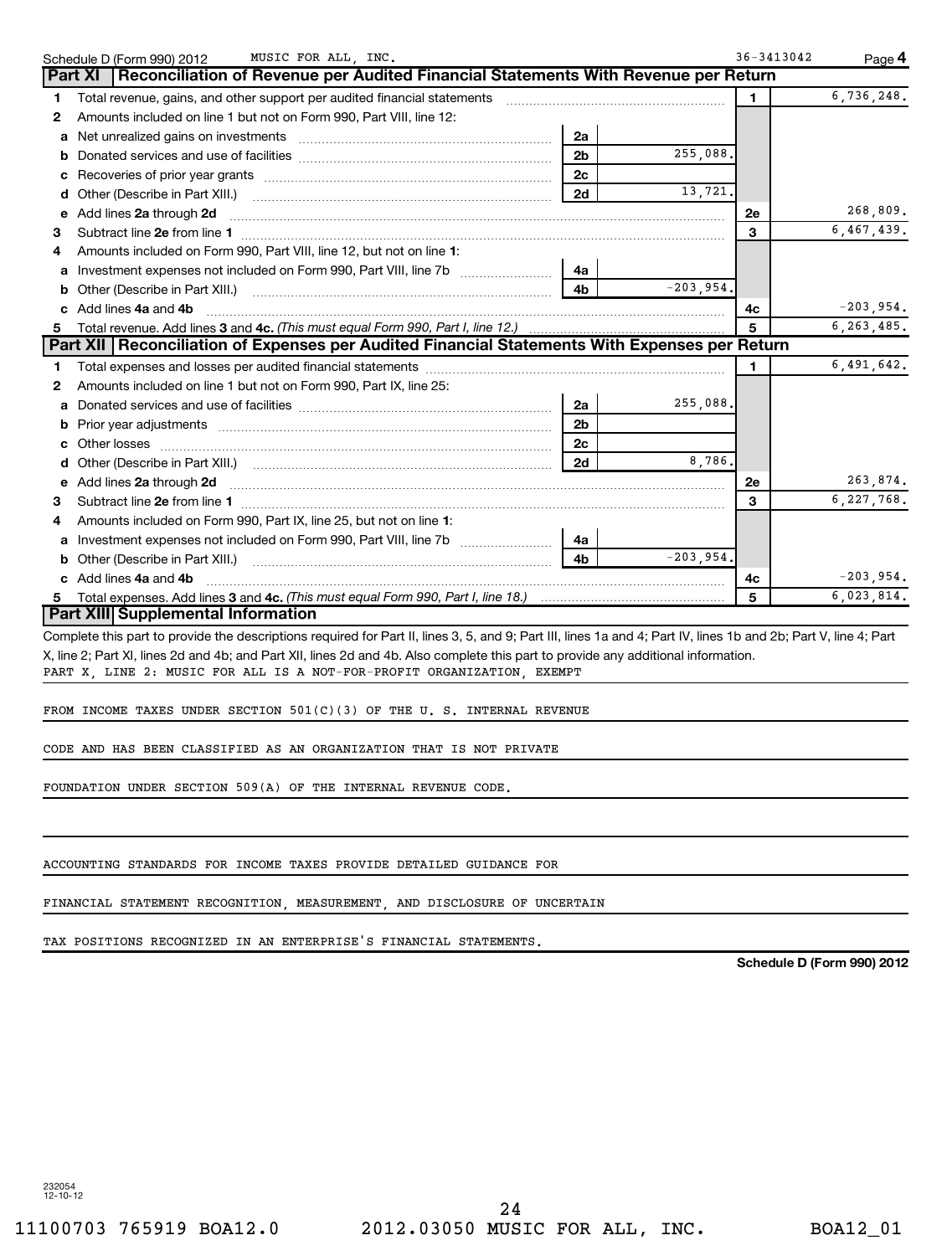MUSIC FOR ALL, INC. 36-3413042

| <b>Part XIII Supplemental Information (continued)</b>                                                       |  |  |  |  |  |  |  |
|-------------------------------------------------------------------------------------------------------------|--|--|--|--|--|--|--|
|                                                                                                             |  |  |  |  |  |  |  |
| MUSIC FOR ALL REGULARLY EVALUATES ITS ACTIVITIES TO DETERMINE THAT THEY                                     |  |  |  |  |  |  |  |
| ARE IN COMPLIANCE WITH ITS TAX-EXEMPT PURPOSE. FOR THOSE ACTIVITIES THAT                                    |  |  |  |  |  |  |  |
| THE ORGANIZATION DETERMINES TO BE UNRELATED BUSINESS INCOME, THE                                            |  |  |  |  |  |  |  |
| ORGANIZATION RECORDS THE RESULTING UNRELATED BUSINESS INCOME TAX                                            |  |  |  |  |  |  |  |
| LIABILITY, IF ANY. ALL TAX PERIODS PRIOR TO 2009 ARE NO LONGER SUBJECT TO                                   |  |  |  |  |  |  |  |
| EXAMINATION.                                                                                                |  |  |  |  |  |  |  |
| PART XI, LINE 2D - OTHER ADJUSTMENTS:                                                                       |  |  |  |  |  |  |  |
| REVENUE REPORTED AS EIN 36-3991517<br>13,721.                                                               |  |  |  |  |  |  |  |
| PART XI, LINE 4B - OTHER ADJUSTMENTS:<br>COST OF GOODS SOLD, NETTED WITH GROSS SALES REVENUE<br>$-203,954.$ |  |  |  |  |  |  |  |
| PART XII, LINE 2D - OTHER ADJUSTMENTS:                                                                      |  |  |  |  |  |  |  |
| 8,786.<br>EXPENSES REPORTED AS EIN 36-3991517                                                               |  |  |  |  |  |  |  |
| PART XII, LINE 4B - OTHER ADJUSTMENTS:                                                                      |  |  |  |  |  |  |  |
| COST OF GOODS SOLD, NETTED WITH GROSS SALES REVENUE $-203,954$ .                                            |  |  |  |  |  |  |  |
| THE AUDITED FINANCIAL STATEMENTS OF MUSIC FOR ALL, INC. INCLUDE THE                                         |  |  |  |  |  |  |  |
| COMBINED ACTIVITY OF ITS AFFILIATE, MUSIC FOR ALL FOUNDATION (FOUNDATION),                                  |  |  |  |  |  |  |  |
| EIN 36-3991517, AN ORGANIZATION AFFILIATED THROUGH COMMON CONTROL, WHICH                                    |  |  |  |  |  |  |  |
| AWARDS GRANTS AND SCHOLARSHIPS TO FURTHER MUSIC EDUCATION. ALL SIGNIFICANT                                  |  |  |  |  |  |  |  |
| TRANSACTIONS AND BALANCES BETWEEN THE ORGANIZATIONS HAVE BEEN ELIMINATED.                                   |  |  |  |  |  |  |  |
|                                                                                                             |  |  |  |  |  |  |  |
|                                                                                                             |  |  |  |  |  |  |  |

**Schedule D (Form 990) 2012**

232055 12-10-12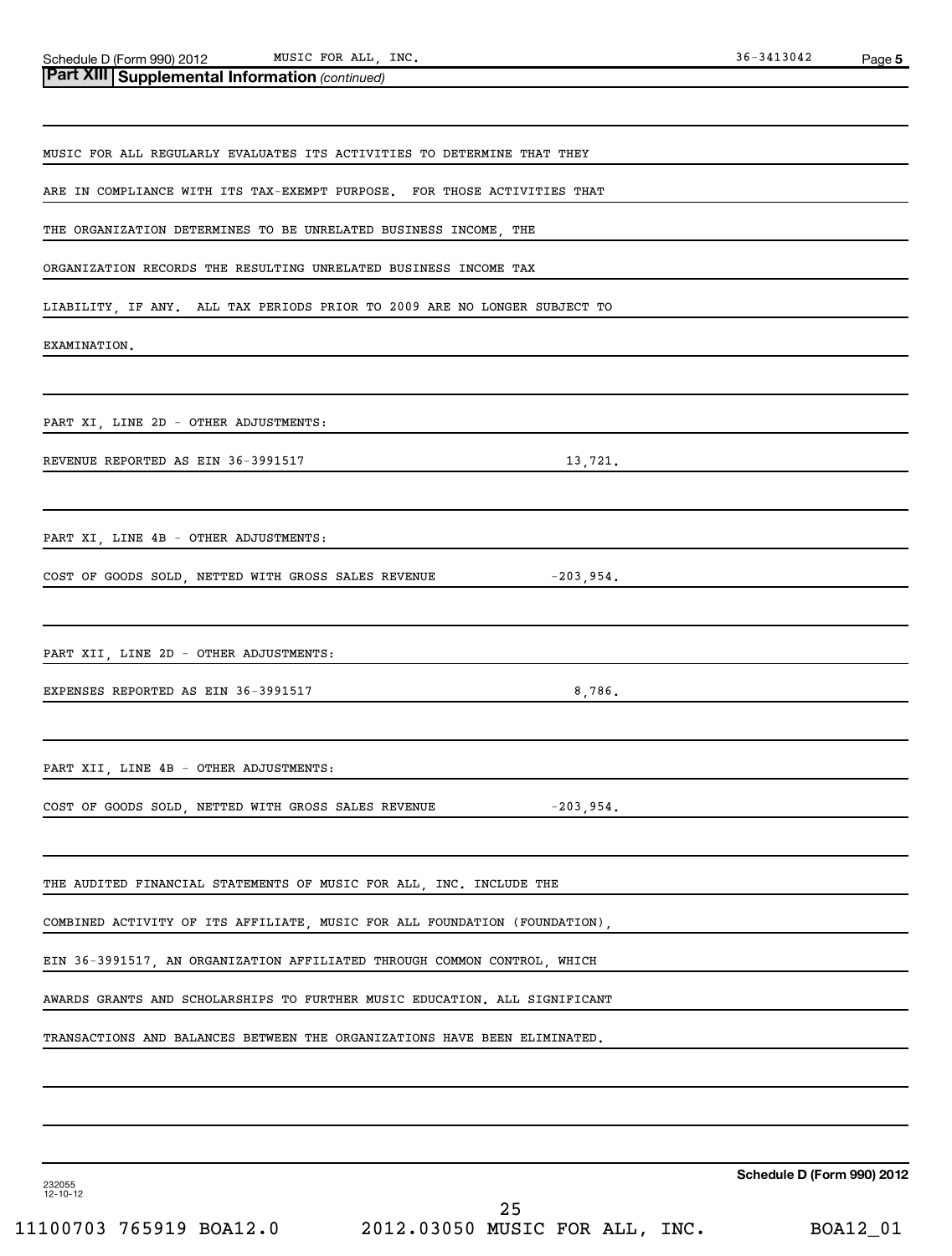|              | <b>SCHEDULE J</b>                                                                                                      |                                                                                                                                  | OMB No. 1545-0047                     |            |    |  |  |
|--------------|------------------------------------------------------------------------------------------------------------------------|----------------------------------------------------------------------------------------------------------------------------------|---------------------------------------|------------|----|--|--|
|              | <b>Compensation Information</b><br>(Form 990)<br>For certain Officers, Directors, Trustees, Key Employees, and Highest |                                                                                                                                  |                                       |            |    |  |  |
|              |                                                                                                                        | <b>Compensated Employees</b><br>Complete if the organization answered "Yes" to Form 990,                                         |                                       |            |    |  |  |
|              | Department of the Treasury                                                                                             | Part IV, line 23.                                                                                                                | <b>Open to Public</b>                 |            |    |  |  |
|              | Internal Revenue Service                                                                                               | Attach to Form 990. See separate instructions.                                                                                   |                                       | Inspection |    |  |  |
|              | Name of the organization                                                                                               |                                                                                                                                  | <b>Employer identification number</b> |            |    |  |  |
|              |                                                                                                                        | MUSIC FOR ALL, INC.                                                                                                              | 36-3413042                            |            |    |  |  |
| Part I       |                                                                                                                        | <b>Questions Regarding Compensation</b>                                                                                          |                                       |            |    |  |  |
|              |                                                                                                                        |                                                                                                                                  |                                       | Yes        | No |  |  |
|              |                                                                                                                        | <b>1a</b> Check the appropriate box(es) if the organization provided any of the following to or for a person listed in Form 990, |                                       |            |    |  |  |
|              |                                                                                                                        | Part VII, Section A, line 1a. Complete Part III to provide any relevant information regarding these items.                       |                                       |            |    |  |  |
|              | First-class or charter travel                                                                                          | Housing allowance or residence for personal use                                                                                  |                                       |            |    |  |  |
|              | Travel for companions                                                                                                  | Payments for business use of personal residence                                                                                  |                                       |            |    |  |  |
|              |                                                                                                                        | Health or social club dues or initiation fees<br>Tax indemnification and gross-up payments                                       |                                       |            |    |  |  |
|              |                                                                                                                        | Discretionary spending account<br>Personal services (e.g., maid, chauffeur, chef)                                                |                                       |            |    |  |  |
|              |                                                                                                                        |                                                                                                                                  |                                       |            |    |  |  |
|              |                                                                                                                        | <b>b</b> If any of the boxes on line 1a are checked, did the organization follow a written policy regarding payment or           |                                       |            |    |  |  |
|              |                                                                                                                        |                                                                                                                                  | 1b                                    |            |    |  |  |
| 2            |                                                                                                                        | Did the organization require substantiation prior to reimbursing or allowing expenses incurred by all officers, directors,       |                                       |            |    |  |  |
|              |                                                                                                                        |                                                                                                                                  | $\mathbf{2}$                          |            |    |  |  |
|              |                                                                                                                        | Indicate which, if any, of the following the filing organization used to establish the compensation of the organization's        |                                       |            |    |  |  |
| з            |                                                                                                                        | CEO/Executive Director. Check all that apply. Do not check any boxes for methods used by a related organization to               |                                       |            |    |  |  |
|              |                                                                                                                        |                                                                                                                                  |                                       |            |    |  |  |
|              |                                                                                                                        | establish compensation of the CEO/Executive Director, but explain in Part III.                                                   |                                       |            |    |  |  |
|              | Compensation committee                                                                                                 | Written employment contract<br>X                                                                                                 |                                       |            |    |  |  |
|              |                                                                                                                        | Compensation survey or study<br>Independent compensation consultant<br>X                                                         |                                       |            |    |  |  |
|              | $X$ Form 990 of other organizations                                                                                    | Approval by the board or compensation committee                                                                                  |                                       |            |    |  |  |
| 4            |                                                                                                                        | During the year, did any person listed in Form 990, Part VII, Section A, line 1a, with respect to the filing                     |                                       |            |    |  |  |
|              |                                                                                                                        | organization or a related organization:                                                                                          |                                       |            |    |  |  |
|              |                                                                                                                        | a Receive a severance payment or change-of-control payment?                                                                      | 4a                                    |            | Х  |  |  |
| b            |                                                                                                                        |                                                                                                                                  | 4b                                    |            | х  |  |  |
|              |                                                                                                                        |                                                                                                                                  | 4c                                    |            | X  |  |  |
|              |                                                                                                                        | If "Yes" to any of lines 4a-c, list the persons and provide the applicable amounts for each item in Part III.                    |                                       |            |    |  |  |
|              |                                                                                                                        |                                                                                                                                  |                                       |            |    |  |  |
|              |                                                                                                                        | Only section 501(c)(3) and 501(c)(4) organizations must complete lines 5-9.                                                      |                                       |            |    |  |  |
| 5            |                                                                                                                        | For persons listed in Form 990, Part VII, Section A, line 1a, did the organization pay or accrue any compensation                |                                       |            |    |  |  |
|              | contingent on the revenues of:                                                                                         |                                                                                                                                  |                                       |            |    |  |  |
|              |                                                                                                                        |                                                                                                                                  | 5a                                    |            | х  |  |  |
|              |                                                                                                                        |                                                                                                                                  | 5b                                    |            | х  |  |  |
|              |                                                                                                                        | If "Yes" to line 5a or 5b, describe in Part III.                                                                                 |                                       |            |    |  |  |
| 6            |                                                                                                                        | For persons listed in Form 990, Part VII, Section A, line 1a, did the organization pay or accrue any compensation                |                                       |            |    |  |  |
|              | contingent on the net earnings of:                                                                                     |                                                                                                                                  |                                       |            |    |  |  |
|              |                                                                                                                        |                                                                                                                                  | 6a                                    |            | x  |  |  |
|              |                                                                                                                        |                                                                                                                                  | 6b                                    |            | х  |  |  |
|              |                                                                                                                        | If "Yes" to line 6a or 6b, describe in Part III.                                                                                 |                                       |            |    |  |  |
| $\mathbf{7}$ |                                                                                                                        | For persons listed in Form 990, Part VII, Section A, line 1a, did the organization provide any non-fixed payments                |                                       |            |    |  |  |
|              |                                                                                                                        |                                                                                                                                  | 7                                     |            | х  |  |  |
| 8            |                                                                                                                        | Were any amounts reported in Form 990, Part VII, paid or accrued pursuant to a contract that was subject to the                  |                                       |            |    |  |  |
|              |                                                                                                                        |                                                                                                                                  | 8                                     |            | х  |  |  |
| 9            |                                                                                                                        | If "Yes" to line 8, did the organization also follow the rebuttable presumption procedure described in                           |                                       |            |    |  |  |
|              |                                                                                                                        |                                                                                                                                  | 9                                     |            |    |  |  |
|              |                                                                                                                        | LHA For Paperwork Reduction Act Notice, see the Instructions for Form 990.                                                       | Schedule J (Form 990) 2012            |            |    |  |  |

232111 12-10-12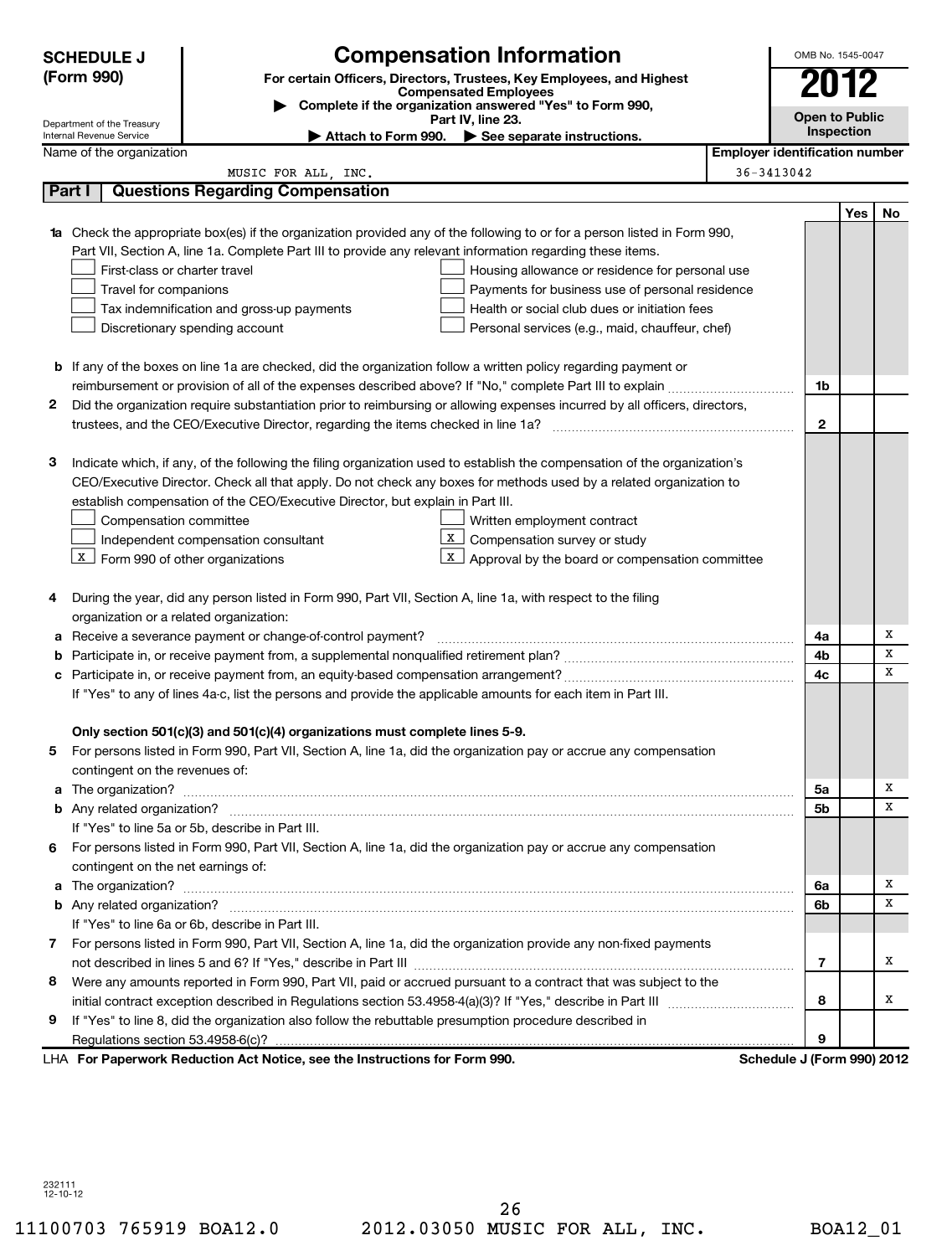Schedule J (Form 990) 2012

| MUSIC FOR ALL, INC. |  |  |
|---------------------|--|--|
|                     |  |  |

Part II | Officers, Directors, Trustees, Key Employees, and Highest Compensated Employees. Use duplicate copies if additional space is needed.

For each individual whose compensation must be reported in Schedule J, report compensation from the organization on row (i) and from related organizations, described in the instructions, on row (ii). Do not list any individuals that are not listed on Form 990, Part VII.

Note. The sum of columns (B)(i)-(iii) for each listed individual must equal the total amount of Form 990, Part VII, Section A, line 1a, applicable column (D) and (E) amounts for that individual.

| (A) Name and Title   |             |                          | (B) Breakdown of W-2 and/or 1099-MISC compensation |                                           | (C) Retirement and<br>other deferred | (D) Nontaxable | (E) Total of columns<br>$(B)(i)-(D)$<br>benefits |                                           |
|----------------------|-------------|--------------------------|----------------------------------------------------|-------------------------------------------|--------------------------------------|----------------|--------------------------------------------------|-------------------------------------------|
|                      |             | (i) Base<br>compensation | (ii) Bonus &<br>incentive<br>compensation          | (iii) Other<br>reportable<br>compensation | compensation                         |                |                                                  | reported as deferred<br>in prior Form 990 |
| $(1)$ ERIC L. MARTIN | (i)         | 142,527.                 | 7,500.                                             | $\overline{\mathbf{0}}$ .                 | 3,535                                | 15,250.        | 168,812.                                         | $\mathfrak o$ .                           |
| PRESIDENT/CEO        | (ii)        | $\mathfrak o$ .          | $\mathfrak o$ .                                    | $\mathfrak o$ .                           | $\mathbf{0}$                         | $\mathbf{0}$   | $\mathbf 0$ .                                    | $\overline{\mathbf{0}}$ .                 |
|                      | (i)         |                          |                                                    |                                           |                                      |                |                                                  |                                           |
|                      | (ii)        |                          |                                                    |                                           |                                      |                |                                                  |                                           |
|                      | (i)         |                          |                                                    |                                           |                                      |                |                                                  |                                           |
|                      | (ii)        |                          |                                                    |                                           |                                      |                |                                                  |                                           |
|                      | (i)         |                          |                                                    |                                           |                                      |                |                                                  |                                           |
|                      | (ii)        |                          |                                                    |                                           |                                      |                |                                                  |                                           |
|                      | (i)         |                          |                                                    |                                           |                                      |                |                                                  |                                           |
|                      | (ii)        |                          |                                                    |                                           |                                      |                |                                                  |                                           |
|                      | (i)         |                          |                                                    |                                           |                                      |                |                                                  |                                           |
|                      | (ii)        |                          |                                                    |                                           |                                      |                |                                                  |                                           |
|                      | (i)         |                          |                                                    |                                           |                                      |                |                                                  |                                           |
|                      | (ii)        |                          |                                                    |                                           |                                      |                |                                                  |                                           |
|                      | (i)         |                          |                                                    |                                           |                                      |                |                                                  |                                           |
|                      | (ii)        |                          |                                                    |                                           |                                      |                |                                                  |                                           |
|                      | (i)         |                          |                                                    |                                           |                                      |                |                                                  |                                           |
|                      | (ii)        |                          |                                                    |                                           |                                      |                |                                                  |                                           |
|                      | (i)         |                          |                                                    |                                           |                                      |                |                                                  |                                           |
|                      | (ii)        |                          |                                                    |                                           |                                      |                |                                                  |                                           |
|                      | $\vert$ (i) |                          |                                                    |                                           |                                      |                |                                                  |                                           |
|                      | (ii)        |                          |                                                    |                                           |                                      |                |                                                  |                                           |
|                      | (i)         |                          |                                                    |                                           |                                      |                |                                                  |                                           |
|                      | (ii)        |                          |                                                    |                                           |                                      |                |                                                  |                                           |
|                      | (i)         |                          |                                                    |                                           |                                      |                |                                                  |                                           |
|                      | (ii)        |                          |                                                    |                                           |                                      |                |                                                  |                                           |
|                      | (i)         |                          |                                                    |                                           |                                      |                |                                                  |                                           |
|                      | (ii)        |                          |                                                    |                                           |                                      |                |                                                  |                                           |
|                      | (i)         |                          |                                                    |                                           |                                      |                |                                                  |                                           |
|                      | (ii)        |                          |                                                    |                                           |                                      |                |                                                  |                                           |
|                      | (i)         |                          |                                                    |                                           |                                      |                |                                                  |                                           |
|                      | (ii)        |                          |                                                    |                                           |                                      |                |                                                  |                                           |

27

36-3413042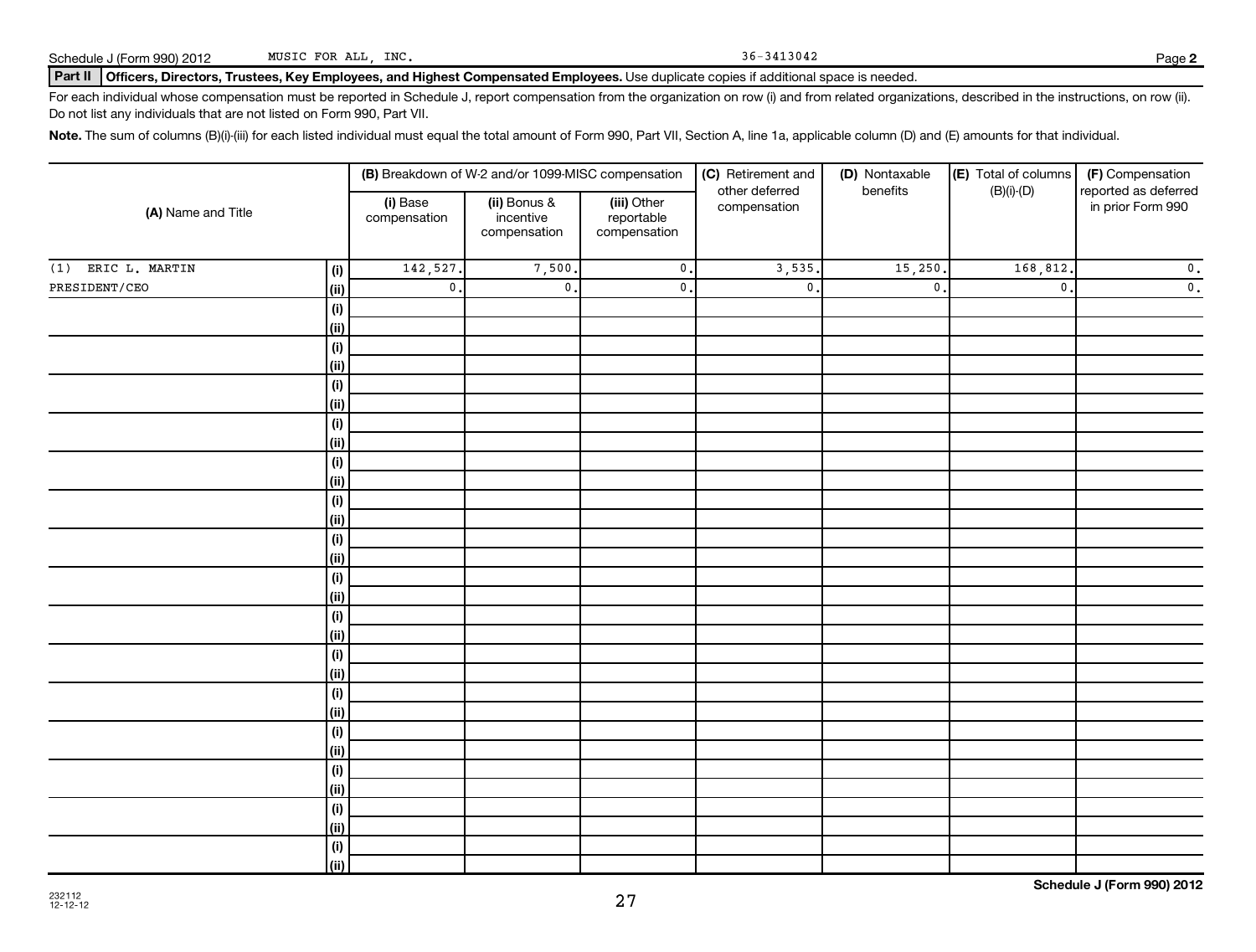# **SCHEDULE L**

# **Transactions With Interested Persons** <br> **2012**<br> **2012**

**(Form 990 or 990-EZ) | Complete if the organization answered**

**"Yes" on Form 990, Part IV, line 25a, 25b, 26, 27, 28a, 28b, or 28c,**

**or Form 990-EZ, Part V, line 38a or 40b.**

**| Attach to Form 990 or Form 990-EZ. | See separate instructions. Open To Public**

**Inspection**

OMB No. 1545-0047

Department of the Treasury Internal Revenue Service

|          | Name of the organization         |                     |                                                                            |    |                              |                                                                                                                                    |                                |     |                          | <b>Employer identification number</b> |                                           |                |                           |
|----------|----------------------------------|---------------------|----------------------------------------------------------------------------|----|------------------------------|------------------------------------------------------------------------------------------------------------------------------------|--------------------------------|-----|--------------------------|---------------------------------------|-------------------------------------------|----------------|---------------------------|
|          |                                  | MUSIC FOR ALL, INC. |                                                                            |    |                              |                                                                                                                                    |                                |     | $36 - 3413042$           |                                       |                                           |                |                           |
| Part I   |                                  |                     |                                                                            |    |                              | <b>Excess Benefit Transactions</b> (section 501(c)(3) and section 501(c)(4) organizations only).                                   |                                |     |                          |                                       |                                           |                |                           |
|          |                                  |                     |                                                                            |    |                              | Complete if the organization answered "Yes" on Form 990, Part IV, line 25a or 25b, or Form 990-EZ, Part V, line 40b.               |                                |     |                          |                                       |                                           |                |                           |
| 1        |                                  |                     | (b) Relationship between disqualified                                      |    |                              |                                                                                                                                    |                                |     |                          |                                       |                                           |                | (d) Corrected?            |
|          | (a) Name of disqualified person  |                     | person and organization                                                    |    |                              |                                                                                                                                    | (c) Description of transaction |     |                          |                                       | Yes                                       |                | No                        |
|          |                                  |                     |                                                                            |    |                              |                                                                                                                                    |                                |     |                          |                                       |                                           |                |                           |
|          |                                  |                     |                                                                            |    |                              |                                                                                                                                    |                                |     |                          |                                       |                                           |                |                           |
|          |                                  |                     |                                                                            |    |                              |                                                                                                                                    |                                |     |                          |                                       |                                           |                |                           |
|          |                                  |                     |                                                                            |    |                              |                                                                                                                                    |                                |     |                          |                                       |                                           |                |                           |
|          |                                  |                     |                                                                            |    |                              |                                                                                                                                    |                                |     |                          |                                       |                                           |                |                           |
|          |                                  |                     |                                                                            |    |                              |                                                                                                                                    |                                |     |                          |                                       |                                           |                |                           |
|          |                                  |                     |                                                                            |    |                              | 2 Enter the amount of tax incurred by the organization managers or disqualified persons during the year under                      |                                |     |                          |                                       |                                           |                |                           |
|          | section 4958                     |                     |                                                                            |    |                              |                                                                                                                                    |                                |     |                          |                                       |                                           |                |                           |
|          |                                  |                     |                                                                            |    |                              |                                                                                                                                    |                                |     | $\blacktriangleright$ \$ | $\blacktriangleright$ \$              |                                           |                |                           |
|          |                                  |                     |                                                                            |    |                              |                                                                                                                                    |                                |     |                          |                                       |                                           |                |                           |
| Part II  |                                  |                     | Loans to and/or From Interested Persons.                                   |    |                              |                                                                                                                                    |                                |     |                          |                                       |                                           |                |                           |
|          |                                  |                     |                                                                            |    |                              |                                                                                                                                    |                                |     |                          |                                       |                                           |                |                           |
|          |                                  |                     |                                                                            |    |                              | Complete if the organization answered "Yes" on Form 990-EZ, Part V, line 38a or Form 990, Part IV, line 26; or if the organization |                                |     |                          |                                       |                                           |                |                           |
|          |                                  | (b) Relationship    | reported an amount on Form 990, Part X, line 5, 6, or 22.                  |    |                              |                                                                                                                                    |                                |     |                          |                                       |                                           |                |                           |
|          | (a) Name of<br>interested person | with                | (c) Purpose<br>of loan                                                     |    | $(d)$ Loan to or<br>from the | (e) Original<br>principal amount                                                                                                   | (f) Balance due                |     | $(g)$ In<br>default?     |                                       | (h) Approved<br>by board or<br>committee? |                | (i) Written<br>agreement? |
|          |                                  | organization        |                                                                            |    | organization?                |                                                                                                                                    |                                |     |                          |                                       |                                           |                |                           |
|          |                                  |                     |                                                                            | To | From                         |                                                                                                                                    |                                | Yes | No                       | Yes                                   | No.                                       | Yes            | No                        |
|          |                                  |                     |                                                                            |    |                              |                                                                                                                                    |                                |     |                          |                                       |                                           |                |                           |
|          |                                  |                     |                                                                            |    |                              |                                                                                                                                    |                                |     |                          |                                       |                                           |                |                           |
|          |                                  |                     |                                                                            |    |                              |                                                                                                                                    |                                |     |                          |                                       |                                           |                |                           |
|          |                                  |                     |                                                                            |    |                              |                                                                                                                                    |                                |     |                          |                                       |                                           |                |                           |
|          |                                  |                     |                                                                            |    |                              |                                                                                                                                    |                                |     |                          |                                       |                                           |                |                           |
|          |                                  |                     |                                                                            |    |                              |                                                                                                                                    |                                |     |                          |                                       |                                           |                |                           |
|          |                                  |                     |                                                                            |    |                              |                                                                                                                                    |                                |     |                          |                                       |                                           |                |                           |
|          |                                  |                     |                                                                            |    |                              |                                                                                                                                    |                                |     |                          |                                       |                                           |                |                           |
|          |                                  |                     |                                                                            |    |                              |                                                                                                                                    |                                |     |                          |                                       |                                           |                |                           |
|          |                                  |                     |                                                                            |    |                              |                                                                                                                                    |                                |     |                          |                                       |                                           |                |                           |
| Total    |                                  |                     |                                                                            |    |                              | $\blacktriangleright$ \$                                                                                                           |                                |     |                          |                                       |                                           |                |                           |
| Part III |                                  |                     | <b>Grants or Assistance Benefiting Interested Persons.</b>                 |    |                              |                                                                                                                                    |                                |     |                          |                                       |                                           |                |                           |
|          |                                  |                     | Complete if the organization answered "Yes" on Form 990, Part IV, line 27. |    |                              |                                                                                                                                    |                                |     |                          |                                       |                                           |                |                           |
|          | (a) Name of interested person    |                     | (b) Relationship between                                                   |    |                              | (c) Amount of                                                                                                                      | (d) Type of                    |     |                          |                                       |                                           | (e) Purpose of |                           |
|          |                                  |                     | interested person and                                                      |    |                              | assistance                                                                                                                         | assistance                     |     |                          |                                       | assistance                                |                |                           |
|          |                                  |                     | the organization                                                           |    |                              |                                                                                                                                    |                                |     |                          |                                       |                                           |                |                           |
|          |                                  |                     |                                                                            |    |                              |                                                                                                                                    |                                |     |                          |                                       |                                           |                |                           |
|          |                                  |                     |                                                                            |    |                              |                                                                                                                                    |                                |     |                          |                                       |                                           |                |                           |
|          |                                  |                     |                                                                            |    |                              |                                                                                                                                    |                                |     |                          |                                       |                                           |                |                           |
|          |                                  |                     |                                                                            |    |                              |                                                                                                                                    |                                |     |                          |                                       |                                           |                |                           |
|          |                                  |                     |                                                                            |    |                              |                                                                                                                                    |                                |     |                          |                                       |                                           |                |                           |
|          |                                  |                     |                                                                            |    |                              |                                                                                                                                    |                                |     |                          |                                       |                                           |                |                           |
|          |                                  |                     |                                                                            |    |                              |                                                                                                                                    |                                |     |                          |                                       |                                           |                |                           |
|          |                                  |                     |                                                                            |    |                              |                                                                                                                                    |                                |     |                          |                                       |                                           |                |                           |
|          |                                  |                     |                                                                            |    |                              |                                                                                                                                    |                                |     |                          |                                       |                                           |                |                           |
|          |                                  |                     |                                                                            |    |                              |                                                                                                                                    |                                |     |                          |                                       |                                           |                |                           |
|          |                                  |                     |                                                                            |    |                              |                                                                                                                                    |                                |     |                          |                                       |                                           |                |                           |

LHA For Paperwork Reduction Act Notice, see the Instructions for Form 990 or 990-EZ. Schedule L (Form 990 or 990-EZ) 2012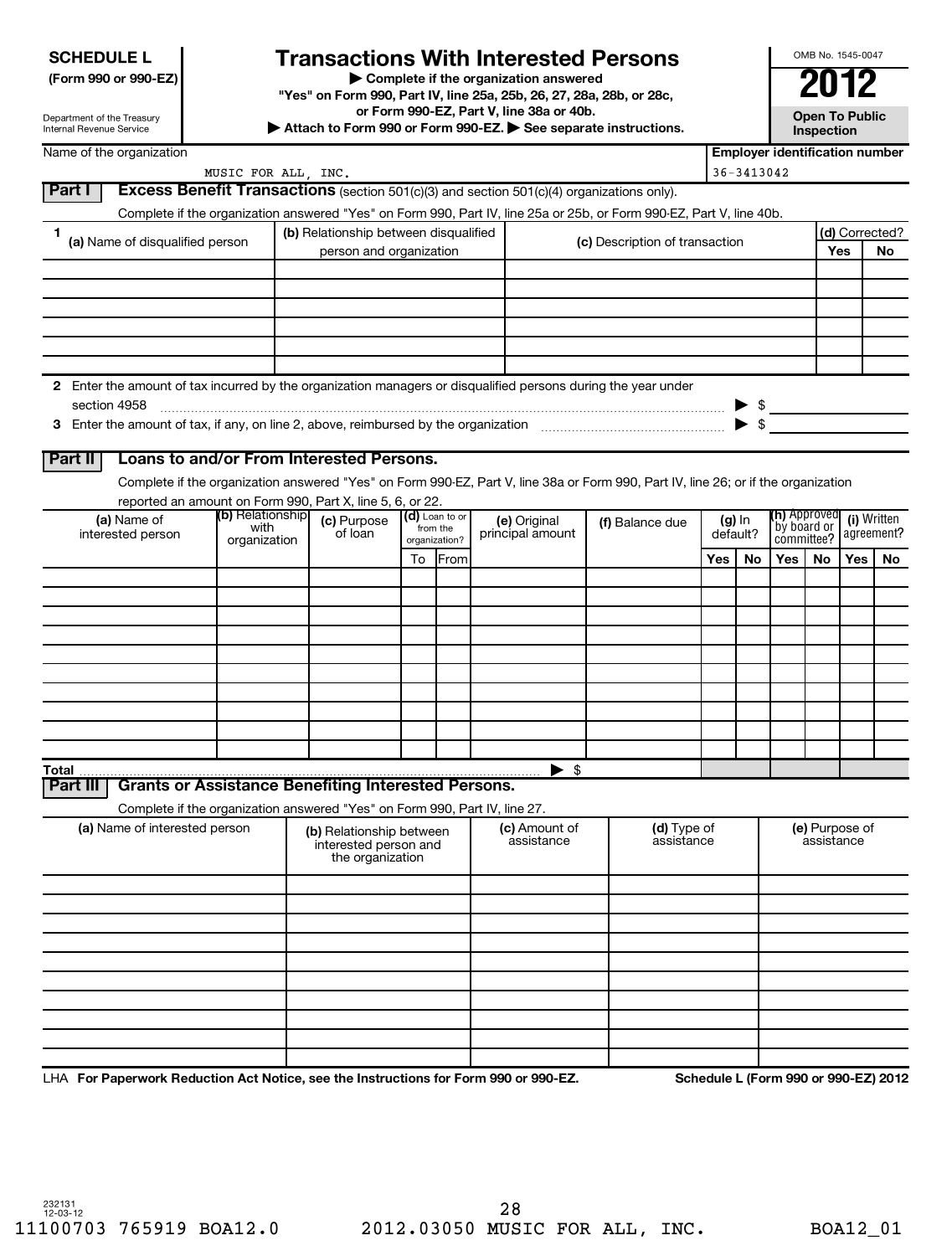| <b>Business Transactions Involving Interested Persons.</b><br>Part IV  |                                                                                                                   |                              |                                      |                             | $-90 -$        |
|------------------------------------------------------------------------|-------------------------------------------------------------------------------------------------------------------|------------------------------|--------------------------------------|-----------------------------|----------------|
|                                                                        | Complete if the organization answered "Yes" on Form 990, Part IV, line 28a, 28b, or 28c.                          |                              |                                      |                             |                |
| (a) Name of interested person                                          | (b) Relationship between interested<br>person and the organization                                                | (c) Amount of<br>transaction | (d) Description of<br>transaction    | organization's<br>revenues? | (e) Sharing of |
|                                                                        |                                                                                                                   |                              |                                      | Yes                         | No             |
| MARLENE MILLER                                                         | BOARD MEMBER AND MA                                                                                               |                              | 60,000. THE MILLERS                  |                             | X              |
|                                                                        |                                                                                                                   |                              |                                      |                             |                |
|                                                                        |                                                                                                                   |                              |                                      |                             |                |
|                                                                        |                                                                                                                   |                              |                                      |                             |                |
|                                                                        |                                                                                                                   |                              |                                      |                             |                |
|                                                                        |                                                                                                                   |                              |                                      |                             |                |
|                                                                        |                                                                                                                   |                              |                                      |                             |                |
|                                                                        |                                                                                                                   |                              |                                      |                             |                |
| <b>Part V</b><br><b>Supplemental Information</b>                       |                                                                                                                   |                              |                                      |                             |                |
|                                                                        | Complete this part to provide additional information for responses to questions on Schedule L (see instructions). |                              |                                      |                             |                |
|                                                                        |                                                                                                                   |                              |                                      |                             |                |
| SCH L, PART IV, BUSINESS TRANSACTIONS INVOLVING INTERESTED PERSONS:    |                                                                                                                   |                              |                                      |                             |                |
| (A) NAME OF PERSON: MARLENE MILLER                                     |                                                                                                                   |                              |                                      |                             |                |
|                                                                        |                                                                                                                   |                              |                                      |                             |                |
| (B) RELATIONSHIP BETWEEN INTERESTED PERSON AND ORGANIZATION:           |                                                                                                                   |                              |                                      |                             |                |
| BOARD MEMBER AND MARRIED TO FRED MILLER                                |                                                                                                                   |                              |                                      |                             |                |
|                                                                        |                                                                                                                   |                              |                                      |                             |                |
| (D) DESCRIPTION OF TRANSACTION: THE MILLERS ARE CO-OWNERS AND FOUNDERS |                                                                                                                   |                              |                                      |                             |                |
| OF FRED J. MILLER, INC.                                                | THIS ORGANIZATION IS AN OFFICIAL SPONSOR OF                                                                       |                              |                                      |                             |                |
| MUSIC FOR ALL, INC.                                                    |                                                                                                                   |                              |                                      |                             |                |
|                                                                        |                                                                                                                   |                              |                                      |                             |                |
|                                                                        |                                                                                                                   |                              |                                      |                             |                |
|                                                                        |                                                                                                                   |                              |                                      |                             |                |
|                                                                        |                                                                                                                   |                              |                                      |                             |                |
|                                                                        |                                                                                                                   |                              |                                      |                             |                |
|                                                                        |                                                                                                                   |                              |                                      |                             |                |
|                                                                        |                                                                                                                   |                              |                                      |                             |                |
|                                                                        |                                                                                                                   |                              |                                      |                             |                |
|                                                                        |                                                                                                                   |                              |                                      |                             |                |
|                                                                        |                                                                                                                   |                              |                                      |                             |                |
|                                                                        |                                                                                                                   |                              |                                      |                             |                |
|                                                                        |                                                                                                                   |                              |                                      |                             |                |
|                                                                        |                                                                                                                   |                              |                                      |                             |                |
|                                                                        |                                                                                                                   |                              |                                      |                             |                |
|                                                                        |                                                                                                                   |                              |                                      |                             |                |
|                                                                        |                                                                                                                   |                              |                                      |                             |                |
|                                                                        |                                                                                                                   |                              | Schedule L (Form 990 or 990-EZ) 2012 |                             |                |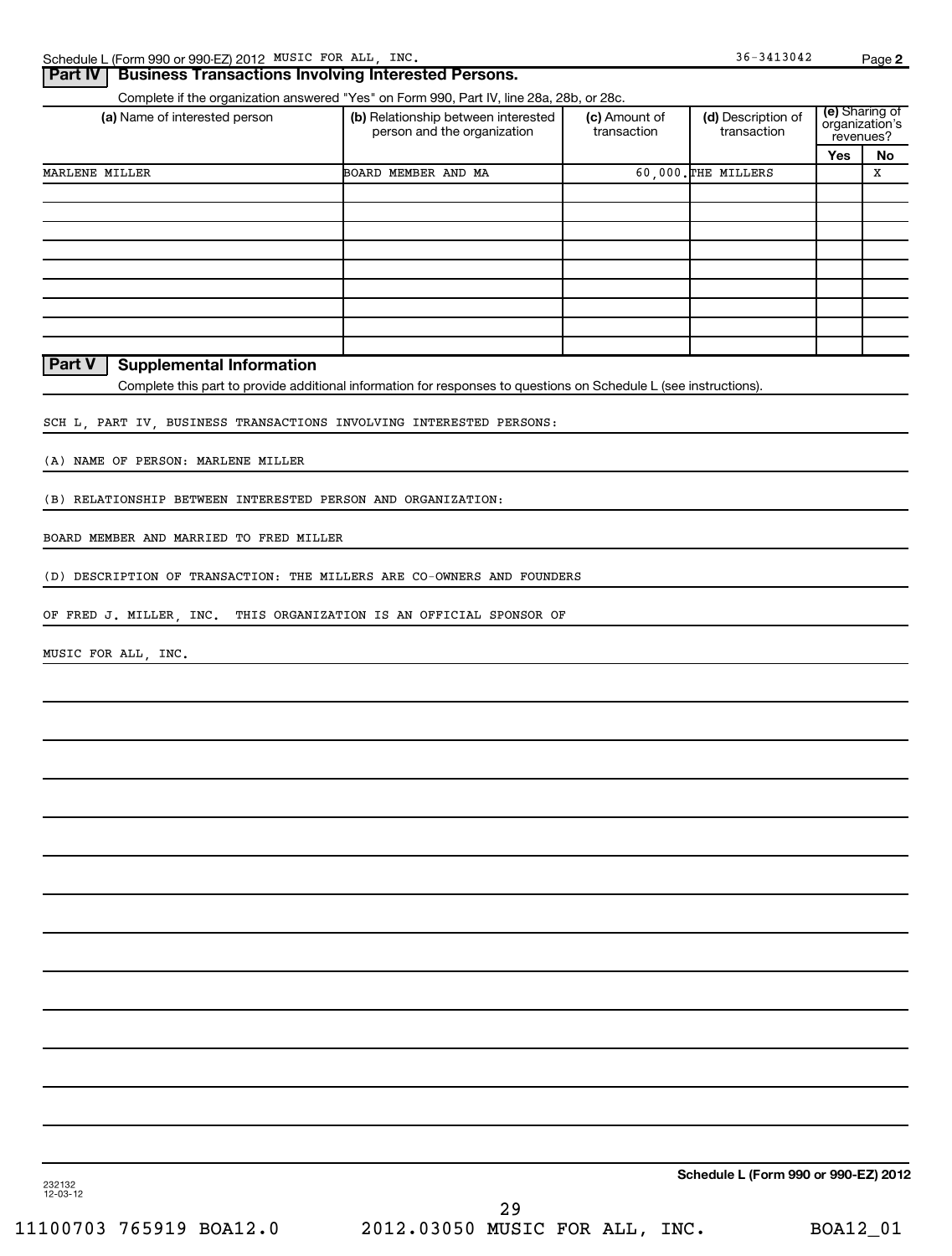| <b>SCHEDULE O</b>                                      | Supplemental Information to Form 990 or 990-EZ                                                |
|--------------------------------------------------------|-----------------------------------------------------------------------------------------------|
| (Form 990 or 990-EZ)                                   | Complete to provide information for responses to specific questions on                        |
| Department of the Treasury<br>Internal Revenue Service | Form 990 or 990-EZ or to provide any additional information.<br>Attach to Form 990 or 990-EZ. |



Name of the organization

### **Ide any additional information. | Attach to Form 990 or 990-EZ. Open to Public**

MUSIC FOR ALL, INC.  $36-3413042$ 

**Employer identification number**

FORM 990, PART I, LINE 1, DESCRIPTION OF ORGANIZATION MISSION:

EXPERIENCES THROUGH MUSIC FOR ALL. THE ORGANIZATION'S MOST SIGNIFICANT

ACTIVITIES INCLUDE THE PRESENTATION OF EDUCATIONAL ACTIVITIES FOR MUSIC

STUDENTS AND TEACHERS. MAJOR PROGRAMS INCLUDE SUMMER MUSIC CAMPS, MUSIC

EDUCATION FESTIVALS, MARCHING BAND CHAMPIONSHIPS, AND TEACHER TRAINING.

ADDITIONAL PROGRAMS INCLUDE PARENT, BOOSTER, COMMUNITY ADVOCACY AND

AWARENESS PROGRAMS, AND PRESENTATION OF OTHER EDUCATIONAL AND

PERFORMING EXPERIENCES FOR STUDENTS, TEACHERS, PARENTS AND COMMUNITIES

ACROSS THE NATION.

FORM 990, PART III, LINE 1, DESCRIPTION OF ORGANIZATION MISSION:

THE VISION OF MUSIC FOR ALL IS TO BE A CATALYST TO ENSURE THAT EVERY

CHILD ACROSS AMERICA HAS ACCESS AND OPPORTUNITY TO PARTICIPATE IN

ACTIVE MUSIC MAKING IN HIS OR HER SCHOLASTIC ENVIRONMENT. WE USE OUR

RESOURCES TO PROVIDE NATIONAL PROGRAMS THAT RECOGNIZE AND SUPPORT MUSIC

STUDENTS' PERFORMANCE AND SUCCESS, OFFER MUSIC EDUCATOR TRAINING AND

PROFESSIONAL DEVELOPMENT, AND DELIVER TOOLS AND RESOURCES TO

PARTICIPANTS AND THEIR COMMUNITIES THAT WILL ASSIST THEM IN SUPPORTING

MUSIC EDUCATION BY PROMOTING AWARENESS OF MUSIC'S IMPACT ON STUDENT

GROWTH AND ACHIEVEMENT.

FORM 990, PART III, LINE 4D, OTHER PROGRAM SERVICES:

BANDS OF AMERICA HONOR BAND IN THE TOURNAMENT OF ROSES PARADE,

PASADENA, CALIFORNIA. NATIONAL HONOR BAND MADE OF HIGH SCHOOL STUDENTS

SELECTED BY AUDITION FROM BAND PROGRAMS ACROSS THE COUNTRY.

232211 01-04-13 LHA For Paperwork Reduction Act Notice, see the Instructions for Form 990 or 990-EZ. Schedule O (Form 990 or 990-EZ) (2012) 30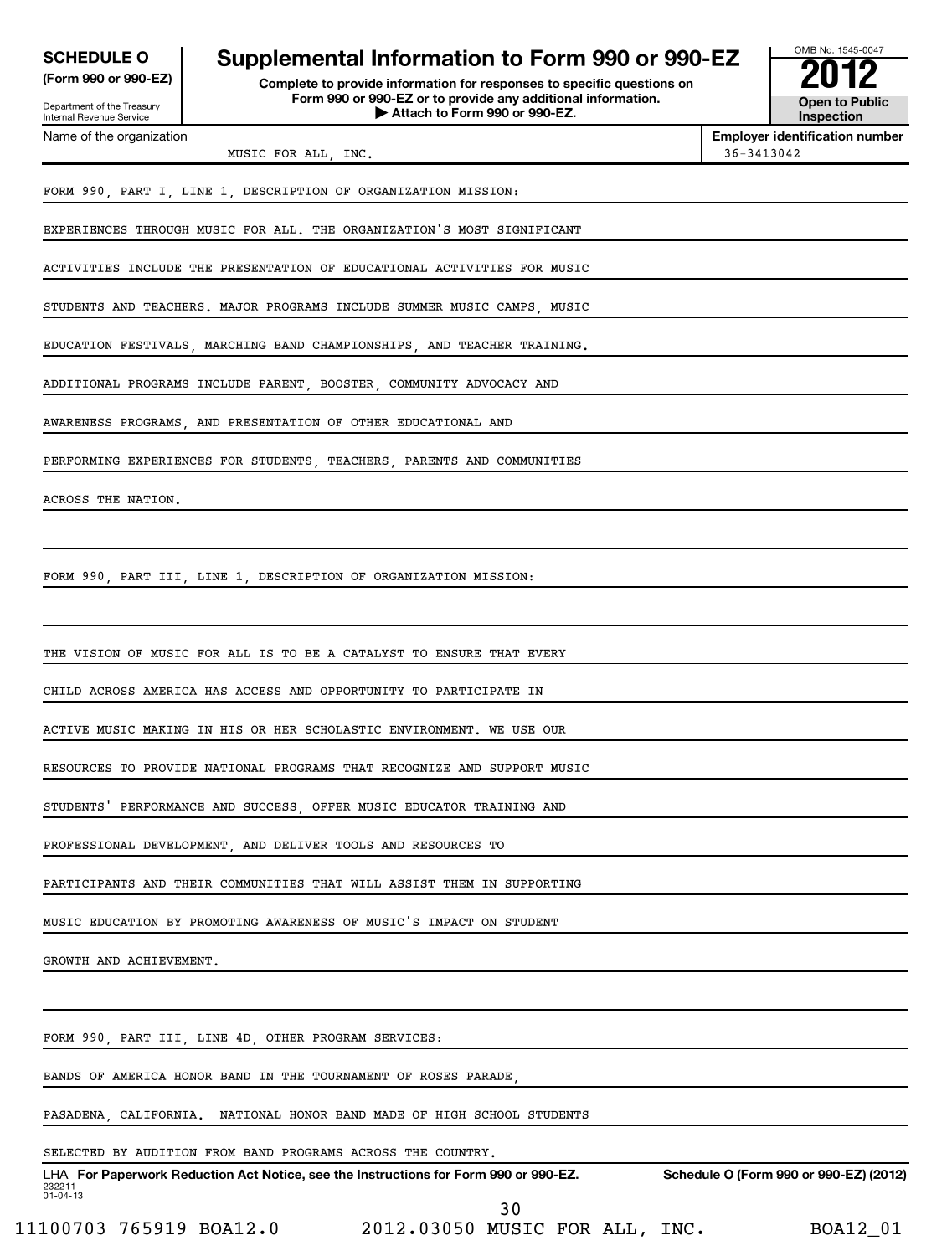| Schedule O (Form 990 or 990-EZ) (2012)                                                                                                           |                                                                 |     | Page 2                                              |
|--------------------------------------------------------------------------------------------------------------------------------------------------|-----------------------------------------------------------------|-----|-----------------------------------------------------|
| Name of the organization<br>MUSIC FOR ALL, INC.                                                                                                  |                                                                 |     | <b>Employer identification number</b><br>36-3413042 |
| PARTICIPANTS SERVED: 300 STUDENTS FROM 31 STATES.                                                                                                |                                                                 |     |                                                     |
| EXPENSES \$ 1,121,163. INCLUDING GRANTS OF \$ 0. REVENUE \$ 982,311.                                                                             |                                                                 |     |                                                     |
| MUSIC FOR ALL NEWSLETTER - QUARTERLY PERIODICAL WITH NEWS AND                                                                                    |                                                                 |     |                                                     |
| INFORMATION ABOUT MUSIC FOR ALL PROGRAMS. CIRCULATION: 286,500                                                                                   |                                                                 |     |                                                     |
| EXPENSES \$ 23,954. INCLUDING GRANTS OF \$ 0. REVENUE \$ 10,500.                                                                                 |                                                                 |     |                                                     |
| FORM 990, PART VI, SECTION B, LINE 11: THE FORM 990 IS PREPARED BY THE                                                                           |                                                                 |     |                                                     |
| INDEPENDENT ACCOUNTING FIRM, THEN REVIEWED BY THE CFO, CEO, AND FINANCE                                                                          |                                                                 |     |                                                     |
| COMMITTEE. AFTER THIS FIRST REVIEW, THE DRAFT FORM 990 IS FORWARDED TO THE                                                                       |                                                                 |     |                                                     |
| ENTIRE BOARD OF DIRECTORS FOR REVIEW AND COMMENT. THE BOARD IS GIVEN THE                                                                         |                                                                 |     |                                                     |
| OPPORTUNITY TO DISCUSS THE RETURN. THE RETURN IS FILED ONLY AFTER REVIEW                                                                         |                                                                 |     |                                                     |
| AND APPROVAL BY THE BOARD OF DIRECTORS.                                                                                                          |                                                                 |     |                                                     |
| FORM 990, PART VI, SECTION B, LINE 12C: EACH BOARD MEMBER SUBMITS A SIGNED<br>CONFLICT OF INTEREST STATEMENT UPON ELECTION TO THE BOARD. UPDATED |                                                                 |     |                                                     |
| STATEMENTS ARE SIGNED AND SUBMITTED AT EACH SUBSEQUENT ANNUAL MEETING.                                                                           |                                                                 | THE |                                                     |
| ANNUAL MEETINGS NORMALLY OCCURS DURING THE MONTH OF FEBRUARY EACH YEAR.                                                                          |                                                                 |     |                                                     |
| FORM 990, PART VI, SECTION B, LINE 15: THE BOARD OF DIRECTORS IS                                                                                 |                                                                 |     |                                                     |
| RESPONSIBLE FOR DETERMINING THE COMPENSATION OF THE CEO AND OTHER CORPORATE                                                                      |                                                                 |     |                                                     |
| OFFICERS.                                                                                                                                        | THIS PROCESS INCLUDES AT LEAST AN ANNUAL REVIEW AND APPROVAL BY |     |                                                     |
| INDEPENDENT BOARD MEMBERS, INCLUDING REVIEW OF COMPARABILITY DATA.                                                                               |                                                                 | THE |                                                     |
| RESULTS OF THIS DELIBERATION ARE SUBSTANTIATED IN WRITING AND ANY                                                                                |                                                                 |     |                                                     |
| COMPENSATION UPDATES ARE APPROVED BY THE CHAIRMAN AND SUBMITTED TO THE CFO                                                                       |                                                                 |     |                                                     |
| FOR INPUT INTO THE PAYROLL SYSTEM.                                                                                                               |                                                                 |     |                                                     |
| FORM 990, PART VI, SECTION C, LINE 19: MUSIC FOR ALL, INC. MAKES ITS                                                                             |                                                                 |     |                                                     |
| 232212<br>01-04-13                                                                                                                               | 31                                                              |     | Schedule O (Form 990 or 990-EZ) (2012)              |
| 11100703 765919 BOA12.0                                                                                                                          | 2012.03050 MUSIC FOR ALL, INC.                                  |     | BOA12_01                                            |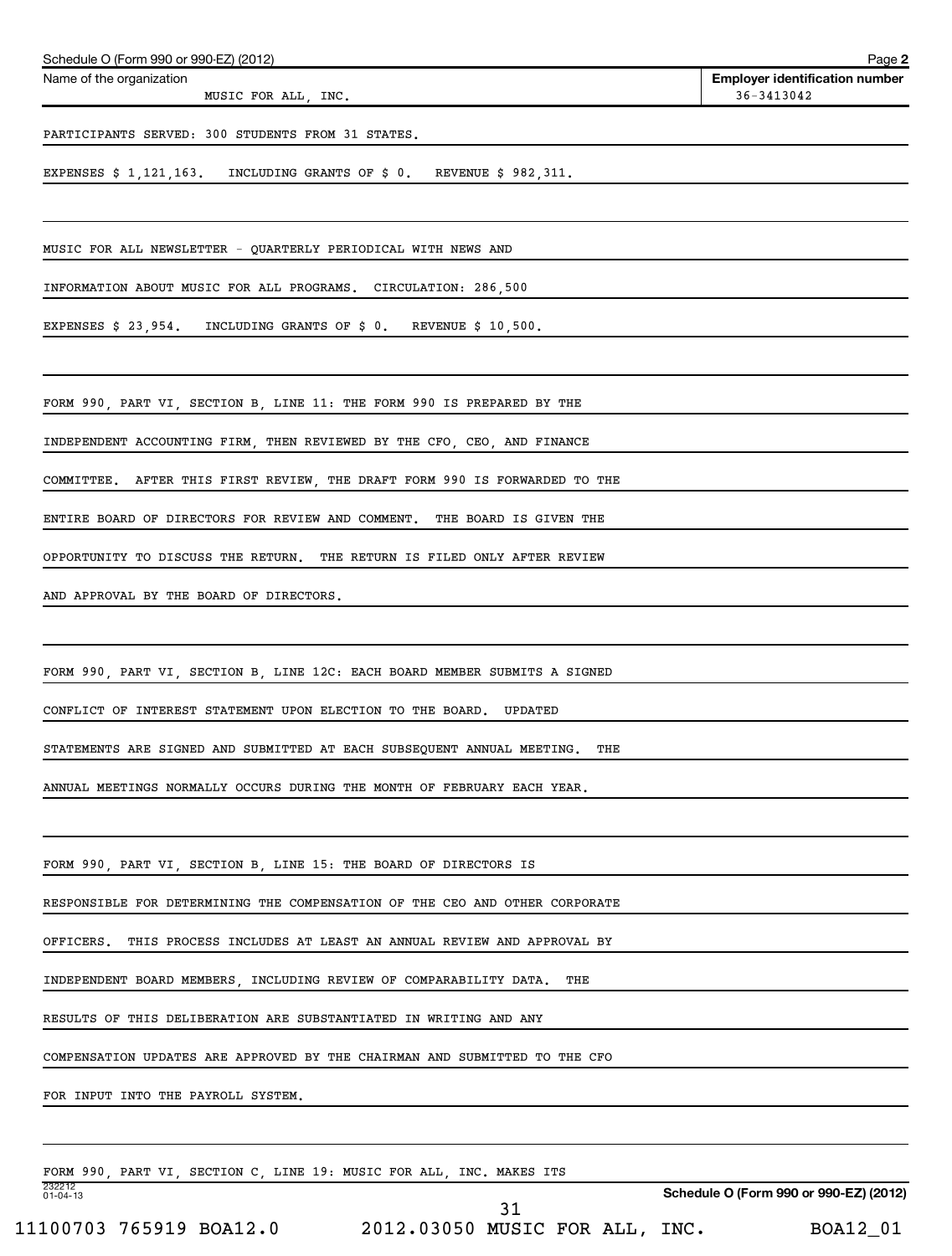| Schedule O (Form 990 or 990-EZ) (2012)                                     | Page 2                                              |
|----------------------------------------------------------------------------|-----------------------------------------------------|
| Name of the organization<br>MUSIC FOR ALL, INC.                            | <b>Employer identification number</b><br>36-3413042 |
| GOVERNING DOCUMENTS, CONFLICT OF INTEREST POLICY, AND FINANCIAL STATEMENTS |                                                     |
| AVAILABLE TO THE PUBLIC UPON REQUEST. AUDITED FINANCIAL STATEMENTS AND     |                                                     |
| FORM 990 ARE POSTED ON ORGANIZATION'S WEBSITE.                             |                                                     |
|                                                                            |                                                     |
| FORM 990, PART XI, LINE 2C                                                 |                                                     |
| <b>AUDIT OVERSIGHT</b>                                                     |                                                     |
| THE SELECTION OF AN INDEPENDENT ACCOUNTANT BEGINS BY EVALUATING            |                                                     |
| RECOMMENDATIONS FROM THE INDIANAPOLIS BUSINESS COMMUNITY, FOLLOWED BY      |                                                     |
| AN INTERVIEW PROCESS WITH MUSIC FOR ALL (MFA) MANAGEMENT. THE MFA BOARD    |                                                     |
| OF DIRECTORS APPROVES THE SELECTION BY MANAGEMENT. THE FINANCE             |                                                     |
| COMMITTEE OF THE BOARD OF DIRECTORS IS CHARGED WITH STRICT OVERSIGHT OF    |                                                     |
| FINANCIAL MATTERS OF MFA, INCLUDING THE AUDIT. IN ADDITION, THE ENTIRE     |                                                     |
| BOARD REMAINS ENGAGED IN THE REVIEW OF MFA FINANCES, INCLUDING THE         |                                                     |
| AUDIT.                                                                     |                                                     |
|                                                                            |                                                     |
|                                                                            |                                                     |
|                                                                            |                                                     |
|                                                                            |                                                     |
|                                                                            |                                                     |
|                                                                            |                                                     |
|                                                                            |                                                     |
|                                                                            |                                                     |
|                                                                            |                                                     |
|                                                                            |                                                     |
|                                                                            |                                                     |
|                                                                            |                                                     |
|                                                                            |                                                     |
|                                                                            |                                                     |
| 232212<br>01-04-13                                                         | Schedule O (Form 990 or 990-EZ) (2012)              |
| 32<br>11100703 765919 BOA12.0<br>2012.03050 MUSIC FOR ALL, INC.            | BOA12_01                                            |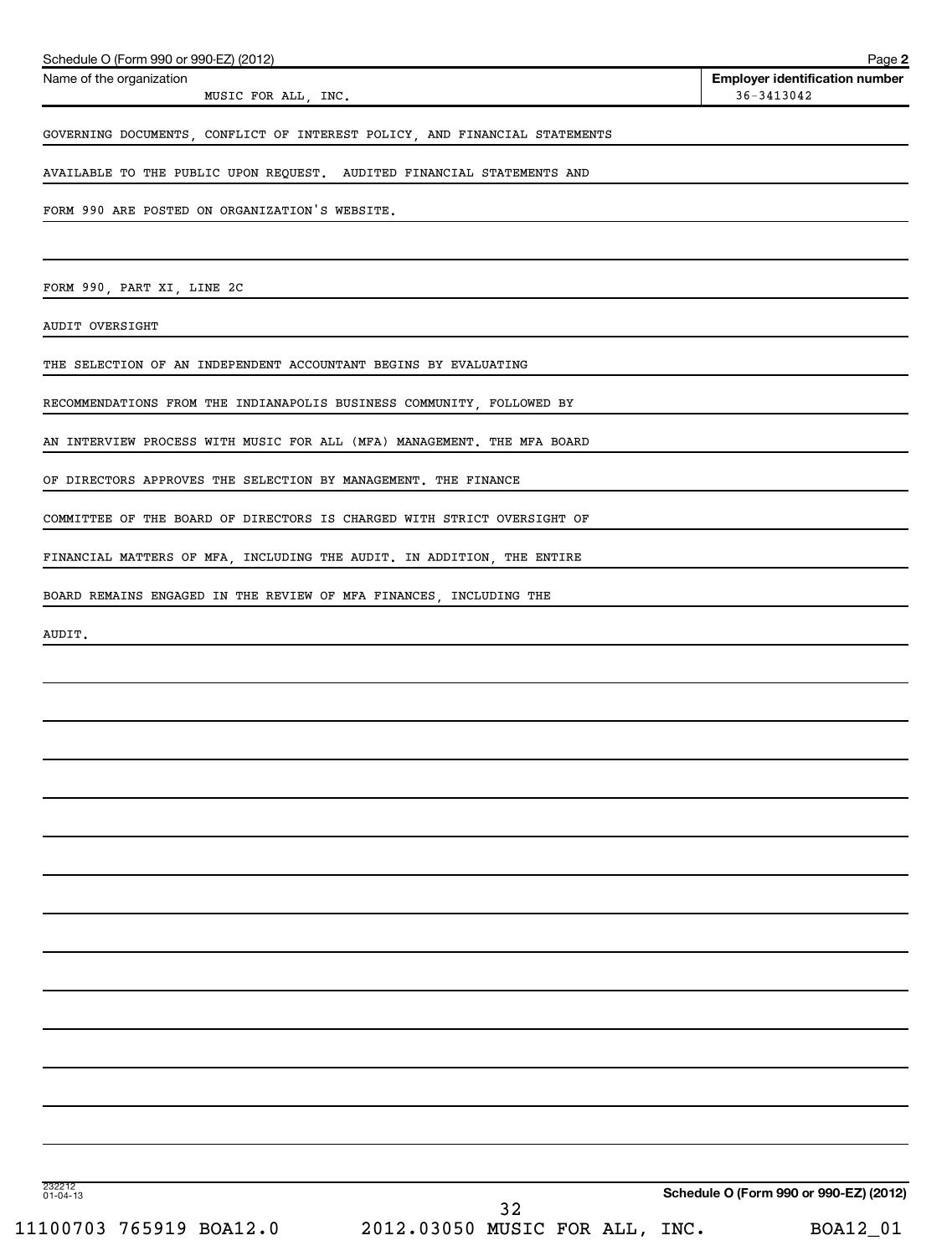| <b>SCHEDULE R</b> |  |  |
|-------------------|--|--|

# Department of the Treasury Internal Revenue Service

# **Related Organizations and Unrelated Partnerships 2012**

**(Form 990) Complete if the organization answered "Yes" to Form 990, Part IV, line 33, 34, 35, 36, or 37. Open to Public** |

**Attache instructions. Attachmism of the See separate instructions. Inspection** Attach to Form 990.

OMB No. 1545-0047

|  | ---                   |
|--|-----------------------|
|  | <b>Open to Public</b> |
|  |                       |

Name of the organization

MUSIC FOR ALL, INC. 36-3413042

**Employer identification number**

**Part I Identification of Disregarded Entities**  (Complete if the organization answered "Yes" to Form 990, Part IV, line 33.)

| (a)<br>Name, address, and EIN (if applicable)<br>of disregarded entity | (b)<br>Primary activity | (c)<br>Legal domicile (state or<br>foreign country) | (d)<br>Total income | (e)<br>End-of-year assets | (f)<br>Direct controlling<br>entity |
|------------------------------------------------------------------------|-------------------------|-----------------------------------------------------|---------------------|---------------------------|-------------------------------------|
|                                                                        |                         |                                                     |                     |                           |                                     |
|                                                                        |                         |                                                     |                     |                           |                                     |
|                                                                        |                         |                                                     |                     |                           |                                     |
|                                                                        |                         |                                                     |                     |                           |                                     |

Part II ldentification of Related Tax-Exempt Organizations (Complete if the organization answered "Yes" to Form 990, Part IV, line 34 because it had one or more related tax-exempt<br>example: croanizations during the tax veas organizations during the tax year.)

| (a)<br>Name, address, and EIN<br>of related organization | (b)<br>Primary activity | (c)<br>Legal domicile (state or<br>foreign country) | (d)<br>Exempt Code<br>section | (e)<br>Public charity<br>status (if section | (f)<br>Direct controlling<br>entity |     | $(g)$<br>Section 512(b)(13)<br>controlled<br>entity? |
|----------------------------------------------------------|-------------------------|-----------------------------------------------------|-------------------------------|---------------------------------------------|-------------------------------------|-----|------------------------------------------------------|
|                                                          |                         |                                                     |                               | 501(c)(3))                                  |                                     | Yes | No                                                   |
| MUSIC FOR ALL FOUNDATION - 36-3991517                    | DISTRIBUTE GRANTS AND   |                                                     |                               |                                             |                                     |     |                                                      |
| 39 W. JACKSON PLACE                                      | SCHOLARSHIPS TO FURTHER |                                                     |                               |                                             |                                     |     |                                                      |
| INDIANAPOLIS, IN 46202                                   | <b>MUSIC EDUCATION</b>  | INDIANA                                             | 501(C)3                       | 170B(1)(A)(V)N/A                            |                                     |     | X                                                    |
|                                                          |                         |                                                     |                               |                                             |                                     |     |                                                      |
|                                                          |                         |                                                     |                               |                                             |                                     |     |                                                      |
|                                                          |                         |                                                     |                               |                                             |                                     |     |                                                      |

**For Paperwork Reduction Act Notice, see the Instructions for Form 990. Schedule R (Form 990) 2012**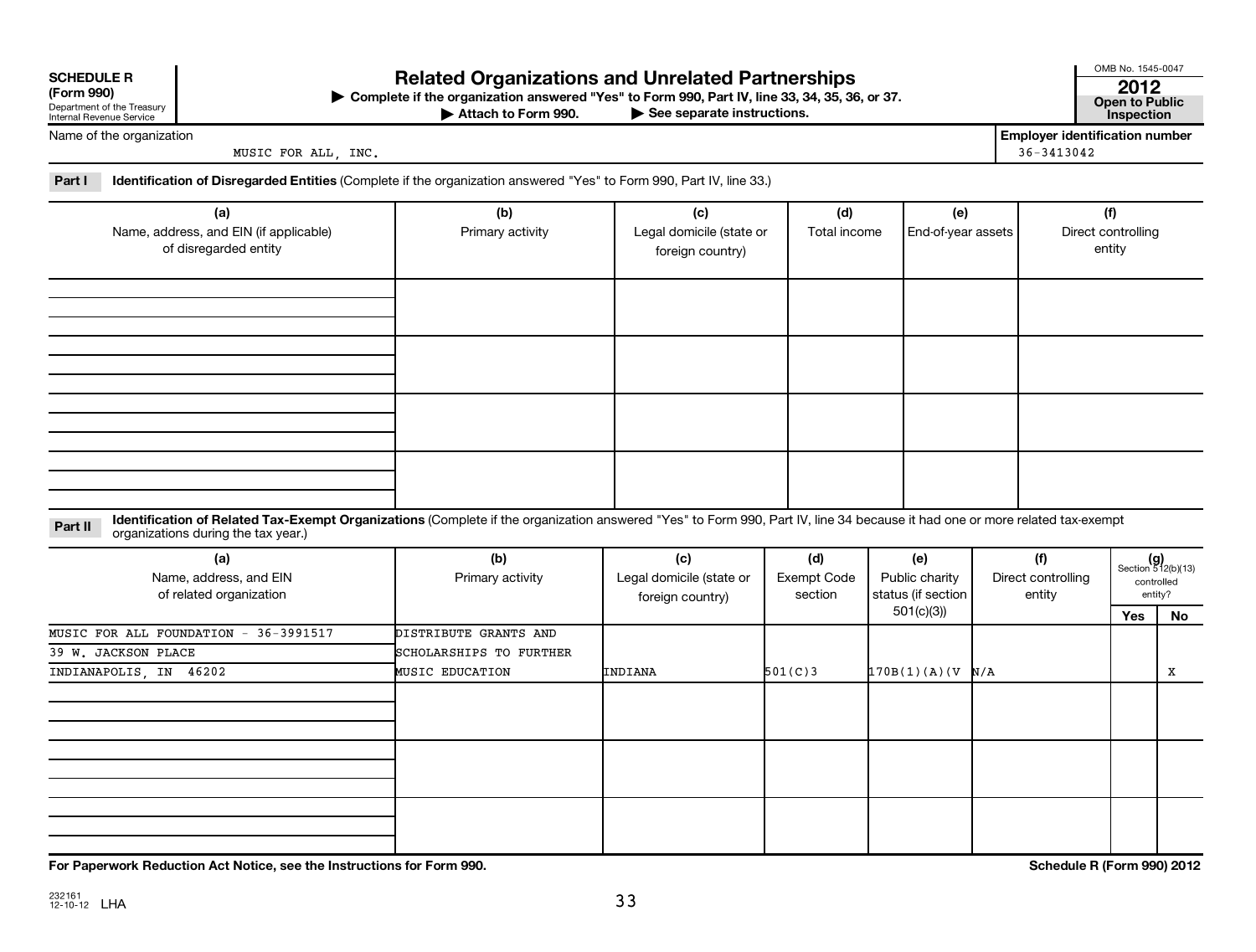**2**

Part III Identification of Related Organizations Taxable as a Partnership (Complete if the organization answered "Yes" to Form 990, Part IV, line 34 because it had one or more related<br>Read to reconizations tracted as a par organizations treated as a partnership during the tax year.)

| (a)<br>Name, address, and EIN<br>of related organization                                                                                                                                                                                                                    | (b)<br>Primary activity | (c)<br>Legal<br>domicile<br>(state or<br>foreign<br>country) | (d)<br>Direct controlling<br>entity |                                   | (e)<br>Predominant income<br>(related, unrelated,<br>excluded from tax under<br>sections $512-514$ ) |  | (f)<br>Share of total<br>income           | (g)<br>Share of<br>end-of-year<br>assets |                                 |  |    |                                |  |                                |                                                                                                                          |  |  | (h)<br>Disproportion-<br>ate allocations?<br>Yes |  | (i)<br>Code V-UBI<br>amount in box<br>20 of Schedule<br>K-1 (Form 1065) Yes No | (i)<br>managing<br>partner? |  | (k)<br>General or Percentage<br>ownership |  |
|-----------------------------------------------------------------------------------------------------------------------------------------------------------------------------------------------------------------------------------------------------------------------------|-------------------------|--------------------------------------------------------------|-------------------------------------|-----------------------------------|------------------------------------------------------------------------------------------------------|--|-------------------------------------------|------------------------------------------|---------------------------------|--|----|--------------------------------|--|--------------------------------|--------------------------------------------------------------------------------------------------------------------------|--|--|--------------------------------------------------|--|--------------------------------------------------------------------------------|-----------------------------|--|-------------------------------------------|--|
|                                                                                                                                                                                                                                                                             |                         |                                                              |                                     |                                   |                                                                                                      |  |                                           |                                          |                                 |  | No |                                |  |                                |                                                                                                                          |  |  |                                                  |  |                                                                                |                             |  |                                           |  |
|                                                                                                                                                                                                                                                                             |                         |                                                              |                                     |                                   |                                                                                                      |  |                                           |                                          |                                 |  |    |                                |  |                                |                                                                                                                          |  |  |                                                  |  |                                                                                |                             |  |                                           |  |
|                                                                                                                                                                                                                                                                             |                         |                                                              |                                     |                                   |                                                                                                      |  |                                           |                                          |                                 |  |    |                                |  |                                |                                                                                                                          |  |  |                                                  |  |                                                                                |                             |  |                                           |  |
|                                                                                                                                                                                                                                                                             |                         |                                                              |                                     |                                   |                                                                                                      |  |                                           |                                          |                                 |  |    |                                |  |                                |                                                                                                                          |  |  |                                                  |  |                                                                                |                             |  |                                           |  |
| Identification of Related Organizations Taxable as a Corporation or Trust (Complete if the organization answered "Yes" to Form 990, Part IV, line 34 because it had one or more related<br>Part IV<br>organizations treated as a corporation or trust during the tax year.) |                         |                                                              |                                     |                                   |                                                                                                      |  |                                           |                                          |                                 |  |    |                                |  |                                |                                                                                                                          |  |  |                                                  |  |                                                                                |                             |  |                                           |  |
| (a)<br>Name, address, and EIN<br>of related organization                                                                                                                                                                                                                    |                         | (b)<br>Primary activity                                      |                                     | (c)<br>Legal domicile<br>state or | (d)<br>Direct controlling<br>entity<br>foreign                                                       |  | (e)<br>Type of entity<br>(C corp, S corp, |                                          | (f)<br>Share of total<br>income |  |    | (g)<br>Share of<br>end-of-year |  | (h)<br>Percentage<br>ownership | $\begin{array}{c} \textbf{(i)}\\ \text{Section}\\ 512 \text{(b)} \text{(13)}\\ \text{controlled} \end{array}$<br>entity? |  |  |                                                  |  |                                                                                |                             |  |                                           |  |
|                                                                                                                                                                                                                                                                             |                         |                                                              |                                     | country)                          |                                                                                                      |  | or trust)                                 |                                          |                                 |  |    | assets                         |  |                                | $Yes \mid No$                                                                                                            |  |  |                                                  |  |                                                                                |                             |  |                                           |  |
|                                                                                                                                                                                                                                                                             |                         |                                                              |                                     |                                   |                                                                                                      |  |                                           |                                          |                                 |  |    |                                |  |                                |                                                                                                                          |  |  |                                                  |  |                                                                                |                             |  |                                           |  |
|                                                                                                                                                                                                                                                                             |                         |                                                              |                                     |                                   |                                                                                                      |  |                                           |                                          |                                 |  |    |                                |  |                                |                                                                                                                          |  |  |                                                  |  |                                                                                |                             |  |                                           |  |
|                                                                                                                                                                                                                                                                             |                         |                                                              |                                     |                                   |                                                                                                      |  |                                           |                                          |                                 |  |    |                                |  |                                |                                                                                                                          |  |  |                                                  |  |                                                                                |                             |  |                                           |  |
|                                                                                                                                                                                                                                                                             |                         |                                                              |                                     |                                   |                                                                                                      |  |                                           |                                          |                                 |  |    |                                |  |                                |                                                                                                                          |  |  |                                                  |  |                                                                                |                             |  |                                           |  |
|                                                                                                                                                                                                                                                                             |                         |                                                              |                                     |                                   |                                                                                                      |  |                                           |                                          |                                 |  |    |                                |  |                                |                                                                                                                          |  |  |                                                  |  |                                                                                |                             |  |                                           |  |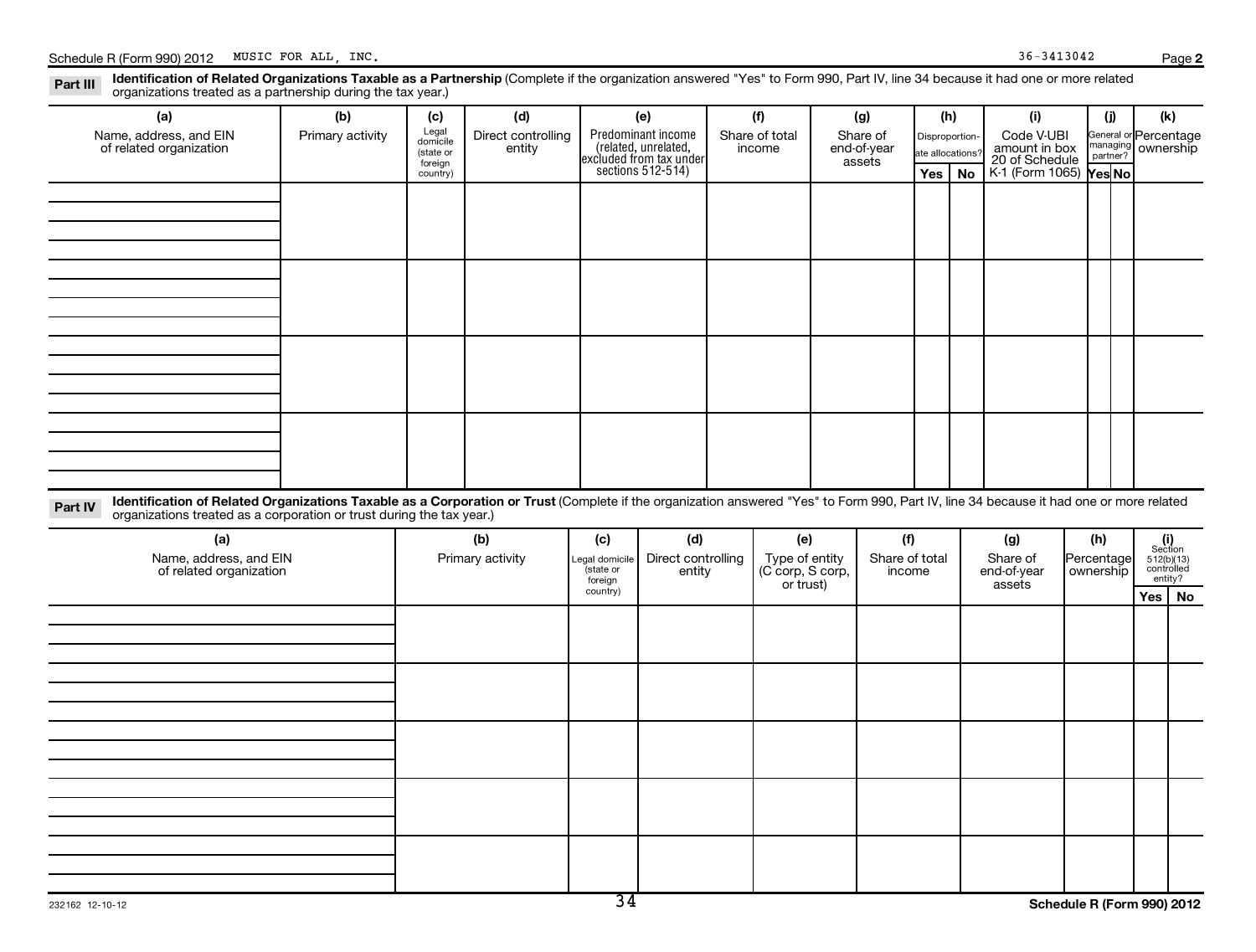### Part V Transactions With Related Organizations (Complete if the organization answered "Yes" to Form 990, Part IV, line 34, 35b, or 36.)

|              | <b>Note.</b> Complete line 1 if any entity is listed in Parts II, III, or IV of this schedule.                                                                                                                                 |                                   |                        |                                              |                | Yes | No           |
|--------------|--------------------------------------------------------------------------------------------------------------------------------------------------------------------------------------------------------------------------------|-----------------------------------|------------------------|----------------------------------------------|----------------|-----|--------------|
| 1.           | During the tax year, did the organization engage in any of the following transactions with one or more related organizations listed in Parts II-IV?                                                                            |                                   |                        |                                              |                |     |              |
|              |                                                                                                                                                                                                                                |                                   |                        |                                              | 1a             |     | X            |
|              | b Gift, grant, or capital contribution to related organization(s) manufactured content to content and contribution to related organization(s) manufactured content and content of the content of the content of the content of |                                   |                        |                                              | 1 <sub>b</sub> |     | X            |
|              |                                                                                                                                                                                                                                |                                   |                        |                                              | 1 <sub>c</sub> | X   |              |
|              |                                                                                                                                                                                                                                |                                   |                        |                                              | 1d             |     | х            |
|              | e Loans or loan guarantees by related organization(s) www.assemance.com/www.assemance.com/www.assemance.com/www.assemance.com/www.assemance.com/www.assemance/com/www.assemance/com/www.assemance/com/www.assemance/com/www.as |                                   |                        |                                              | 1e             |     | x            |
|              |                                                                                                                                                                                                                                |                                   |                        |                                              |                |     |              |
|              |                                                                                                                                                                                                                                |                                   |                        |                                              | 1f             |     | x            |
|              |                                                                                                                                                                                                                                |                                   |                        |                                              | 1 <sub>g</sub> |     | X            |
|              |                                                                                                                                                                                                                                |                                   |                        |                                              | 1 <sub>h</sub> |     | X            |
|              | Exchange of assets with related organization(s) www.web.com/www.web.com/www.web.com/www.web/www.web/www.web/ww                                                                                                                 |                                   |                        |                                              | 1i.            |     | $\, {\bf X}$ |
|              |                                                                                                                                                                                                                                |                                   |                        |                                              | 1i.            |     | x            |
|              |                                                                                                                                                                                                                                |                                   |                        |                                              |                |     |              |
|              |                                                                                                                                                                                                                                |                                   |                        |                                              | 1k             |     | X            |
|              |                                                                                                                                                                                                                                |                                   |                        |                                              | 11             |     | X            |
|              |                                                                                                                                                                                                                                |                                   |                        |                                              | 1 <sub>m</sub> |     | X            |
|              |                                                                                                                                                                                                                                |                                   |                        |                                              | 1n             |     | X            |
|              | o Sharing of paid employees with related organization(s) manufaction(s) and contain a substitution of the state or state or state or state or state or state or state or state or state or state or state or state or state or |                                   |                        |                                              | 1о             |     | X            |
|              |                                                                                                                                                                                                                                |                                   |                        |                                              |                |     |              |
|              |                                                                                                                                                                                                                                |                                   |                        |                                              | 1p             |     | x            |
|              |                                                                                                                                                                                                                                |                                   |                        |                                              | 1q             |     | X            |
|              |                                                                                                                                                                                                                                |                                   |                        |                                              |                |     |              |
|              |                                                                                                                                                                                                                                |                                   |                        |                                              | 1r             |     | Х            |
|              |                                                                                                                                                                                                                                |                                   |                        |                                              | 1s             |     | x            |
| $\mathbf{2}$ | If the answer to any of the above is "Yes," see the instructions for information on who must complete this line, including covered relationships and transaction thresholds.                                                   |                                   |                        |                                              |                |     |              |
|              | (a)<br>Name of other organization                                                                                                                                                                                              | (b)<br>Transaction<br>$type(a-s)$ | (c)<br>Amount involved | (d)<br>Method of determining amount involved |                |     |              |
|              | (1) MUSIC FOR ALL FOUNDATION, INC.                                                                                                                                                                                             | C                                 |                        | 2,600. GRANT FOR SUMMER SYMPOSIUM CAMP       |                |     |              |
|              |                                                                                                                                                                                                                                |                                   |                        |                                              |                |     |              |
| (3)          |                                                                                                                                                                                                                                |                                   |                        |                                              |                |     |              |
|              |                                                                                                                                                                                                                                |                                   |                        |                                              |                |     |              |
| (5)          |                                                                                                                                                                                                                                |                                   |                        |                                              |                |     |              |
|              |                                                                                                                                                                                                                                |                                   |                        |                                              |                |     |              |

**(6)**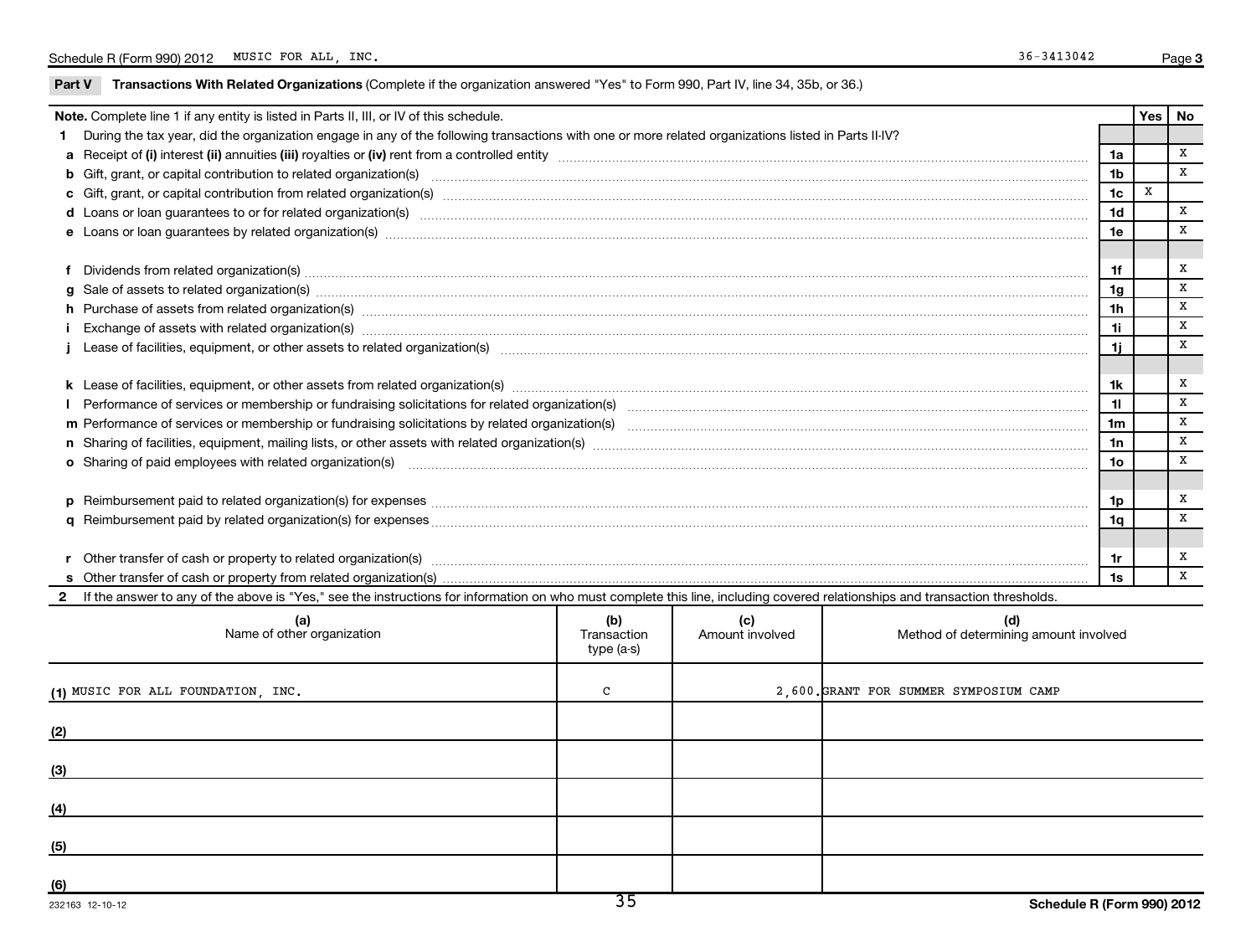# Schedule R (Form 990) 2012 MUSIC FOR ALL, INC. Page Page 36-3413042

#### Part VI Unrelated Organizations Taxable as a Partnership (Complete if the organization answered "Yes" to Form 990, Part IV, line 37.)

Provide the following information for each entity taxed as a partnership through which the organization conducted more than five percent of its activities (measured by total assets or gross revenue) that was not a related organization. See instructions regarding exclusion for certain investment partnerships.

| (a)<br>Name, address, and EIN<br>of entity | ັ<br>ັ<br>(b)<br>Primary activity | (c)<br>Legal domicile<br>(state or foreign<br>country) | . .<br>(d)<br>$\begin{array}{ l l } \hline \text{Predfominant income} & \text{Area all} \\ \hline \text{(related, unrelated,} & \text{501(c)(3)}\\ \text{excluded from tax} & \text{501(c)(3)}\\ \text{under section 512-514)} & \text{Yes. No} \\\hline \end{array}$ | $(e)$<br>Are all | (f)<br>Share of<br>total<br>income | (g)<br>Share of<br>end-of-year<br>assets | (h)<br>Dispropor-<br>tionate<br>allocations?<br>Yes No | (i)<br>Code V-UBI<br>amount in box 20 managing<br>of Schedule K-1 partner?<br>(Form 1065)<br>$\overline{Y}$ ves No | (i)    | (k) |
|--------------------------------------------|-----------------------------------|--------------------------------------------------------|-----------------------------------------------------------------------------------------------------------------------------------------------------------------------------------------------------------------------------------------------------------------------|------------------|------------------------------------|------------------------------------------|--------------------------------------------------------|--------------------------------------------------------------------------------------------------------------------|--------|-----|
|                                            |                                   |                                                        |                                                                                                                                                                                                                                                                       |                  |                                    |                                          |                                                        |                                                                                                                    | Yes NO |     |
|                                            |                                   |                                                        |                                                                                                                                                                                                                                                                       |                  |                                    |                                          |                                                        |                                                                                                                    |        |     |
|                                            |                                   |                                                        |                                                                                                                                                                                                                                                                       |                  |                                    |                                          |                                                        |                                                                                                                    |        |     |
|                                            |                                   |                                                        |                                                                                                                                                                                                                                                                       |                  |                                    |                                          |                                                        |                                                                                                                    |        |     |
|                                            |                                   |                                                        |                                                                                                                                                                                                                                                                       |                  |                                    |                                          |                                                        |                                                                                                                    |        |     |
|                                            |                                   |                                                        |                                                                                                                                                                                                                                                                       |                  |                                    |                                          |                                                        |                                                                                                                    |        |     |
|                                            |                                   |                                                        |                                                                                                                                                                                                                                                                       |                  |                                    |                                          |                                                        |                                                                                                                    |        |     |
|                                            |                                   |                                                        |                                                                                                                                                                                                                                                                       |                  |                                    |                                          |                                                        |                                                                                                                    |        |     |
|                                            |                                   |                                                        |                                                                                                                                                                                                                                                                       |                  |                                    |                                          |                                                        |                                                                                                                    |        |     |

**Schedule R (Form 990) 2012**